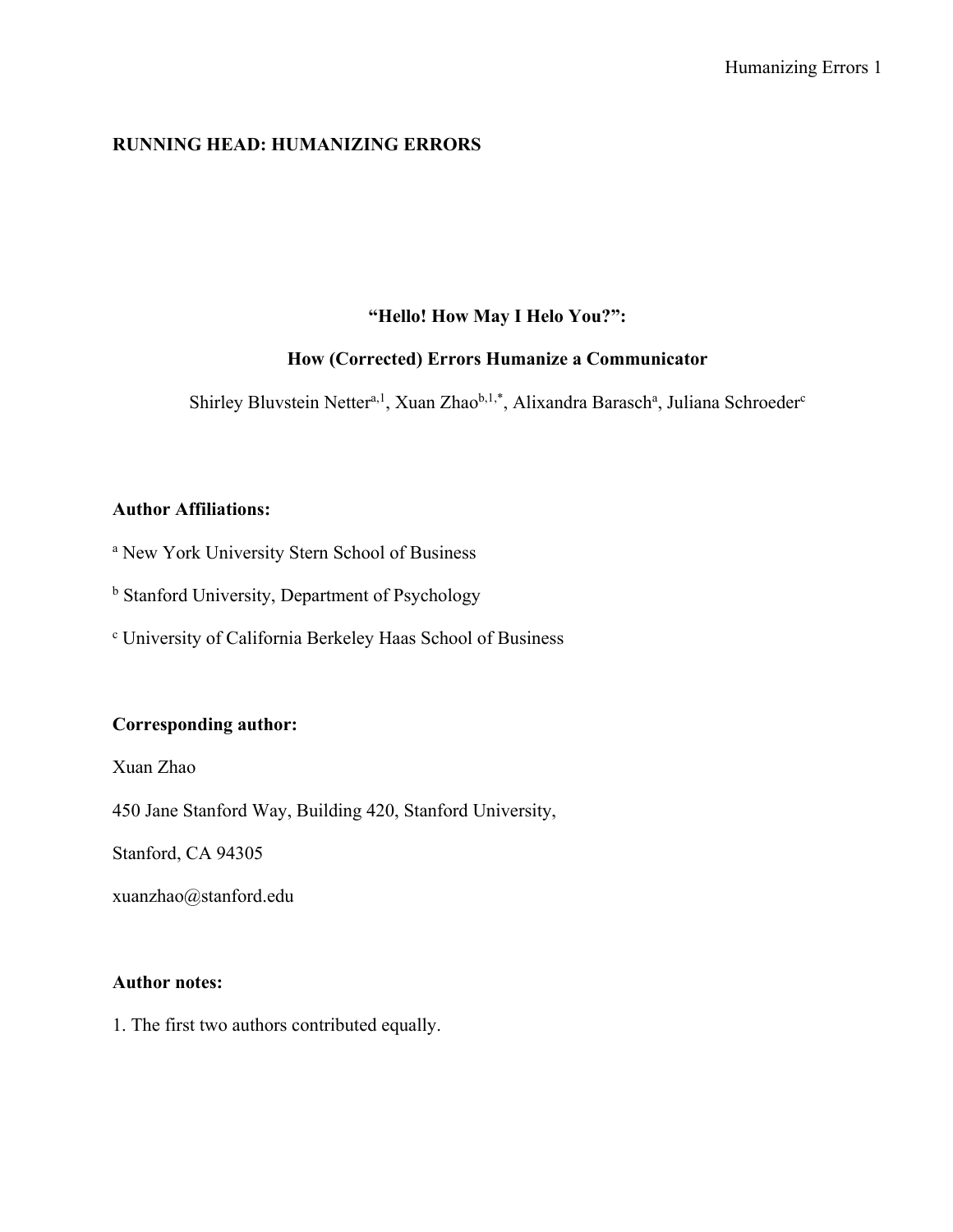### **"Hello! How May I Helo You?":**

## **How (Corrected) Errors Humanize a Communicator**

### **Abstract**

Today more than ever before, online text-based interactions (e.g., text messages, emails, social media) have become a primary means of communication. Because written communication lacks human nonverbal cues such as appearance, voice, and identity, consumers may struggle to distinguish whether they are interacting online with a human or a chatbot. The current research investigates how typographical errors ("typos"), a common yet overlooked feature in text communication, can humanize a communicator. Across five experiments ( $N = 2,515$ ) that used ambiguous conversational counterparts (i.e., customer service agents that might be bots), agents (either chatbots or real humans) who made and subsequently corrected a typo were perceived to be more humanlike than ones who made no typo or did not correct the typo. Participants consequently perceived those agents as warmer and more capable of understanding and helping their issues, were more likely to endorse a reward for the agent, and even perceived the company they represented more favorably. These findings provide novel insights into how conversational features may influence customers' perception of online agents and the brands that use them. The authors discuss theoretical implications for anthropomorphism and social perception and practical implications for companies wishing to humanize their customer service agents.

#### Words: 199

*Keywords*: humanization; chatbot; typo; error; company perception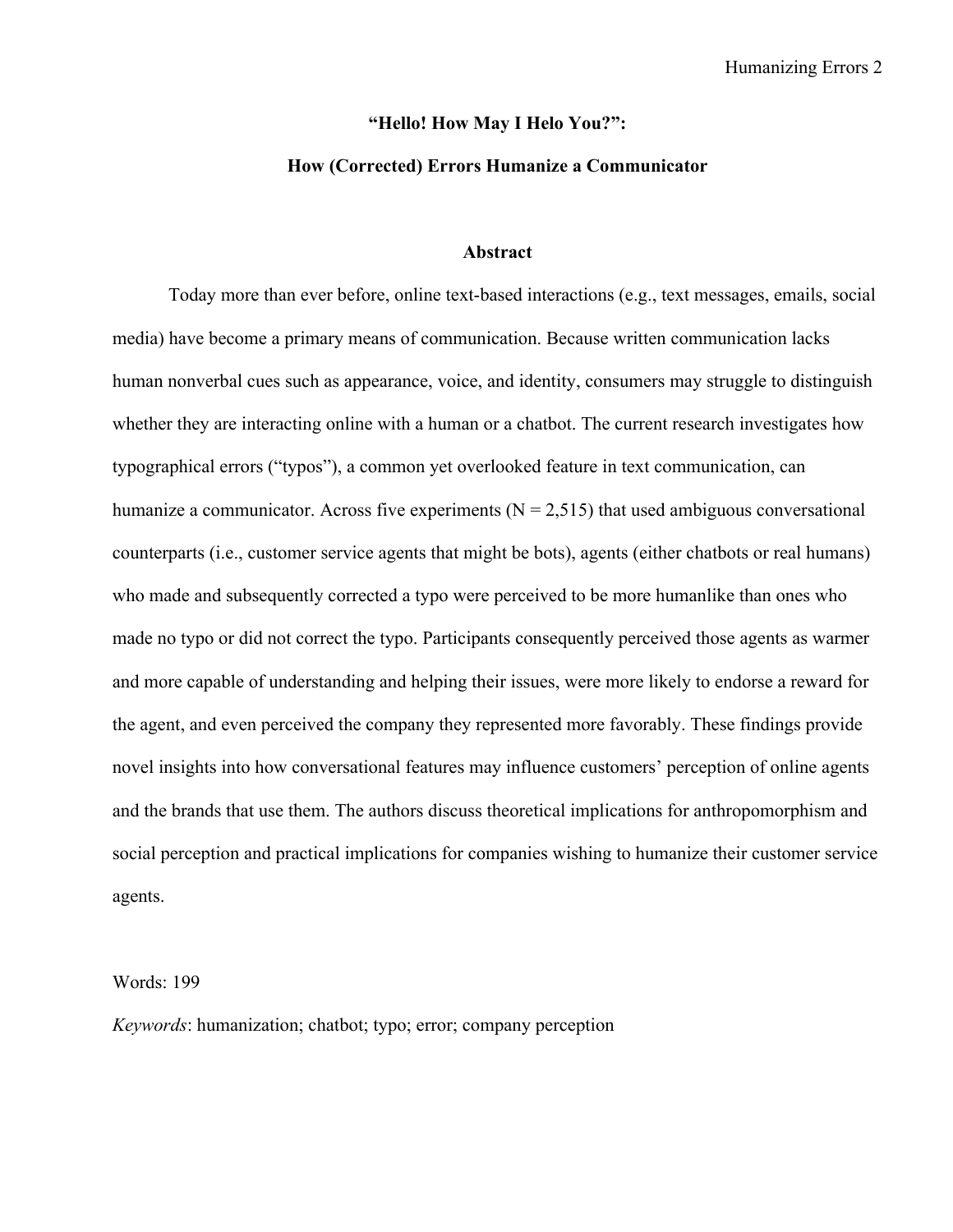# *Statement of Intended Contribution*

With text-based online chats prevailing the current customer service industry, our manuscript presents a novel investigation into an ever-present yet overlooked aspect of these communications: typographical errors ("typos"). Over a series of experiments featuring novel methodological tools modeled after online chats with company representatives, we examine how making and correcting typos influences customers' perceptions of service agents and companies. This research provides at least three important insights for academics, practitioners, and policy makers.

First, this work demonstrates how typos embedded in dynamic online conversations can impact interpersonal impressions in a surprisingly positive way. In particular, our research stresses that it is not just making typos *per se*, but acknowledging and addressing the typo that is key to conveying humanness over text-based online chats. Second, by focusing on humanness perception as the central construct and investigating its antecedents and consequences, this research sheds light on psychological processes that are often salient in customers' minds when engaging with online service agents, yet rarely examined in the marketing literature—i.e., "am I talking to a real person?" We provide evidence that perceiving a chat agent as human matters: it increases the agent's perceived warmth and job-related competency and may even boost a company's image. Third, with the increasing use of text-based communication, and increasing questions about how chatbot service agents affect customer experience and satisfaction, this work provides real-world implications for how companies and organizations can better communicate and connect with customers via text. Taken together, these insights will both enrich the literature and inform a wide range of stakeholders.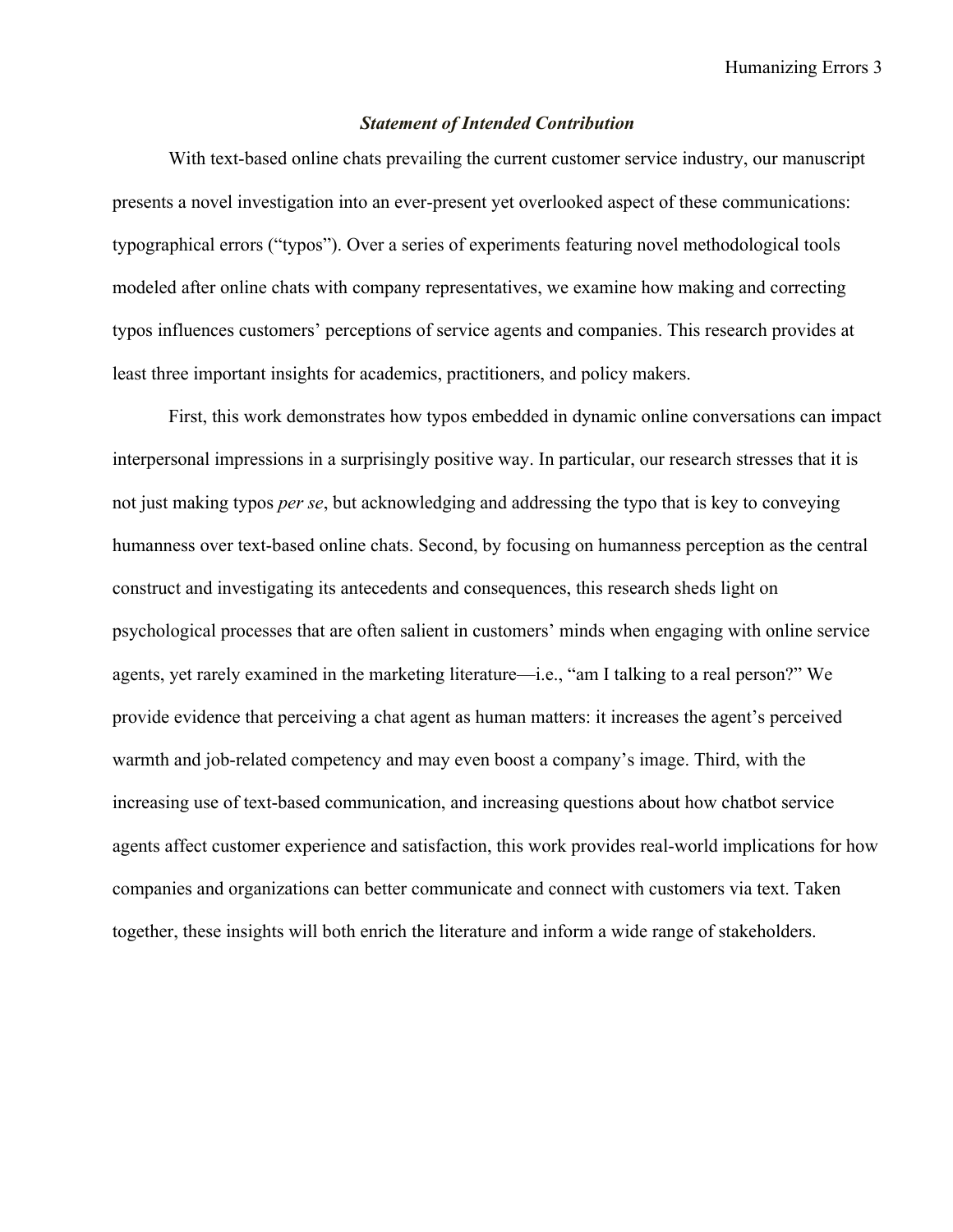Humanizing Errors 4

#### **"Hello! How May I Helo You?": How (Corrected) Errors Humanize a Communicator**

Over the past few decades, two technological inventions have fundamentally reshaped how people connect with companies and with each other: The Internet has enabled people to communicate via text on screens instead of by looking directly into each other's eyes, and chatbots and conversational Artificial Intelligence (AI) technologies have enabled people to talk with machines instead of only with other humans. Due to these two inventions, communicating with brands (e.g., via service agents) or other consumers (e.g., via social media) has never been easier or faster. But with such convenience also comes a challenge: When individuals type on their devices, supposedly conversing with another Internet user, they can never be completely sure about the other user's actual identity. Is that customer service agent, Twitter user, or YouTube commenter a real person or a convincing bot? This uncertainty in the humanness of one's chat partner is engaging billions of people in an everyday version of the Turing Test, whereby people must guess whether they are conversing with a real human or a machine (Adam 2018; Turing 1950).

The blurred line between human and bot is rooted in the fact that text communication lacks the "richness" of other communication media—one cannot see or hear one's interaction partner in text communication. This reduces people's ability to convey information simultaneously via nonverbal cues, to provide personal focus and individuating cues, to ground conversation in the contexts of specific people, times, or places, and to experience synchrony with their interaction partners (Chafe 1982; Wheatley et al. 2012). Moreover, while voice communication contains semantic and paralinguistic cues (e.g., intonation), it is harder to rely solely on text to discern a communicator's mental capacities and intentions (Kruger et al. 2005; Pinker and Bloom 1990; Schroeder and Epley 2015, 2016; Schroeder, Kardas, and Epley 2017). As a result, text-based communication can often seem impersonal, cold, and dehumanizing (Kiesler, Siegel, and McGuire 1984; Schroeder and Epley 2016).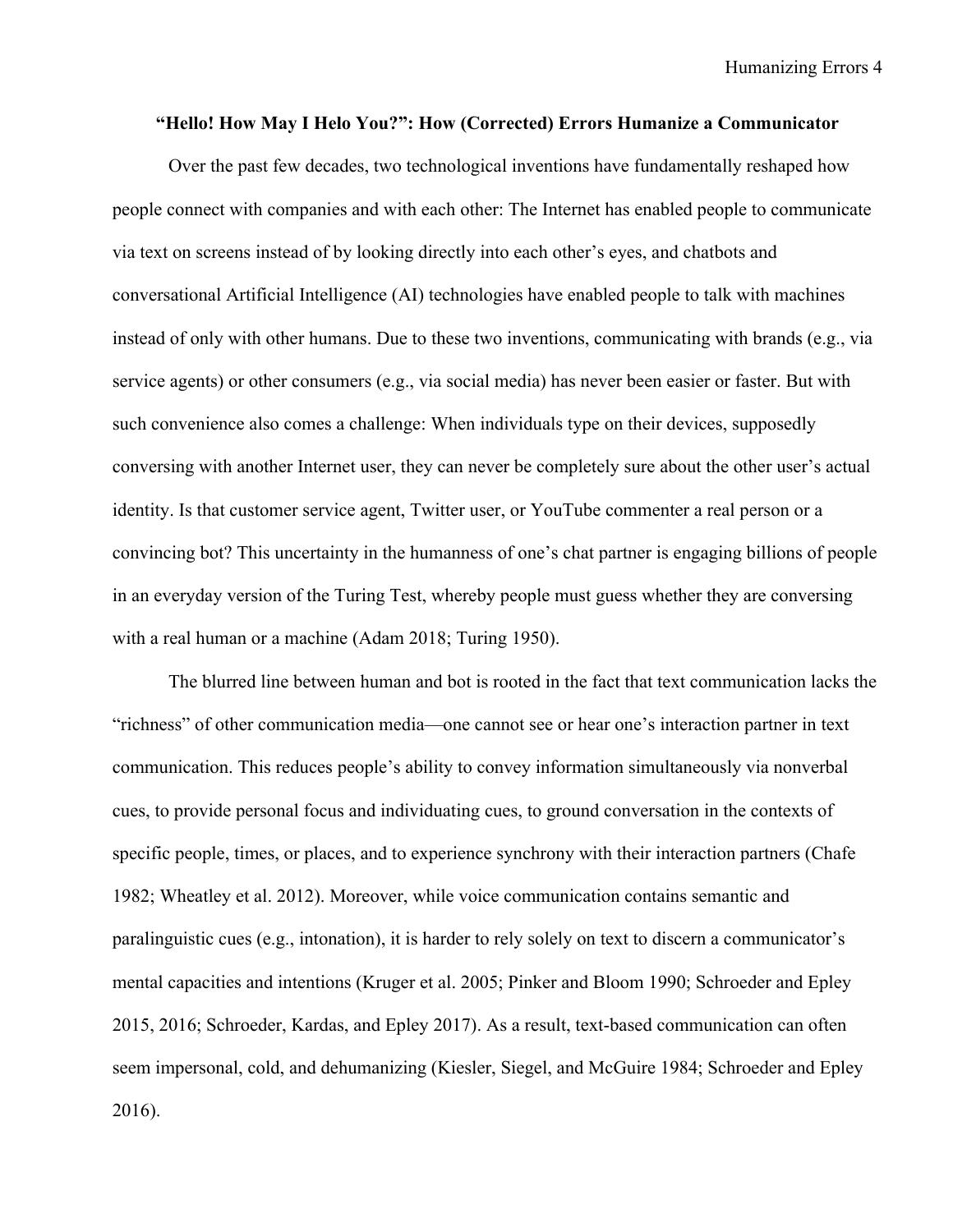This uncertainty is further aggravated by the increasing sophistication of humanlike chatbots. Well-funded by tech giants (e.g., Google, Microsoft, and Baidu) and numerous startups around the world, chatbots, automated messaging systems, and conversational agents are constantly evolving to become more "believable" interaction partners (Gottsegen 2016; Metz and Collins 2018). Such systems provide an alternative, cost-effective means of communicating with customers (Dal Porto 2017; Reddy 2017), creating a global chatbot market estimated at \$430.9 million in 2020 (Grand View Research 2021). The social distancing and stay-at-home policies during the COVID-19 pandemic lent further popularity to online communication (Kemp 2020), as much of the formerly in-person communication and consultation adopted an online format and, in many cases, became partly automated (Kniffin et al. 2021). Nowadays, it is not unusual to receive physician advice from an algorithm like Watson (Lee 2014) or therapy from a chatbot like Tess (Fulmer et al. 2018).

In the face of such inevitable ambiguity, what cues do consumers rely on to determine whether they are interacting with a human or a bot? In this paper, we investigate a common yet overlooked factor in text-based communication: typographical errors, or "typos." Across five experiments using static message displays or real-time interactions across different contexts, we demonstrate how typos—and, importantly, the correction of typos—can lead consumers to perceive a service agent as more human. Further, we examine downstream consequences of this humanization process, including how it impacts consumers' perceptions of the agent's social attributes, expectations for its job performance, and even perceptions of the company that chose to use the service agent.

## *Perceiving Humanness*

While actually *being* human is a biological fact, *perceiving* humanness is a psychological process. Prior work has identified a number of nonverbal and verbal cues that can influence humanness perception in nonhuman agents and actual humans alike, most notably appearance, voice, and identity. For instance, people tend to attribute more humanlike characteristics or mental capacities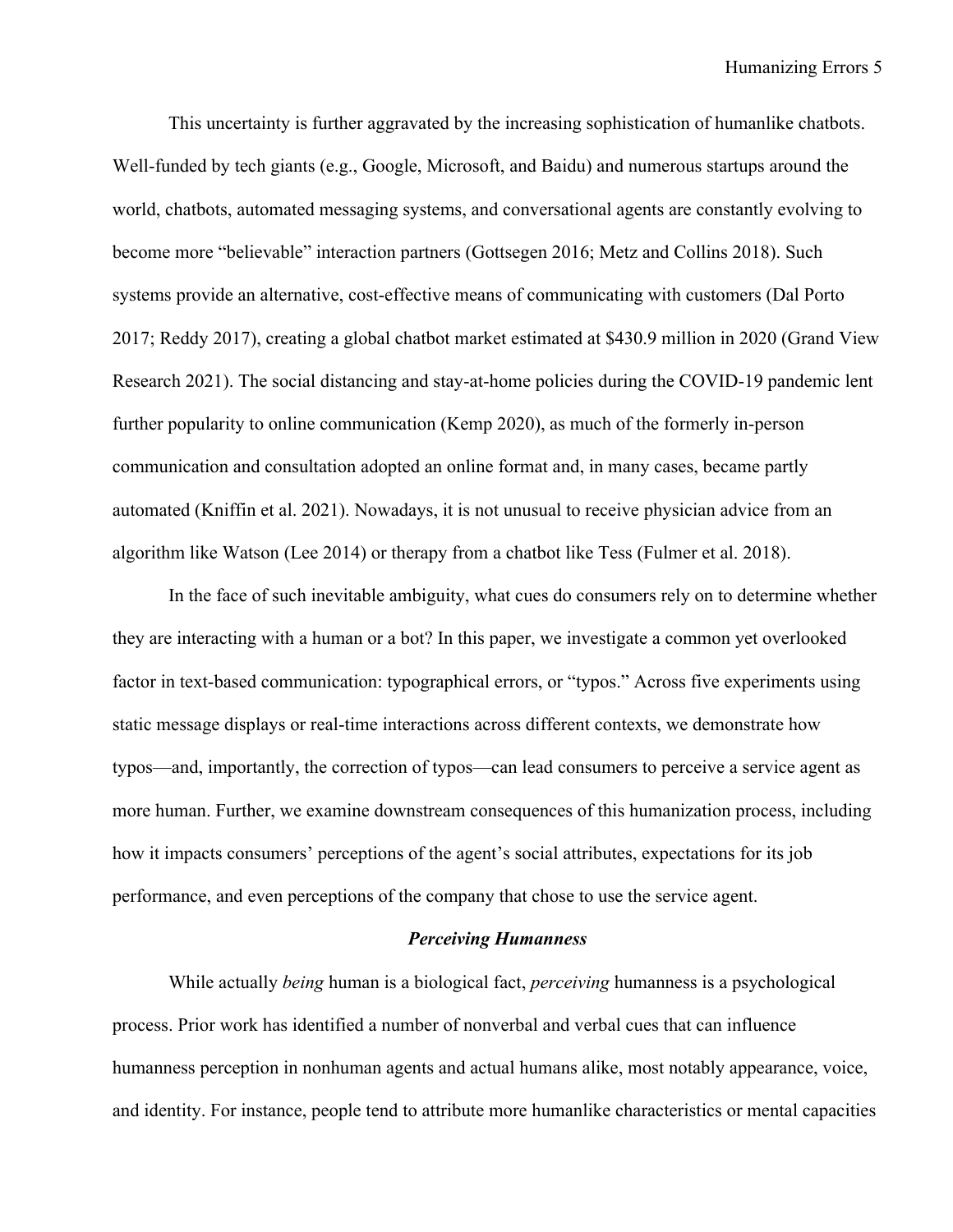to robots and avatars that project more humanlike facial expressions, body configurations, or movements, and those that speak with a humanlike voice (e.g., Heider and Simmel 1944; Looser and Wheatley 2010; Morewedge, Preston, and Wegner 2007; Nass and Brave 2005; Schroeder and Epley 2016; Zhao et al. 2020). They also attribute more humanness to a communicator with demographic or identity information, such as a gender, name, or nationality (Araujo 2018; Kuchenbrandt et al. 2013; Nass & Moon 2000; Waytz, Heafner, and Epley 2014). However, most of these cues are either entirely absent from text-based communications or are not unique to written language.

To date, empirical investigation on features specific to written language has been sparse. Some studies focus on how people infer a communicator's mental capacities from the semantic content of textual communication—that is, through *what* is expressed. This includes both the extent to which a communicator expresses coherent, sophisticated, and relevant thought (Lortie and Guitton 2011; Christian 2012), as well as the social acceptability of what they express (McCoy and Ullman 2018). Other studies examine how people infer a human mind by taking into account the style in which content is communicated. For instance, textual paralanguage—written manifestations of audible, tactile, and visual elements that mimic nonverbal cues in face-to-face interaction (e.g., exclamation points, emojis, handwritten-like typefaces, and vocalizations)—have been shown to humanize communicators or products (Candello, Pinhanez, and Figueiredo 2017; Luangrath, Peck, and Barger 2017; Schroll, Schnurr, and Grewal 2018).

#### *To Err is Human? To Correct, Divine*

In contrast with prior work, our research examines how typographical errors—a usually unintended but common feature in written communication—may inadvertently humanize a communicator. Conventional wisdom about human nature suggests that making mistakes is an inevitable part of being human—that is, "to err is human." And in the specific case of typing, most people can relate to the very human experience of hitting a wrong button on a keyboard and catching it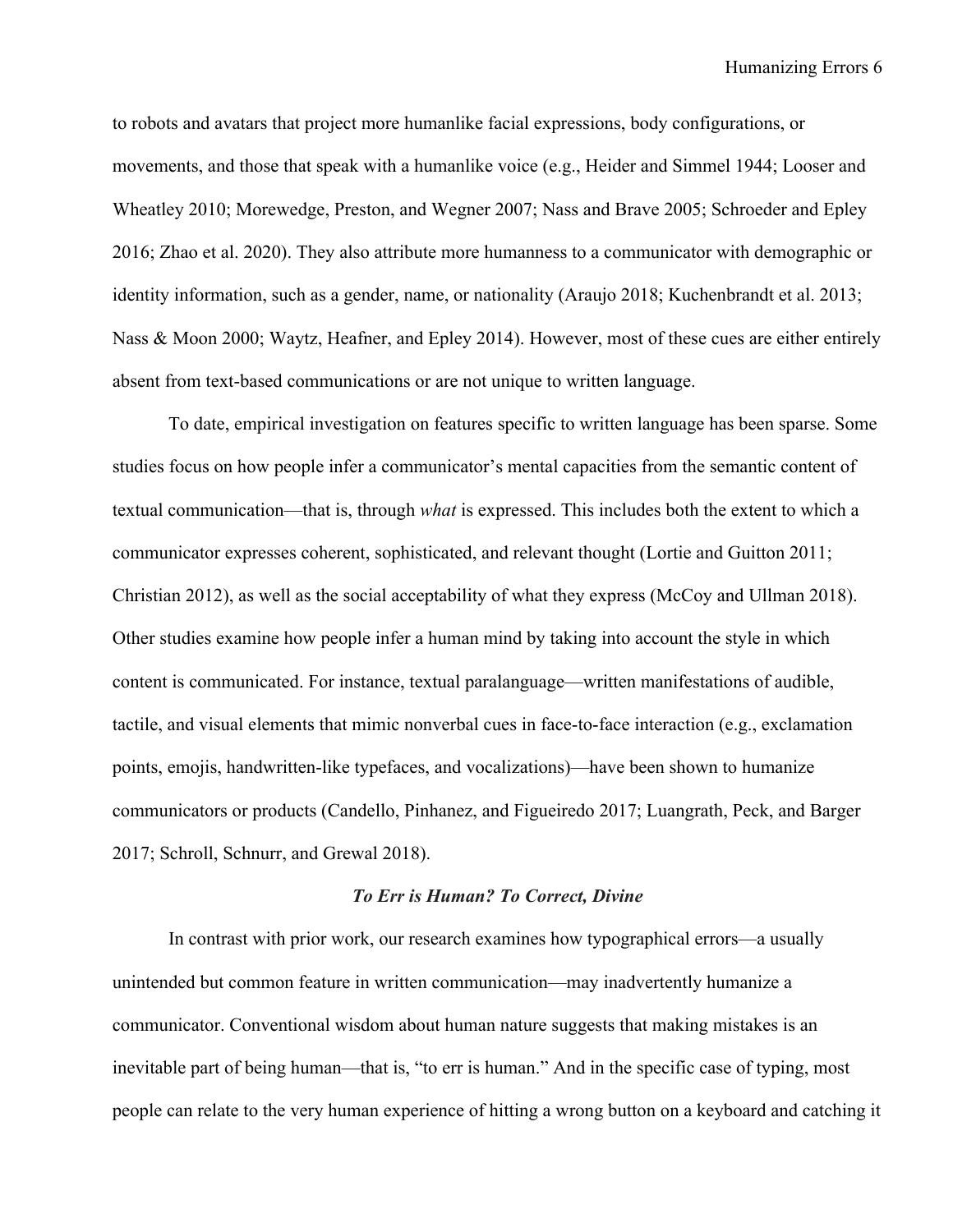only after pressing "send." Indeed, capitalizing on this intuition, some programmers have inserted typos in an attempt to make their chatbots appear more humanlike (Christian 2011), and social psychologists have even embraced typos as a tool to help them create written materials allegedly generated by another person (Pierce et al. 2013; Wilson et al. 2005). Yet, surprisingly little is known about the psychological impact of observing typos—or errors more broadly.

Some of the most relevant findings regarding the impact of observing errors come from research on the "Pratfall Effect," which suggests that making mistakes can increase likeability (e.g., Aronson, Willerman, and Floyd 1966; Helmreich, Aronson, and LeFan 1970). In one experiment (Aronson et al. 1966), a contestant who performed exceptionally well on a difficult quiz but then later made a blunder (i.e., spilling a cup of coffee) was rated as more attractive and likable by observers than the same contestant who made no blunder. Similarly, research on the "Blemish Effect" (Ein-Gar, Shiv, and Tormala 2011) suggests that when a single piece of subtle negative information is added to an otherwise positive product description, people may evaluate the product more favorably.

By contrast, other findings within the written communication realm indicate that errors can lead to primarily negative social perceptions. For example, participants perceived a communicator who made a series of typos to be less socially attractive and less intelligent than those who wrote without typos (Westerman, Cross, and Lindmark 2018), and they rated those who produced a large volume of spelling and grammatical errors in emails or essays as less competent, less trustworthy, and having lower writing ability (Figueredo and Varnhagen 2005; Kreiner et al. 2002; Lea and Spears 1992; Vignovic and Thompson 2010). However, experiments documenting the negative impact of errors share an important commonality: the errors were presented as part of a final product and were never corrected. By contrast, studies showing positive effects of errors almost always presented errors within a stream of actions, where the actors either corrected or at least acknowledged their blunders.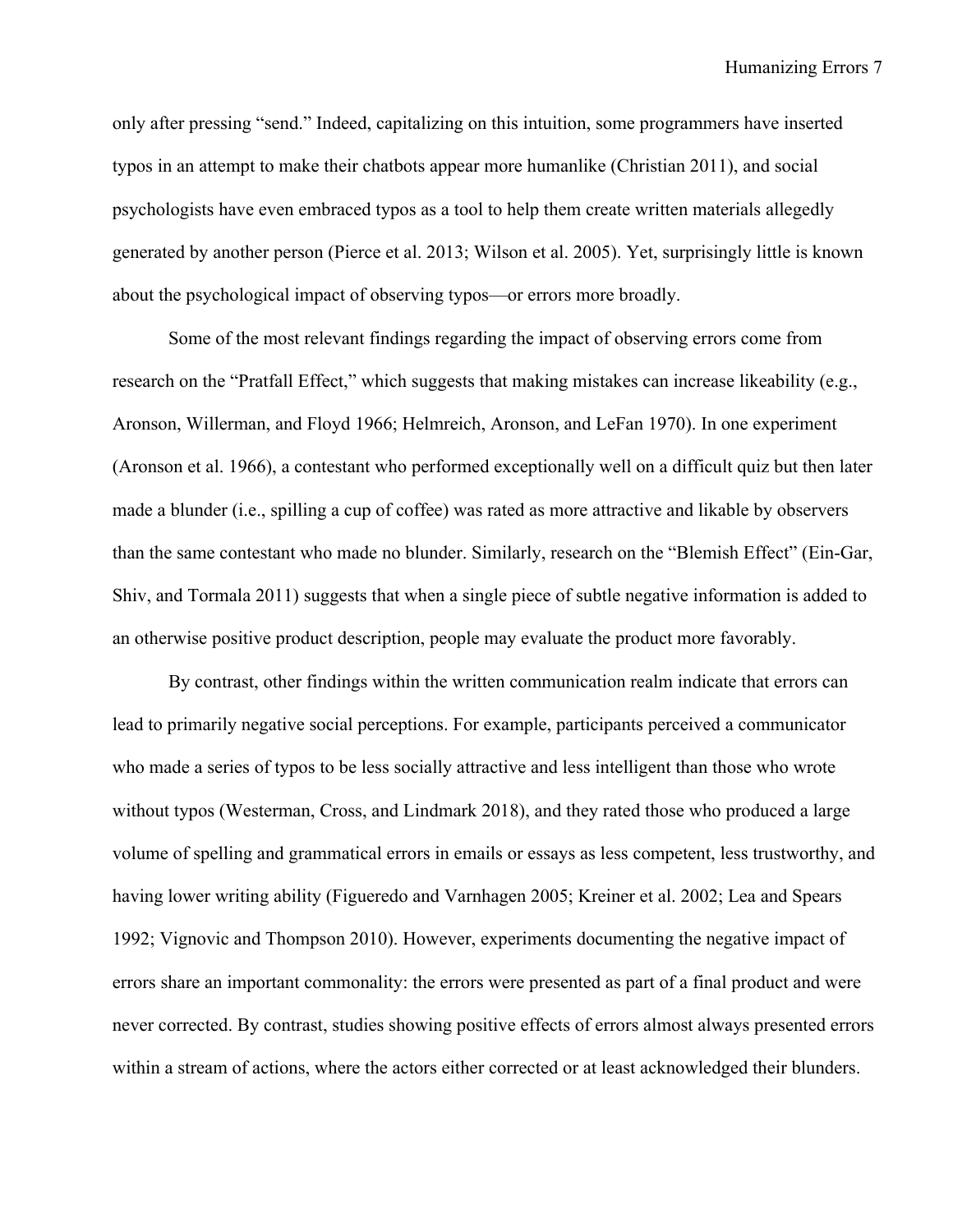In light of this critical difference, we propose that typos may humanize a communicator when they are part of an ongoing conversation and are subsequently corrected by the communicator. We believe that correcting an error is essential for making an agent appear humanlike for at least two reasons. First, correcting one's mistake signals that the communicator is actively monitoring, assessing, and reacting to each moment of the ongoing conversation. Even though the initial occurrence of an error may result from an absent or inattentive mind, correcting one's error shows that the mind is engaged and intentional. Second, correcting one's mistake also signals that one cares about how one is being perceived. People are often aware that others form negative impressions of those who make typos, and they prefer to correct their own errors rather than be corrected by others (Schegloff, Jefferson, and Sacks 1977). Therefore, communicators who correct their own errors signal that they have social awareness and a desire to fix their errors so as to avoid being perceived as mentally "lesser." By contrast, people tend to believe that machines lack the capacity for such selfawareness or conscious intent (Gray, Gray, and Wegner 2007) and do not (consciously) care about how they will be perceived by others (Boden 2018).

Drawing on the above reasoning, we hypothesize the following:

*H1a-b: People will perceive an online chat agent who makes and subsequently corrects their typographical errors as more human compared to an agent who does not make errors (H1a) and compared to an agent who makes but does not correct their errors (H1b).*

#### *Consequences of Perceiving Humanness*

Attributing a human(like) mind to an ambiguous communicator can lead to a multitude of downstream consequences (for reviews, see Epley and Waytz 2010; Złotowski et al. 2015). In this paper, we focus on assessments of a customer service agent's warmth (one of the primary dimensions of social evaluation; Fiske, Cuddy, and Glick, 2007), expectations of the agent's helpfulness, willingness to endorse rewards for the agent, and perceptions of the company that utilizes the agent.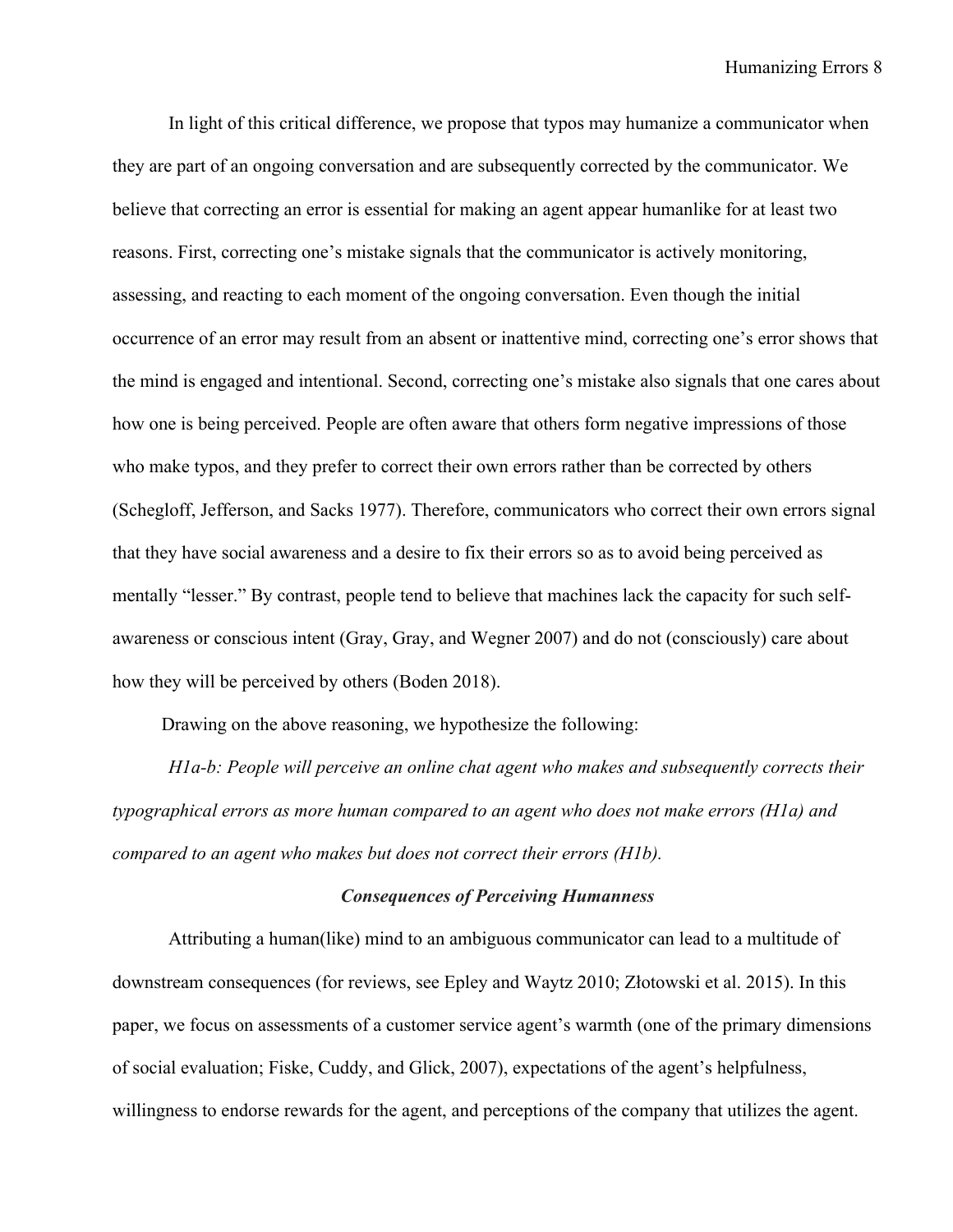*Perceptions of agent warmth*. Given that online communication is often experienced as cold and impersonal, and that warmth has been shown to influence consumer satisfaction (Güntürkün, Haumann, and Mikolon, 2020; Smith, Martinez, and Sabat, 2016), it is particularly important to investigate how a communicator's text messages can influence how warm they appear. <sup>1</sup> According to people's lay beliefs, machines lack the capacity to experience emotions, whereas humans have the full range of emotional capabilities, such as being able to feel joy, pleasure, hunger, and love (Gray et al. 2007; Waytz and Norton 2014; Weisman, Dweck, and Markman 2017). As a result, whereas machine(-like) interaction partners are often seen as cold, detached, and impersonal, human(-like) partners are perceived as conveying more qualities linked to interpersonal warmth, such as being responsive, sincere, sociable, good-natured, and likeable (Broadbent et al. 2013; Haslam 2006; Kim, Schmitt, and Thalmann 2019; Reeves, Hancock, and Liu, 2020). Hence, actions that increase a communicator' perceived humanness should increase their perceived warmth as well. Therefore, we hypothesize the following:

*H2a-b: People will perceive a chat agent who makes and corrects typographical errors to be warmer than an agent who does not make errors (or makes but does not correct errors) (H2a). This effect will be mediated by perceived humanness (H2b).*

*Expectations of agent helpfulness.* Nowadays, many companies provide online chat options to customers who want to obtain information or assistance (Adam, Wessel and Benlian 2020). However, communicating with customers over text can be challenging, because it takes a high level of social and communicative skills—skills that typically only another human would have—to understand each

 $<sup>1</sup>$  To be thorough in assessing consumers' interpersonal impressions, we also examine how typos influence perception of</sup> the agent's overall competence, which is the other primary dimension of social evaluation along with warmth (Fiske et al., 2007). We had no specific hypotheses regarding how corrected typos might influence perception of competence, but note that some prior research has suggested that a large number of uncorrected typos are generally associated with lack of education and mental capacity (e.g., Lea and Spears 1992). See results and further discussion on this measure in the studies.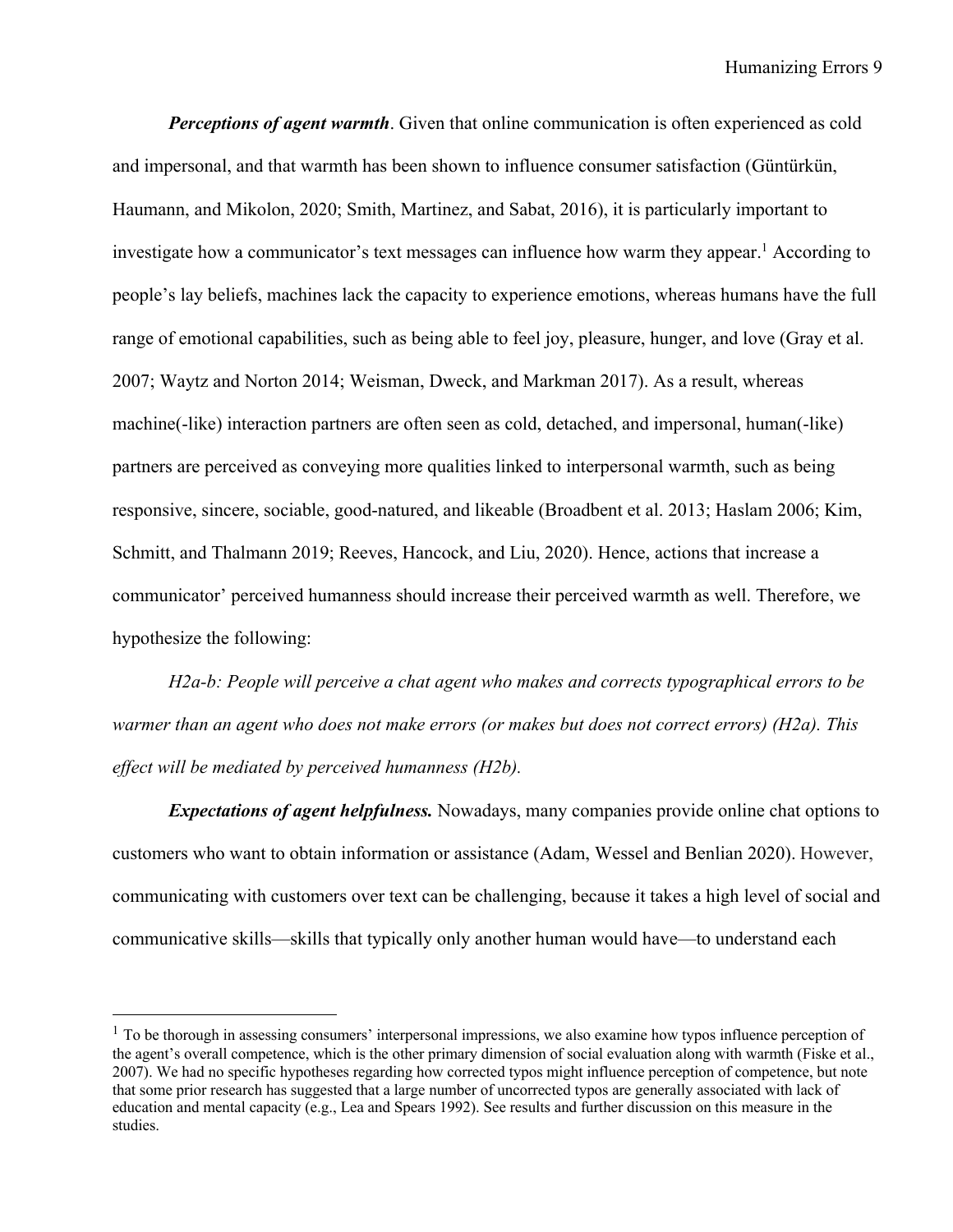customer's unique situations and identify effective solutions to help them. Indeed, consumers often indicate a preference for engaging with humans over chatbots, partly because they believed a human can better understand them and solve their problems (Araujo 2018; LivePerson 2019). This suggests that people perceive humans (vs. chatbots) to be more helpful in customer service contexts. Therefore, consumers' beliefs about whether they are engaging with a human are likely to affect their expectations of the communicator's ability to help them. As such, we hypothesize the following:

*H3a-b: People will expect a chat agent who makes and corrects typographical errors to be more capable of understanding and solving their problem than an agent who does not make errors (H3a). This effect will be mediated by perceived humanness (H3b).*

*Endorsement of reward for agent.* It is important for businesses and service agents to develop and maintain positive relationships with their customers. One indicator of a positive relationship in these contexts is consumers' willingness to endorse the agent's service (e.g., providing positive ratings or reviews after an interaction). Even though we are not aware of prior studies directly linking perceived humanness to endorsing the agent for reward, accumulating evidence shows that more humanlike agents can often elicit higher levels of cooperation from consumers, such as accepting an agent's offer in an online transaction (Schanke, Burtch, and Ray 2021) and behaving more prosocially toward an agent that needs help (Oliveira et al. 2021). Furthermore, given that humanness is associated with the capacity to feel emotions (Gray et al. 2007; Waytz and Norton 2014), customers may recognize that a human(-like) agent is more likely to care about and enjoy a reward for their hard work. Taken together, we hypothesized the following:

*H4a-b: People will be more likely to endorse a reward to a chat agent who makes and corrects typographical errors for their service than an agent who does not make errors (H4a). This effect will be mediated by perceived humanness (H4b).*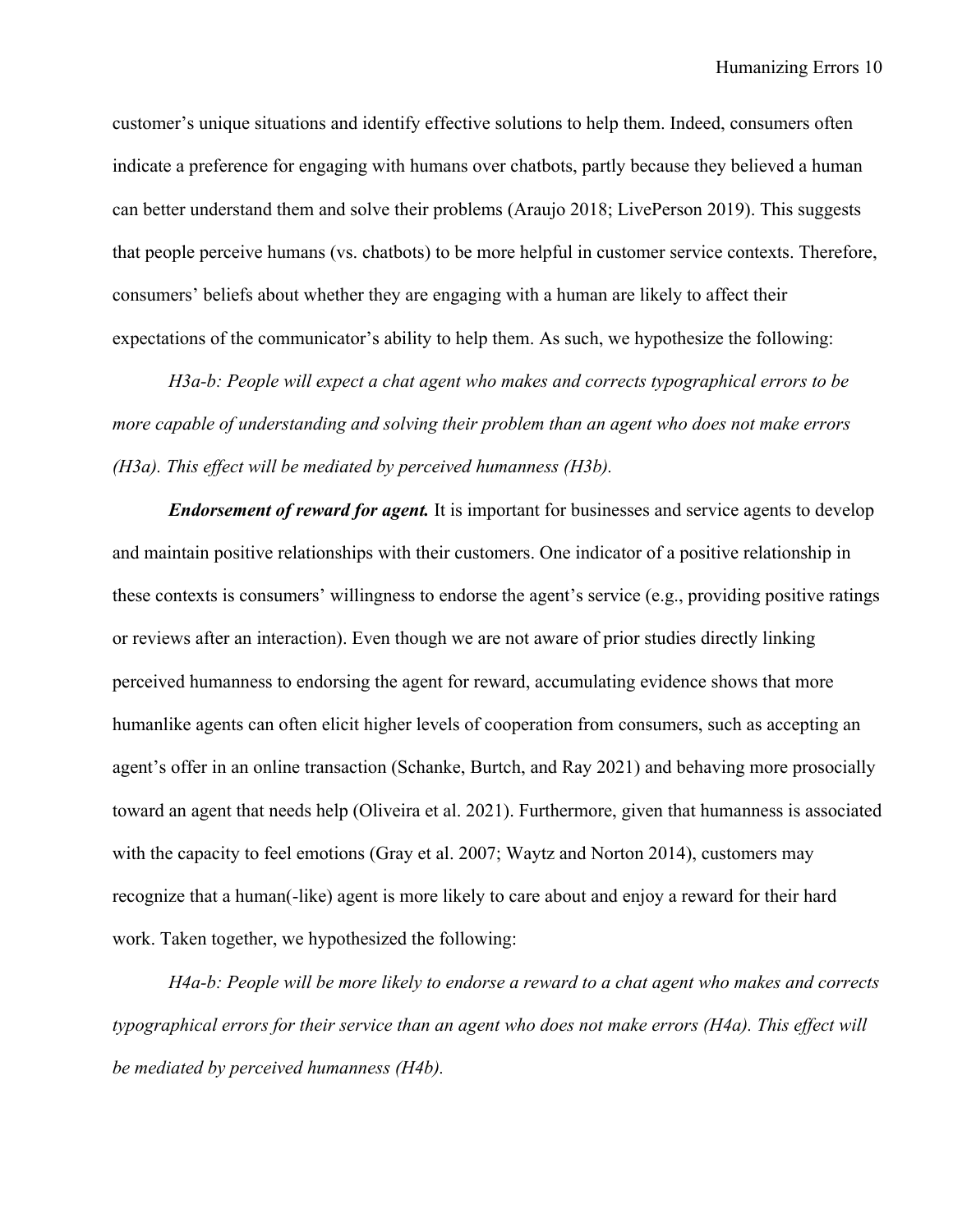*Impressions of the company.* It is crucial for companies to convey care toward their customers, and service agents act as ambassadors when people form impressions about a "faceless" company. Prior research shows that consumers believe that non-human agents have limited capacities and lead to worse service experiences, and that the primary reason for companies to deploy many new technologies is to reduce costs (Larivière et al. 2017; LivePerson 2017). Given people's negative perceptions about the motives behind companies' usage of non-human agents, and their assumptions about the negative service outcomes resulting from such usage, we expect that consumers will form more favorable impressions of businesses when they perceive their service agents to be more humanlike. Specifically, we predict that:

*H5a-b: People will form more favorable impressions of a company when an online service agent of the company makes and corrects typographical errors than when it does not make errors (H5a). This effect will be mediated by perceived humanness (H5b).*

### *Overview of Studies*

We test our hypotheses across five experiments. In Study 1, we presented participants with static screenshots of a greeting message from an online customer service representative that contained either no typo or a corrected typo, and tested H1-H5. This study also examined the humanizing effect of three alternative cues: appearance, name, and gender. In Study 2, we developed a chat interface and a novel interactive paradigm to create real-time, prolonged conversation experiences, to test H1-H5. In Study 3, we employed a similar chat platform but instead of programmed chatbot we used human confederates as chat agents, thus testing H1 and H2 when the conversational counterpart is unbeknownst to the participant—an actual human. Study 4 employed the same interactive paradigm as Study 2 to test H1 and H2 but included an additional, typo-only condition in which the chat agent's typos were left unaddressed. Finally, Study 5 investigated the moderating role of agent identity by either keeping the agent's identity ambiguous or declaring it as a chatbot or a human, examining H1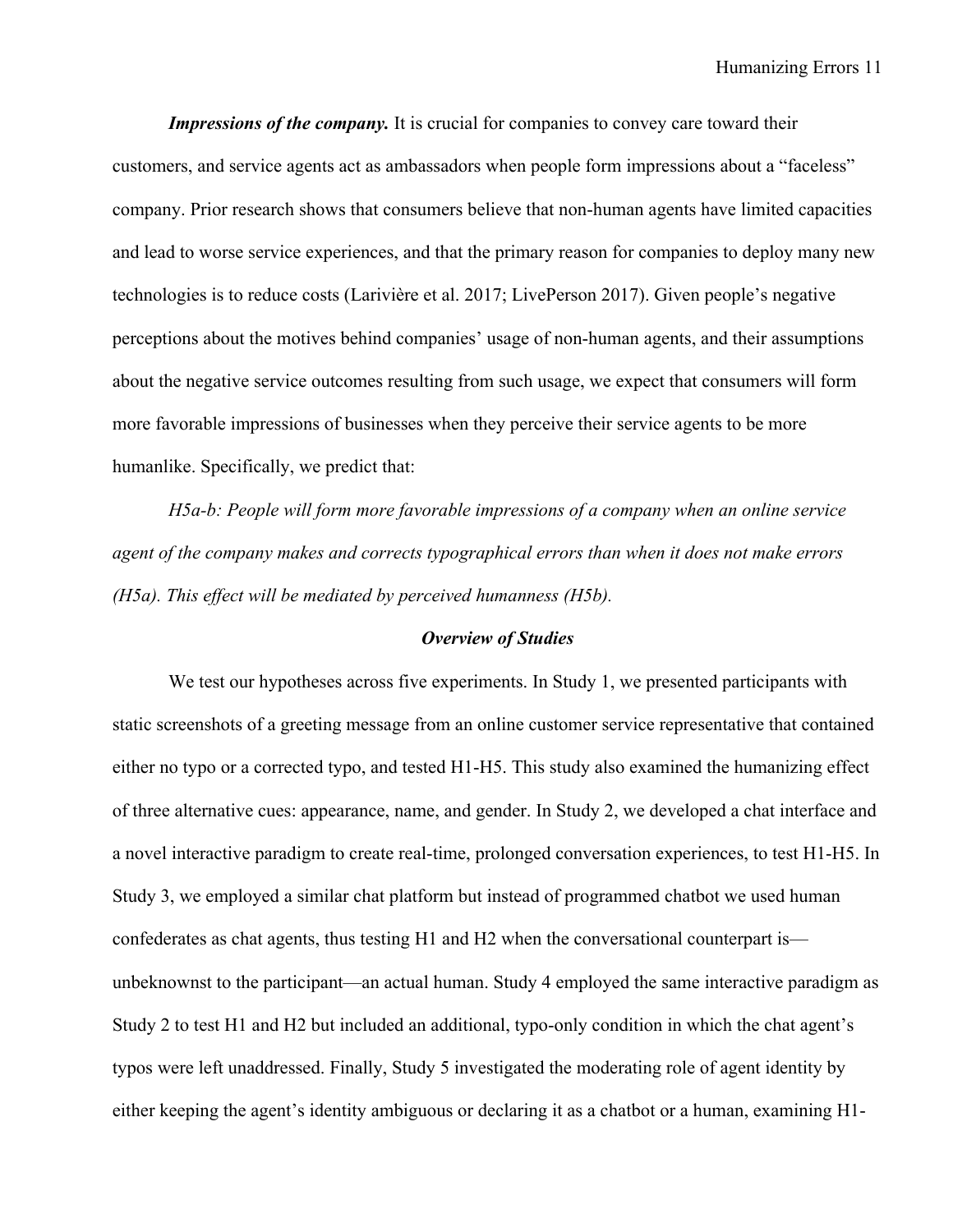H5; here, we predicted that corrected typos would have a stronger humanizing effect when the agent's identity was ambiguous, because people would be more likely to rely on such cues under uncertainty than when the agent's identity is already known.

For all studies, we report how we determined our sample size, all data exclusions, all manipulations, and all measures. All studies were pre-registered on AsPredicted. In some studies, we introduced various secondary measures to probe other potential effects of corrected typos, and we reported all analyses for these measures in the Web Appendix. Stimuli, measures, data, and preregistration forms from all studies are available on the Open Science Framework: [https://osf.io/6s8wm/?view\_only=c2e1d7bb0efb455fa97deb11a844f6d9].

# *Study 1: Can Typos Humanize a Communicator?*

To investigate how typographical errors in online chats influence the perceived humanness of the chat agent, Study 1 presented participants with screenshots showing a series of messages from a customer service agent and manipulated whether there was a typo and correction in the agent's message. We also examined two other common features in online chats: whether an agent's profile photo portrayed a real human, and whether the agent introduced themselves by name. Introducing these additional factors allowed us to compare the effect of typo to the effects of other potentially humanizing cues. Finally, we also manipulated the agent's gender (male or female) to test whether the effect of a typo on perceived humanness might depend on this information.

## *Method*

*Participants and design.* We aimed to collect 50 participants in each of the sixteen experimental conditions, thus 800 participants across conditions. A total of 929 adults ( $M_{\text{age}} = 32.62$ ,  $SD<sub>age</sub> = 12.02$ ; 53.1% female) from Prolific started our survey in exchange for \$0.64. Among them, 114 participants never completed the survey and were thus excluded, resulting in 815 participants in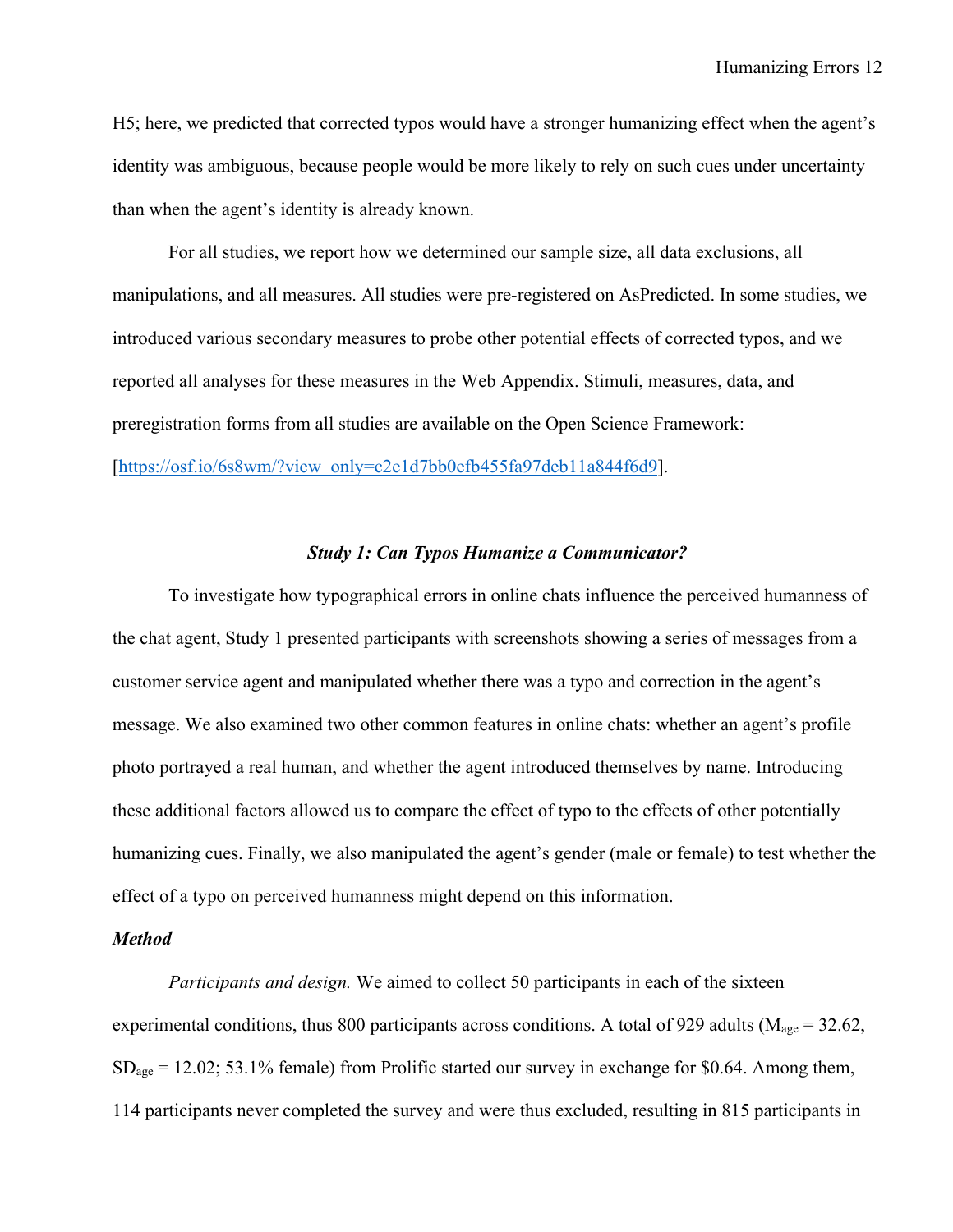the final analysis ( $M_{\text{age}} = 32.60$ ,  $SD_{\text{age}} = 11.95$ ; 51.8% female). This study employed a 2 (error: typo, no-typo)  $\times$  2 (profile photo: human, avatar)  $\times$  2 (name: present vs. absent)  $\times$  2 (agent gender: male, female) between-subjects design (16 separate conditions).

*Procedure*. Participants learned that their task was to read and evaluate online chat messages written by a service agent of a cellular company and then saw a screenshot displaying a customer service agent's greeting messages. The typo condition included a typo in one of the messages (misspelling "else" as "esle") that was corrected in a subsequent message by the same agent ("*Else\**"; see Figure 1 and OSF for stimuli presentation). Messages in the no-typo condition included no typo or correction, but were otherwise identical. Along with the messages, participants saw either an avatar or a human photo (i.e., manipulating the photo) depicting either a male or a female (i.e., manipulating the gender). The agent also either introduced him/herself ("I am Angela [Michael]") or did not (i.e., manipulating the presence of a name). After viewing the agent's greeting messages, participants completed a survey evaluating the agent*.*



**Figure 1***:* Stimuli of typo example from Study 1*.*

First, participants reported their *perception of the agent's humanness* on a four-item composite measure that was developed based on prior literature and administered across all studies. The first two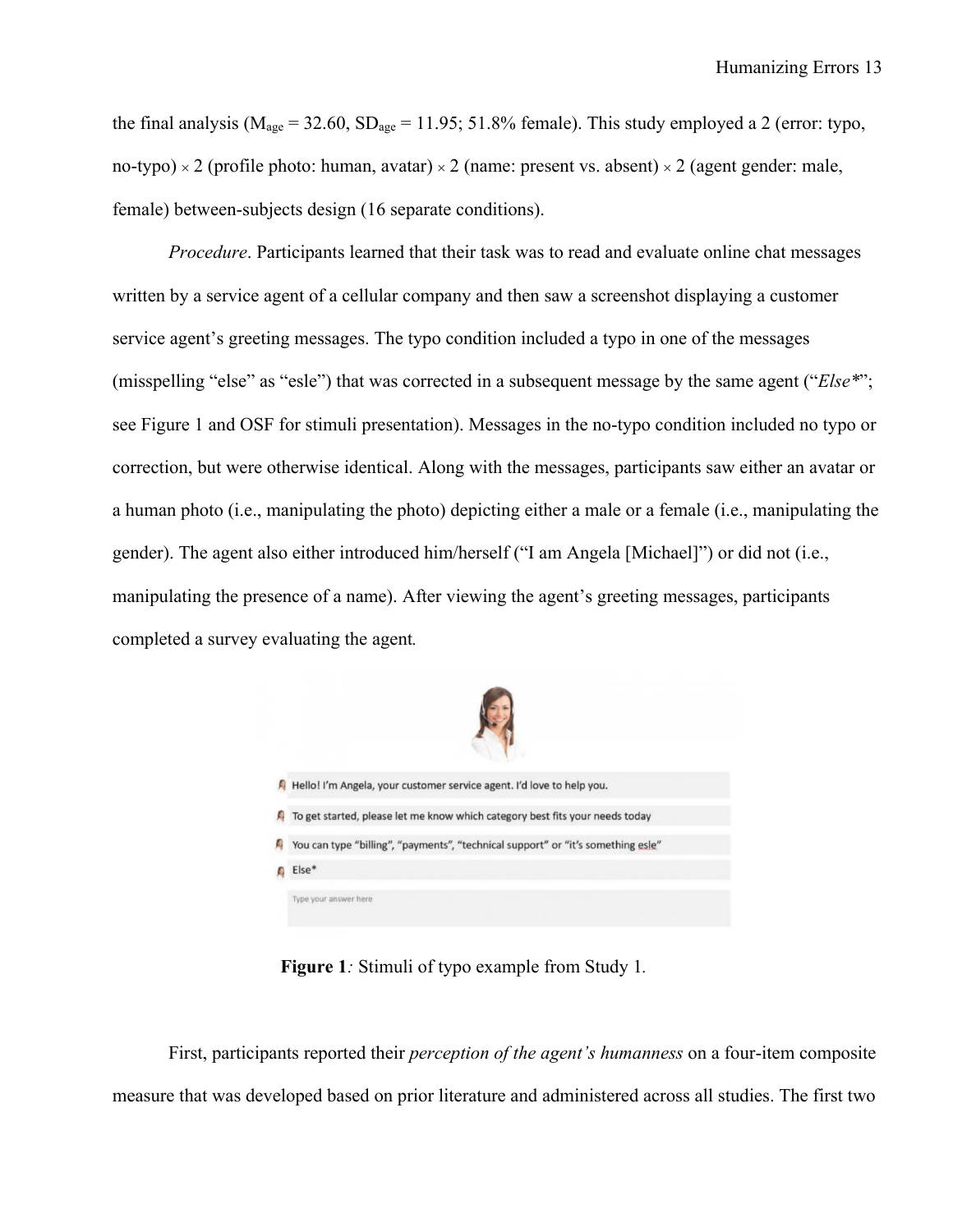items focused on the uncertainty commonly experienced by online users (Adam 2018), thus providing face validity to the humanness perception construct: "To what extent did the customer service agent seem human on the previous screen?" (1 – *not at all human*; 7 – *extremely human*); "In your opinion, how likely is it that the customer service agent is a bot versus a human?" (0 – *very likely a bot; 100 – very likely a human).* <sup>2</sup> The next two items were developed to capture people's lay belief that robots are unable to experience emotions or bodily sensations: "If you told a joke, do you think the agent would get it?" and "Do you think this customer service agent ever gets tired when working?" (1 *- not at all likely*; 7 - *extremely likely*). These items were highly correlated ( $\alpha$  = .89) and were combined to form our primary measure of *perceived humanness.*<sup>3</sup>

Participants then reported their *perceptions of the agent's warmth* (friendly/goodnatured/warm/sincere; α = .92) and *competence* (confident/competent/independent/intelligent; α = .88; scale adapted from Fiske et al. 2007). Next, participants reported their e*xpectations of the agent's helpfulness* ("How likely do you think it is that this agent could help you solve your problem?" and "How likely do you think it is that this agent would be able to understand you?";  $r = .87$ ) and their *endorsement of a reward for the agent* ("To what extent do you think that this agent should be considered to receive a reward (full week of Starbucks coffee supply) from the company"). All items were rated on scales from 1 ("*not at all*") to 7 ("*very much*"). Next, participants reported their *impressions of the company* ("I hold a positive view of this cellular company," "This cellular company cares about its customers," and "This cellular company has invested a lot of effort toward helping its customers"; α = .93) on scales from 1 ("*strongly disagree"*) to 7 ("*strongly agree"*). Participants also indicated how likely they would be to share personal information with the chat agent on a scale from 1

<sup>&</sup>lt;sup>2</sup> We linearly transformed ratings on this item to a range of  $[1, 7]$  in our subsequent analyses.

<sup>&</sup>lt;sup>3</sup> For all statistical analyses in this and subsequent studies, when replacing the humanness composite score with the single humanness item (i.e., "To what extent did the customer service agent seem human in the previous screen?"), results remained the same. Therefore, we report analyses using the composite score throughout this manuscript.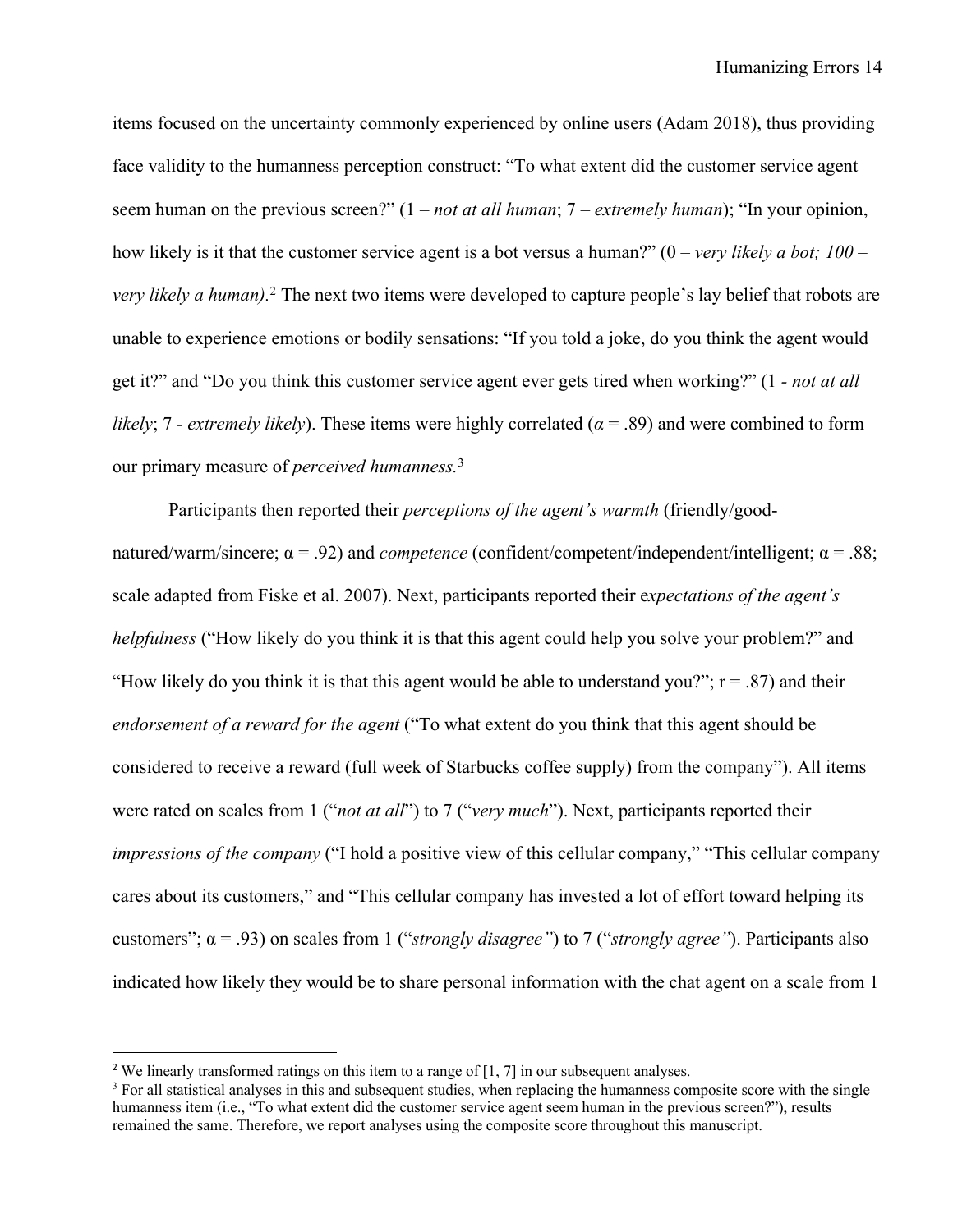("*not at all likely*") to 7 ("*very likely*"). <sup>4</sup> Finally, participants completed the study by responding to *manipulation checks* regarding whether the agent had a name, what the profile picture looked like, and what typo the agent made, if any, and reported their demographic information (gender and age).

# *Results*

*Manipulation checks.* Among all participants, 89.1% passed the typo manipulation check (406 out of 411 in the no-typo condition, 328 out of 412 in the typo condition), 98.9% passed the photo attention check (407 out of 411 in the no-typo condition, 407 out of 412 in the typo condition), and 77% passed the name attention check (328 out of 411 in the no-typo condition, 306 out of 412 in the typo condition). All findings remained the same when our analyses included or excluded those who failed the manipulation checks. Therefore, below we report results including all participants.

*Perceived humanness.* A four-way ANOVA on the composite score of perceived humanness revealed a main effect of typo, supporting H1a: Participants perceived the agent to be more human when the agent made and corrected a typo in the messages ( $M = 4.08$ ,  $SD = 1.81$ ) than when the agent did not make a typo ( $M = 2.44$ ,  $SD = 1.21$ ;  $F(1, 798) = 227.33$ ,  $p < .001$ ,  $\eta^2 = .22$ ). We also found a significant, although notably smaller, main effect of profile photo (F(1, 798) = 4.19,  $p = .041$ ,  $\eta^2 =$ .005), such that participants perceived the agent with a human photo to be slightly more human ( $M =$ 3.36, SD = 1.75) than one with an avatar photo ( $M = 3.18$ , SD = 1.74). By contrast, mentioning the agent's name only led to a marginally significant increase in perceived humanness (name:  $M = 3.34$ , SD = 1.74; no name:  $M = 3.20$ , SD = 1.74;  $F(1, 798) = 2.84$ ,  $p = .092$ ,  $\eta^2 = .004$ ), and the agent's gender showed no impact on perceived humanness  $(F(1, 798) = .274, p = .601, \eta^2 < .001)$ .

Of all possible interaction effects, only two emerged as marginally statistically significant: The interaction between typo and profile photo (F(1, 798) = 3.04,  $p = .081$ ,  $\eta^2 = .004$ ) reflected a slightly

<sup>4</sup> We pre-registered all measures on AsPredicted.org and describe all of them in the method sections in this manuscript. However, results related to information-disclosure (and other secondary measures in subsequent studies) are reported in the Web Appendix due to a lack of consistent main effects.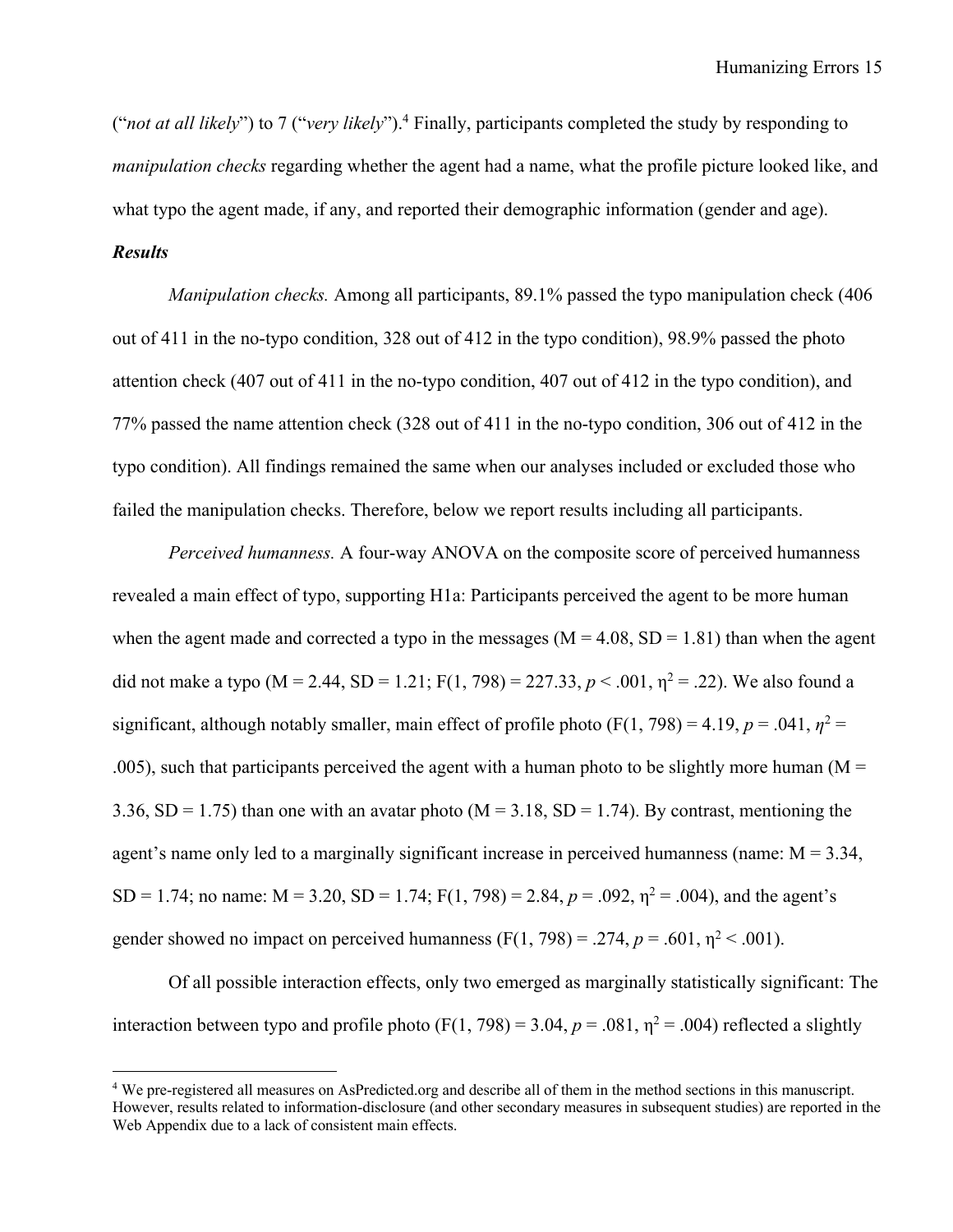larger humanizing effect of typo when the profile photo depicted a human (typo:  $M = 4.29$ ,  $SD = 1.72$ ; no typo:  $M = 2.27$ ,  $SD = 1.25$ ) than when it depicted an avatar (typo:  $M = 3.88$ ,  $SD = 1.88$ ; no typo: M  $= 2.43$ , SD = 1.19), and the interaction between gender and name (F(1, 798) = 2.93, p = .087,  $n^2 =$ .004) reflected a slightly larger humanizing effect of name when the agent was a female (typo:  $M =$ 4.36, SD = 1.73; no typo:  $M = 2.45$ , SD = 1.04) than when it was male (typo:  $M = 4.09$ , SD = 1.82; no typo:  $M = 2.48$ , SD = 1.28). No other two-way, three-way, or four-way interactions reached statistical significance (Fs < 2.13, ps > .144,  $\eta^2$ s < .001). See Figure 2 for graphical representation of the results.



**Figure 2**. Perceived humanness as a function of typo, profile photo, name, and gender in Study 1. Error bars represent  $\pm 1$  standard error around the means.

*Perceptions of agent warmth.* As to the agent's perceived warmth, supporting H2a, participants perceived the agent who made and corrected a typo to be warmer  $(M = 4.42, SD = 1.36)$  than one who did not (M = 3.85, SD = 1.54; F(1, 798) = 33.24,  $p < .001$ ,  $\eta^2 = .040$ ). Participants also perceived an agent that introduced itself by name to be slightly warmer ( $M = 4.24$ , SD = 1.48) than one that did not  $(M = 4.04, SD = 1.48; F(1, 798) = 4.01, p = .045, \eta^2 = .005)$ . We found no main effect on warmth of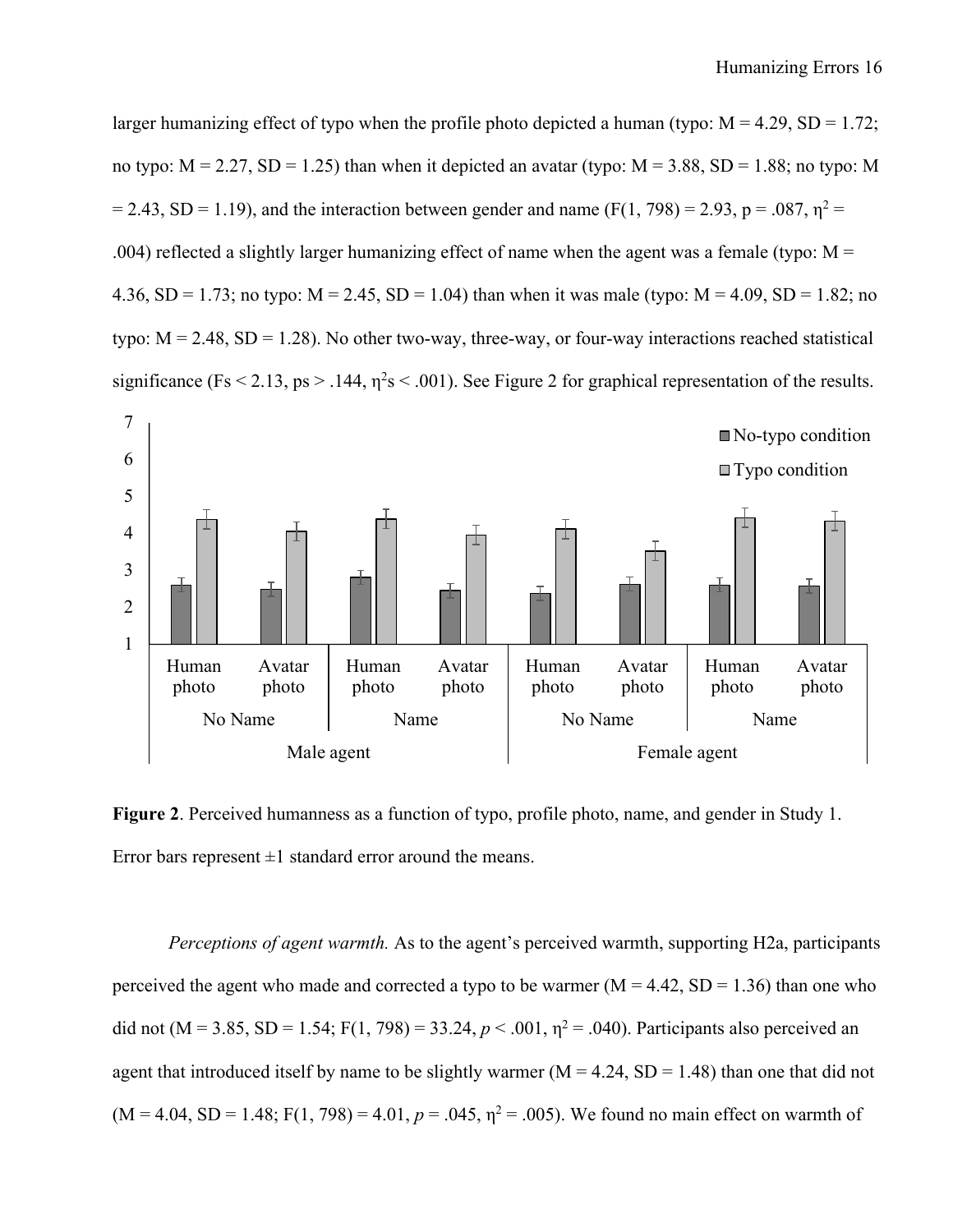the agent's profile photo (F(1, 798) = .481,  $p = .488$ ,  $\eta^2 = .001$ ) or gender (F(1, 798) = .419,  $p = .518$ ,  $\eta^2$  = .001). Finally, we observed a small and unexpected three-way interaction among typo, name, and gender (F(1, 798) = 4.51,  $p = .034$ ,  $\eta^2 = .006$ ). No other interactions were significant (Fs < 2.14,  $ps >$ .14). A mediation analysis with 10,000 bootstrap samples (SPSS Macro PROCESS, Model 4) showed that, supporting H2b, perceived humanness mediated the effect of typos on warmth perceptions ( $b =$ 0.50,  $SE = 0.04$ ,  $95\%$  CI = [.41, .59])

Regarding the agent's perceived competence, we found that a typo did not dampen perceptions of competence; in fact, participants perceived the agent with corrected typos in the message to be *more* competent (M = 4.30, SD = 1.27) than one with no typos in the message (M = 4.07, SD = 1.38; F(1, 798) = 6.96,  $p = .008$ ,  $\eta^2 = .009$ ). We found no main effects for other factors (Fs < 2.16,  $ps > .14$ ), but we did find a small and unexpected three-way interaction among typo, name, and gender ( $F(1, 798) =$ 6.07,  $p = .014$ ,  $\eta^2 = .008$ ). No other interactions were significant (Fs < 2.34,  $ps > .13$ ). Thus, making and correcting a typo led to an increase in perceptions of both agent warmth—an effect we had hypothesized and was mediated by increased perceptions of humanness—as well as competence of the agent, which we had not hypothesized.

*Expectations of agent helpfulness*. Supporting H3a, participants in the typo condition believed that the agent would be able to better understand them and solve their problems  $(M = 4.39, SD = 1.59)$ than did those in the no-typo condition (M = 3.43, SD = 1.65; F(1, 798) = 69.99,  $p < .001$ ,  $p<sup>2</sup> = .081$ ). We found no main effects for other factors ( $Fs < 2.15$ ,  $ps > .14$ ), and only a marginally significant two-way interaction between typo and name  $(F(1, 798) = 3.73, p = .054, \eta^2 = .005)$ . Specifically, when an agent introduced themselves by name, their typo led to an even greater increase in perceived understanding and problem-solving ability (typo:  $M = 4.51$ , SD = 1.57; no typo:  $M = 3.33$ , SD = 1.71) than when they did not mention their name (typo:  $M = 4.28$ , SD = 1.60; no typo:  $M = 3.53$ , SD = 1.62). No other two-, three- or four- way interaction effects between factors were significant (Fs <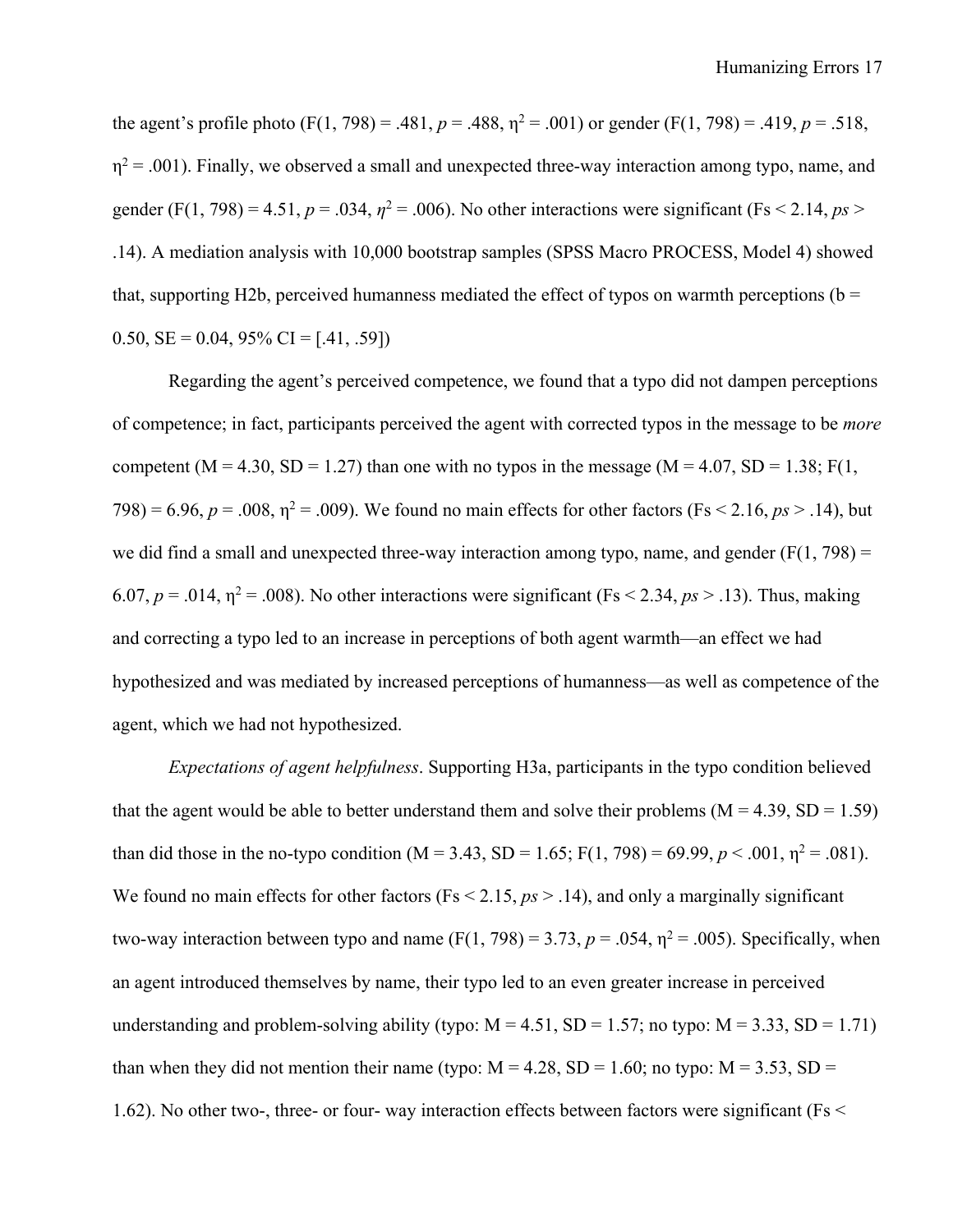2.33,  $ps > 0.127$ ,  $\eta^2 s < 0.003$ ). Supporting H3b, mediation analysis showed that perceived humanness mediated the relationship between the typo manipulation and participants' expectations of the agent's helpfulness (b = .59, SE = 0.04, 95% CI = [.50, .68])

*Endorsement of reward for agent.* Supporting H4a, participants in the typo condition were more inclined to endorse a reward for the agent  $(M = 3.76, SD = 1.74)$  than those in the no-typo condition (M = 3.43, SD = 1.79; F(1, 798) = 29.25,  $p < .001$ ,  $p<sup>2</sup> = .035$ . In addition, when the agent mentioned its name, participants were also marginally more likely to endorse a reward for the agent (name:  $M = 3.54$ ,  $SD = 1.80$ ; no name:  $M = 3.31$ ,  $SD = 1.77$ ;  $F(1, 798) = 3.57$ ,  $p = .059$ ,  $\eta^2 = .004$ ). No other main effects or interaction effects reached statistical significance (Fs < 2.68, *ps* > .10). Supporting H4b, the relationship between the typo manipulation and endorsing a reward for the agent  $(b = .50, SE = 0.04, 95\% \text{ CI} = [.42, .59]).$ 

*Impressions of the company*. Supporting H5a, participants in the typo condition reported a more favorable opinion toward the company  $(M = 4.32, SD = 1.31)$  than participants in the no-typo condition (M = 3.87, SD = 1.34; F(1, 798) = 24.61,  $p < .001$ ,  $\eta^2 = .030$ ). We found no main effect for other factors (Fs < 1.08, *ps* > .29), and only a marginally significant two-way interaction between typo and name  $(F(1, 798) = 3.00, p = .083, \eta^2 = .004)$ . Specifically, when the agent introduced themselves by name, their typo led to a greater increase in people's favorable impressions of the company (typo:  $M = 4.44$ , SD = 1.31; no typo:  $M = 3.84$ , SD = 1.34) than when the agent did not mention its name (typo:  $M = 4.20$ ,  $SD = 1.30$ ; no typo:  $M = 3.90$ ,  $SD = 1.33$ ). In addition, we found a marginally significant three-way interaction between typo, name, and gender  $(F(1, 798) = 3.67, p = .056, \eta^2 =$ .005). No other interaction effects were significant (Fs < 2.11, *ps* > .14).

Finally, supporting H5b, mediation analysis showed that perceived humanness mediated the relationship between the typo manipulation and participants' impressions of the company ( $b = .42$ , SE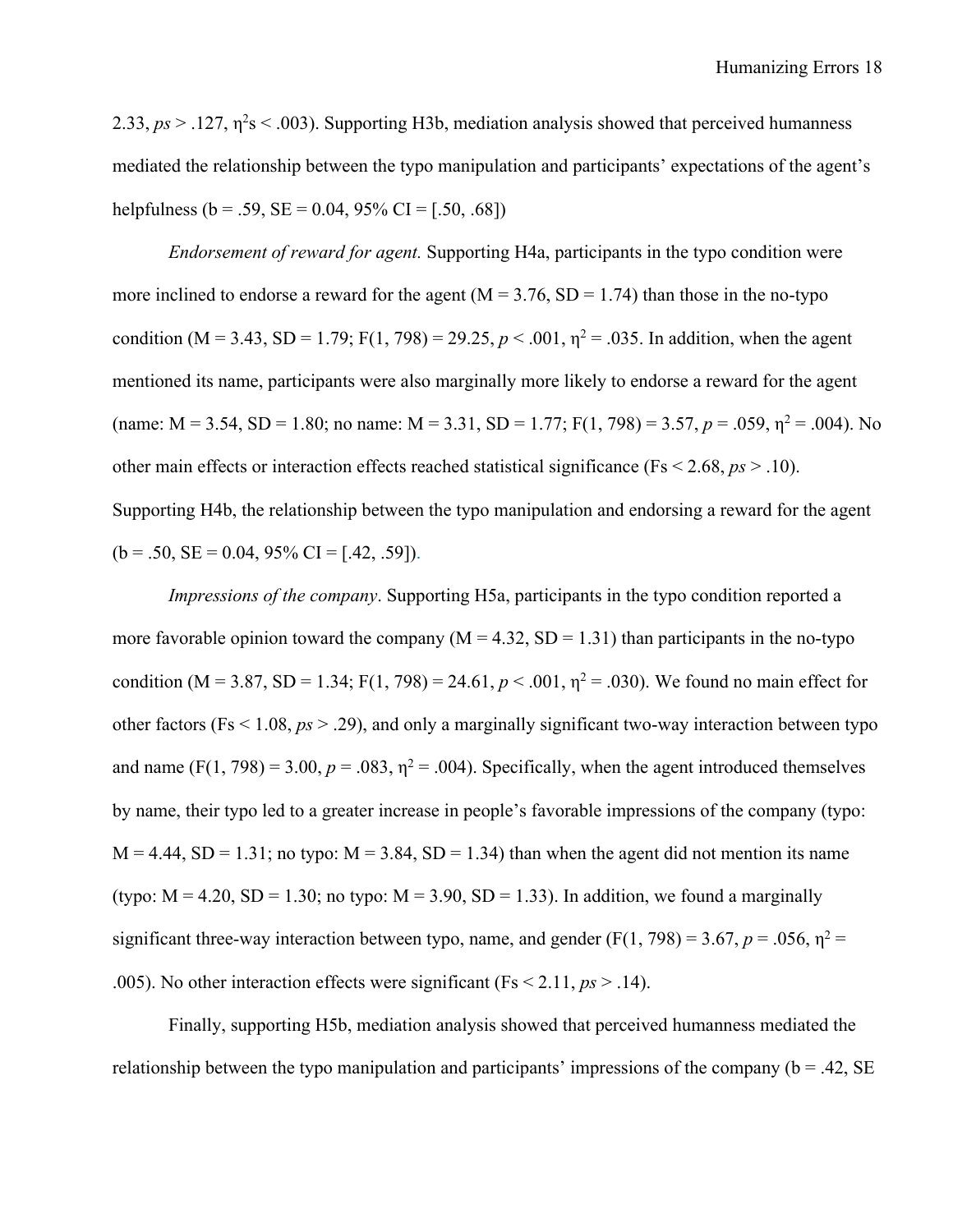$= .04, 95\% \text{ CI} = [.34, .51]$ —making and correcting a typo made the communicator seem more human, which in turn led participants to view the company more favorably.

#### *Discussion*

Study 1 provides initial evidence that observing a corrected typographical error in an online chat, compared to observing no errors, can lead people to perceive the agent as more human. Further, the increased humanness perception was associated with a host of positive outcomes, such as perceiving the agent as warmer (and even, surprisingly, more competent), more helpful, and more worthy of a reward. It also led people to form a more favorable impression of the company. By contrast, the agent's profile photo appearance had a notably smaller effect on humanness perception and inconsistent effects on the downstream consequences, and neither the presence of the agent's name nor the agent's gender influenced people's perception of the agent's humanness at all.

## *Study 2: Real-Time Interaction with a Chatbot*

In Study 2, we investigated participants' evaluations when they actually interacted with a chat agent during a live conversation. To this end, we programmed a chatbot platform and manipulated the presence of corrected typos in the agent's chat script. Modeled after actual customer service platforms, this dynamic paradigm enabled a prolonged and real-time engagement between participants and the chat agent (as opposed to a first impression of the chat agent as in Study 1), therefore ensuring the psychological realism of our method and the ecological validity of our findings.

#### *Method*

*Participants and design*. To ensure sufficient statistical power due to the innovative live chat platform, we aimed to recruit 200 participants in each of two experimental conditions, thus 400 participants in total. As planned, 400 participants on Prolific completed our study in exchange for \$2.00 each. According to our pre-registered exclusion criteria, we excluded one participant due to suspicious spam activity, and another 14 participants who either provided nonsensible and irrelevant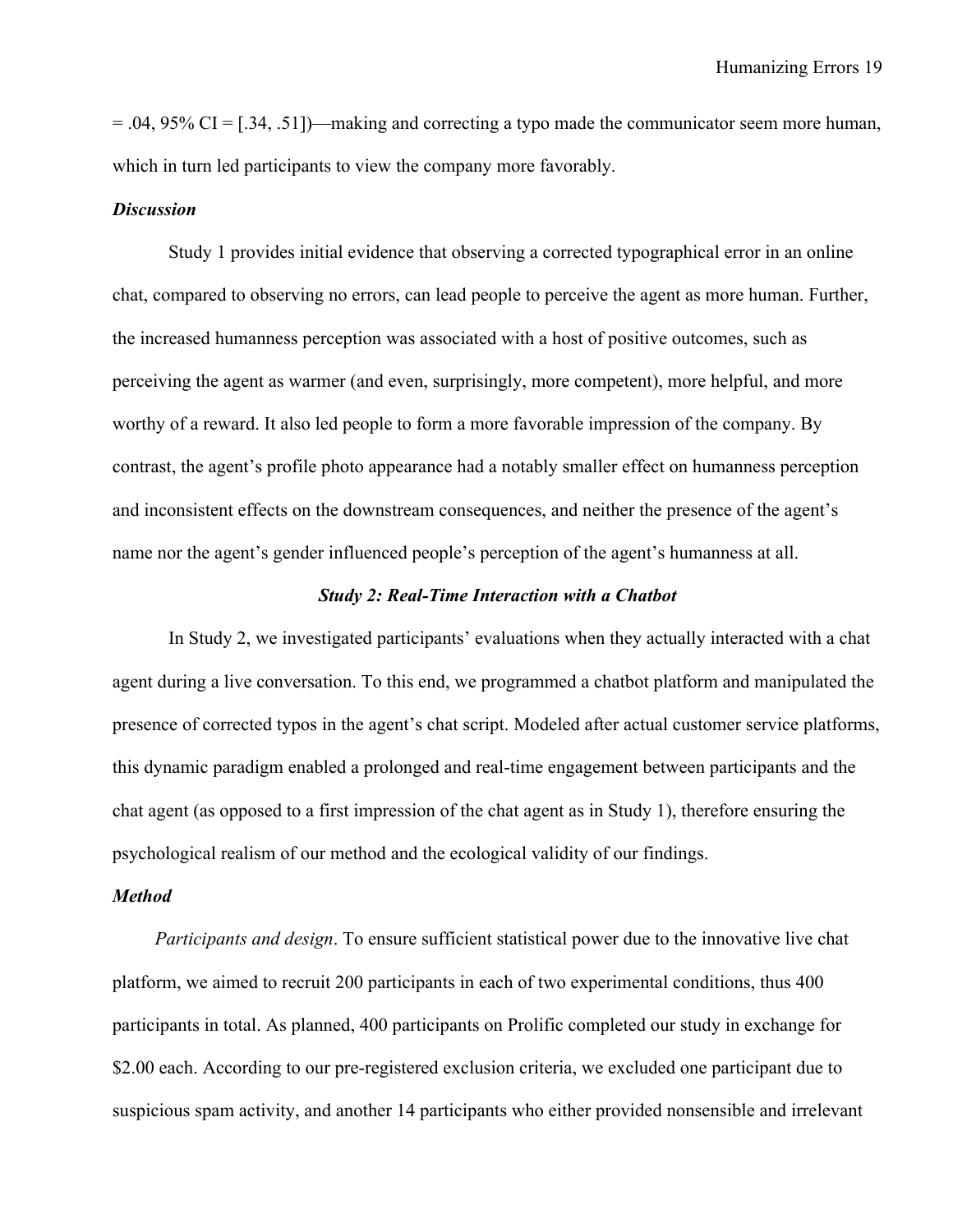responses or inadvertently asked questions that revealed the program's technological limitations (see next section for detail), resulting in 385 participants in the final analysis ( $M_{\text{age}} = 33.90$ ,  $SD_{\text{age}} = 12.93$ , 53.2% female).

*Chat platform*. Instead of deploying marketplace AI-based chatbots, we developed our own rulebased chatbot so that we could precisely manipulate the presence or absence of typos. Learning from experts who wrote scripts for commercially successful personal assistant products (e.g., Siri and Alexa), we created a script for the chatbot where the chatbot played the role of a research assistant named "Angela" interviewing the participant with a list of personal questions. We developed the chat program using JavaScript, CSS, and HTML codes and embedded the interactive chat interface in a Qualtrics survey. <sup>5</sup> The program detected keywords in participants' responses and provided minimal, pre-determined responses to convey listening and understanding (see a chat example between the chat program and a participant in Figure 3). For example, when a participant's response contained a question mark, the program would interpret it as a question and respond, "*Please try your best to answer this question*." This response worked in most circumstances, yet occasionally participants used question marks for rhetorical or clarification purposes (e.g., "What is your next question?"), which triggered the automatic response and therefore exposed the non-human nature of the agent, warranting data exclusion based on our pre-registered exclusion criteria.

Besides scripting the conversation to make the chatbot appear at least somewhat "intelligent," we also implemented a few design features in the chat interface—modeled after a private chat room that simulated a typical chat experience with a customer service agent. First, before each utterance, the chatbot would pause for a brief moment proportional to the number of words in a participant's previous message, which was meant to convey the impression that the agent spent time reading the

<sup>&</sup>lt;sup>5</sup> Our OSF folder includes a demonstration video of this chatbot and a Qualtrics survey file (.qsf), to allow interested readers to download the code and create basic chatbots for their own research.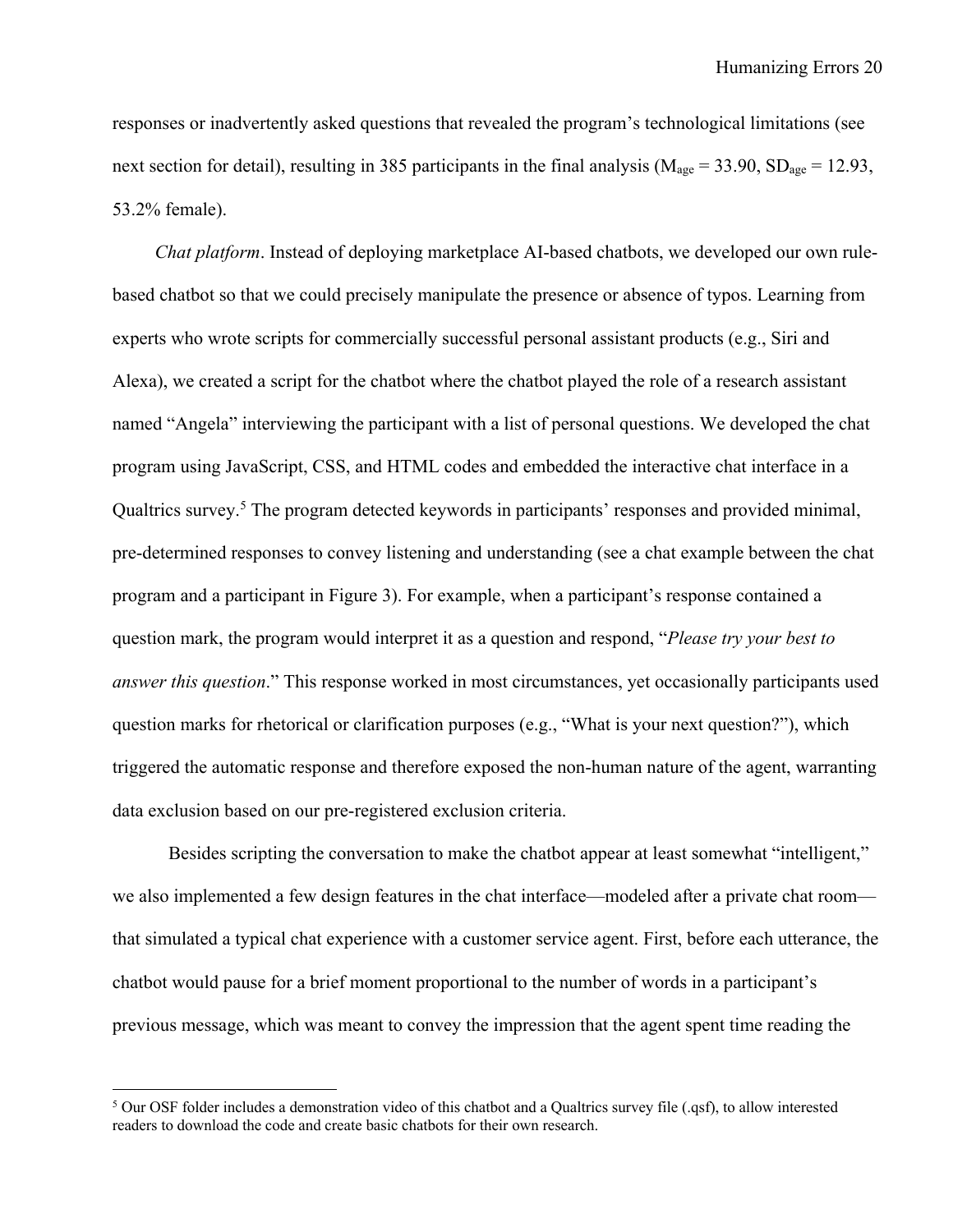message before responding. Second, when the agent was in typing mode, the screen would display "*Angela is typing! Please wait*." above the chat box to indicate ongoing activity from the agent and thereby mimic the experience of a chat conversation with service agents. Third, the chatbot was set to be "typing" at a reasonably fast human speed (approximately 7 characters per second, spaces included), creating a realistic waiting time before each message appeared on the screen. As we developed these design features, we also conducted multiple pilot studies to ensure that participants perceived the agent to be moderately human on average.

*Procedure*. We informed participants that this study was part of "a nationwide project on participant well-being across behavioral labs during COVID-19*,*" and that they would be connected to a "research agent" via a chat platform who would collect their information. Next, participants saw a loading animation and the sentence, "You will be matched with a research agent in a moment*.*" Participants were randomly assigned to either the typo or the no-typo condition. In both conditions, they were first greeted by the chat agent, who introduced herself as Angela. In the typo condition, Angela made and corrected a typo ("helo /"\*help"; see Figure 3), whereas in the no-typo condition, Angela did not make a typo. Next, Angela provided a brief task instruction and confirmed that the participant was ready to start. To strengthen the typo manipulation, we then included a second typo and correction in Angela's first question in that condition ("talking" /"\*taking"; see Figure 3). No further typos were presented for the rest of the chat. After receiving a response, Angela continued with four more questions designed to elicit self-disclosure (e.g., "What's an important life lesson you learned in the past month?"). Finally, Angela concluded the chat by indicating that the time was up, thanked the participant, and instructed them to proceed to the next page.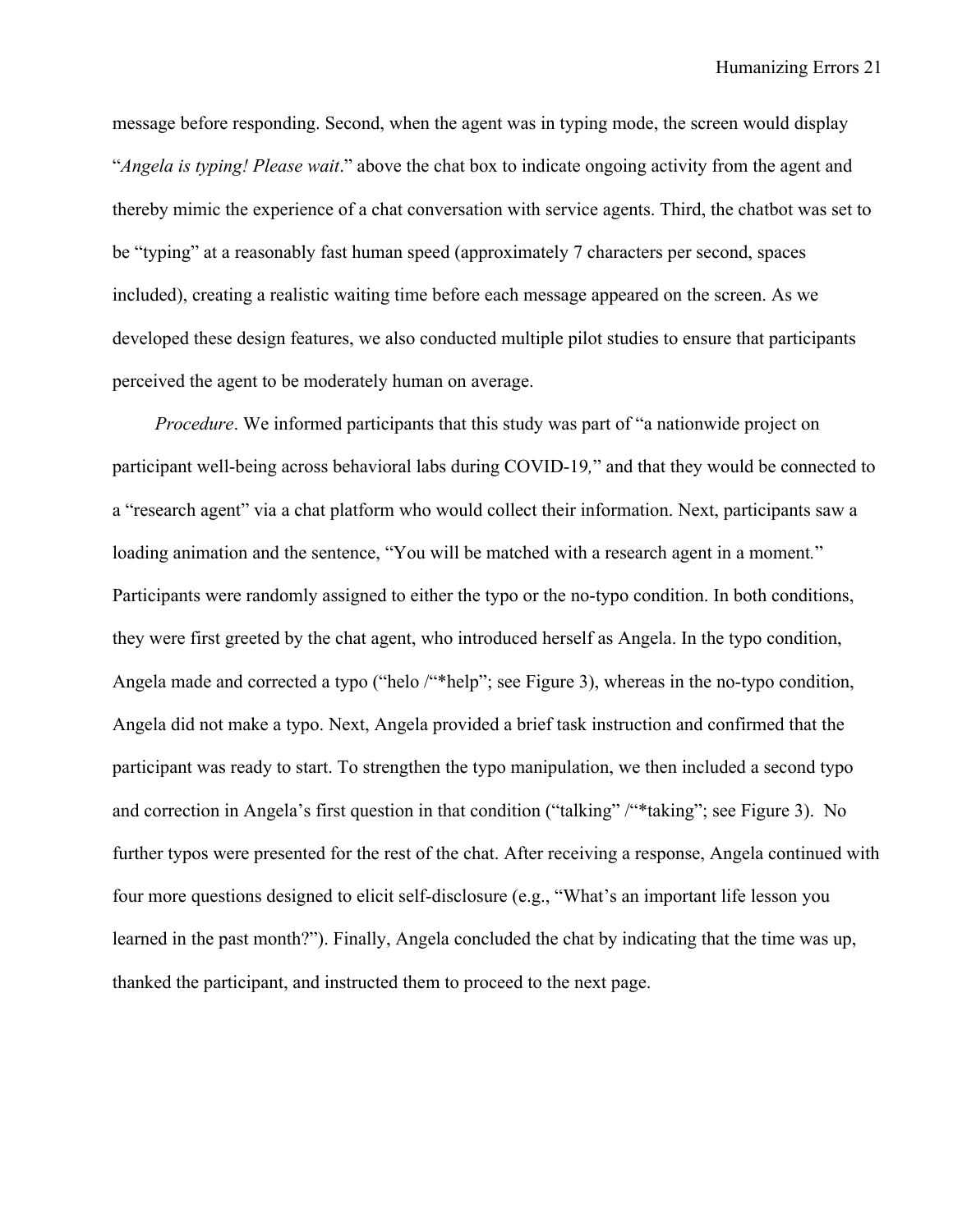| >> All chat participants have arrived. You may now chat!                          |  |
|-----------------------------------------------------------------------------------|--|
| Angela: Hello there! I'm Angela. Thanks for joining me in our study!              |  |
| Me: Hi Angela!                                                                    |  |
| <b>Angela:</b> We appreciate your helo                                            |  |
| Angela: *help                                                                     |  |
| <b>Angela:</b> Over the next few minutes, I'm going to ask some questions about   |  |
| you                                                                               |  |
| <b>Angela:</b> Your responses will be confidential                                |  |
| <b>Angela:</b> Ready to start?                                                    |  |
| <b>Angela:</b> My first question is, how do you like talking studies on Prolific? |  |
| Angela: *taking                                                                   |  |
| Me: I like it                                                                     |  |
| <b>Angela:</b> That's helpful to know                                             |  |
|                                                                                   |  |
| Angela is typing! Please wait.                                                    |  |
|                                                                                   |  |
|                                                                                   |  |
| Submit                                                                            |  |

**Figure 3.** Screenshot of an unfolding conversation on the interactive platform in Study 2

*Measures.* Following the chat, participants filled out a survey measuring their evaluation of the agent and the conversation. First, participants indicated their *perceived humanness* of the agent ( $\alpha$  = .80). Then participants responded to the same agent and company perception questions as in Study 1: *perceptions of agent warmth* (α = .90) and *competence* (α = .90), *expectations of agent helpfulness* (i.e., ability to understand/solve their problem,  $r = .81$ ), *endorsement of reward for agent*, and *impressions of the company*  $(\alpha = .89)$ .

As secondary measures (reported in the Web Appendix), participants also completed an *information-disclosure index* indicating whether they would be willing to share certain personal information with the same chat agent in a future chat, reported their *overall satisfaction* with the conversation ("How satisfied are you with your interaction with the agent?" and "How would you rate your interaction with the agent?"; r = .73), and rated their *perceived closeness* to the agent ("To what extent did you feel connected to your agent?", "To what extent did you feel close to your agent?", and "How much do you like your agent?";  $\alpha$  = .91). All scales ranged from 1 (*not at all*) to 7 (*very much*)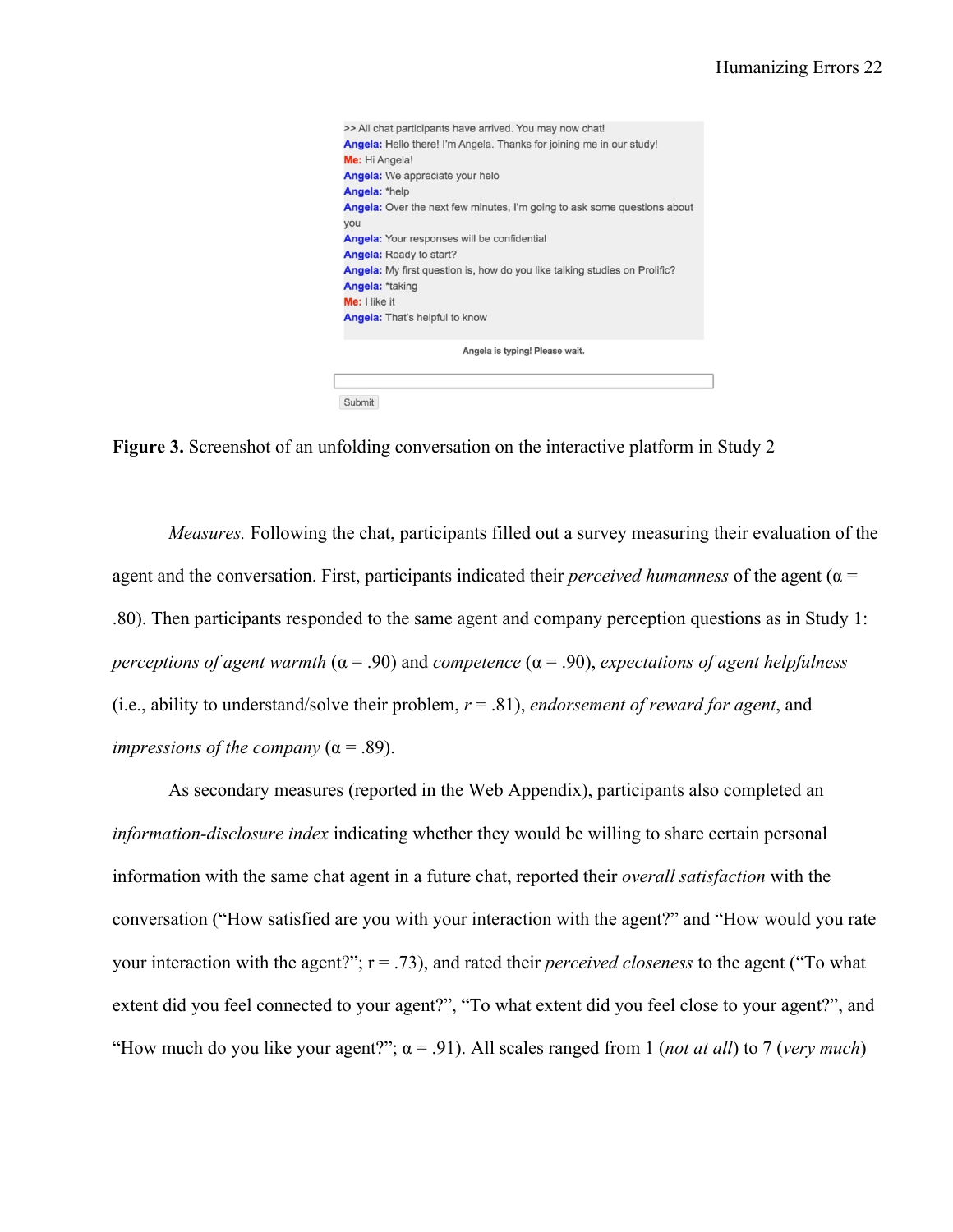except for rating the interaction with the agent which featured an array of seven face drawings depicting emotions from very negative (coded as "1") to very positive (coded as "7").

Finally, participants elaborated on their humanness judgment in an open-ended question, indicated what typo the agent made (if any), and answered demographic questions on their age, gender, highest education level, and race/ethnicity.

# *Results*

*Manipulation check.* Among all participants, 94.3% (169 out of 191 in the typo condition, 194 out of 194 in the no-typo condition) identified their condition correctly. Results remained the same when we analyzed the data including or excluding participants who failed the manipulation checks. Hence, below we report results including all participants.

*Perceived humanness*. Supporting H1 and replicating the humanizing effect of typos in Study 1, participants who engaged in a live chat with a service agent perceived the agent who made and corrected their typos to be significantly more human ( $M = 3.99$ ,  $SD = 1.72$ ) than one who made no typos (M = 3.27, SD = 1.34; F(1, 383) = 20.96,  $p < .001$ ,  $\eta^2 = .052$ ).

*Perceptions of agent warmth*. As to the agent's perceived warmth, participants perceived the agent to be relatively warm on average (typo:  $M = 5.39$ ,  $SD = 1.27$ ; no typo:  $M = 5.28$ ,  $SD = 1.23$ ); the direction was consistent with our hypothesis (H2a) but did not reach statistical significance (F(1, 383)  $= 0.73$ ,  $p = .39$ ,  $\eta^2 < .001$ ). Although H2a was not supported, the data revealed a significant indirect effect supporting the role of humanness perception (H2b): replicating results in Study 1, perceived humanness mediated the relationship between the typo manipulation and perceptions of agent warmth  $(b = 0.34, SE = .08, 95\% \text{ CI} = [.19, .51])$ . In addition, participants' perceptions of agent competence (e.g., intelligent, confident) did not differ between conditions (typo:  $M = 5.24$ , SD = 1.35; no typo: M  $= 5.12$ ,  $SD = 1.20$ ;  $F(1, 383) = 0.92$ ,  $p = .34$ ,  $\eta^2 < .001$ ).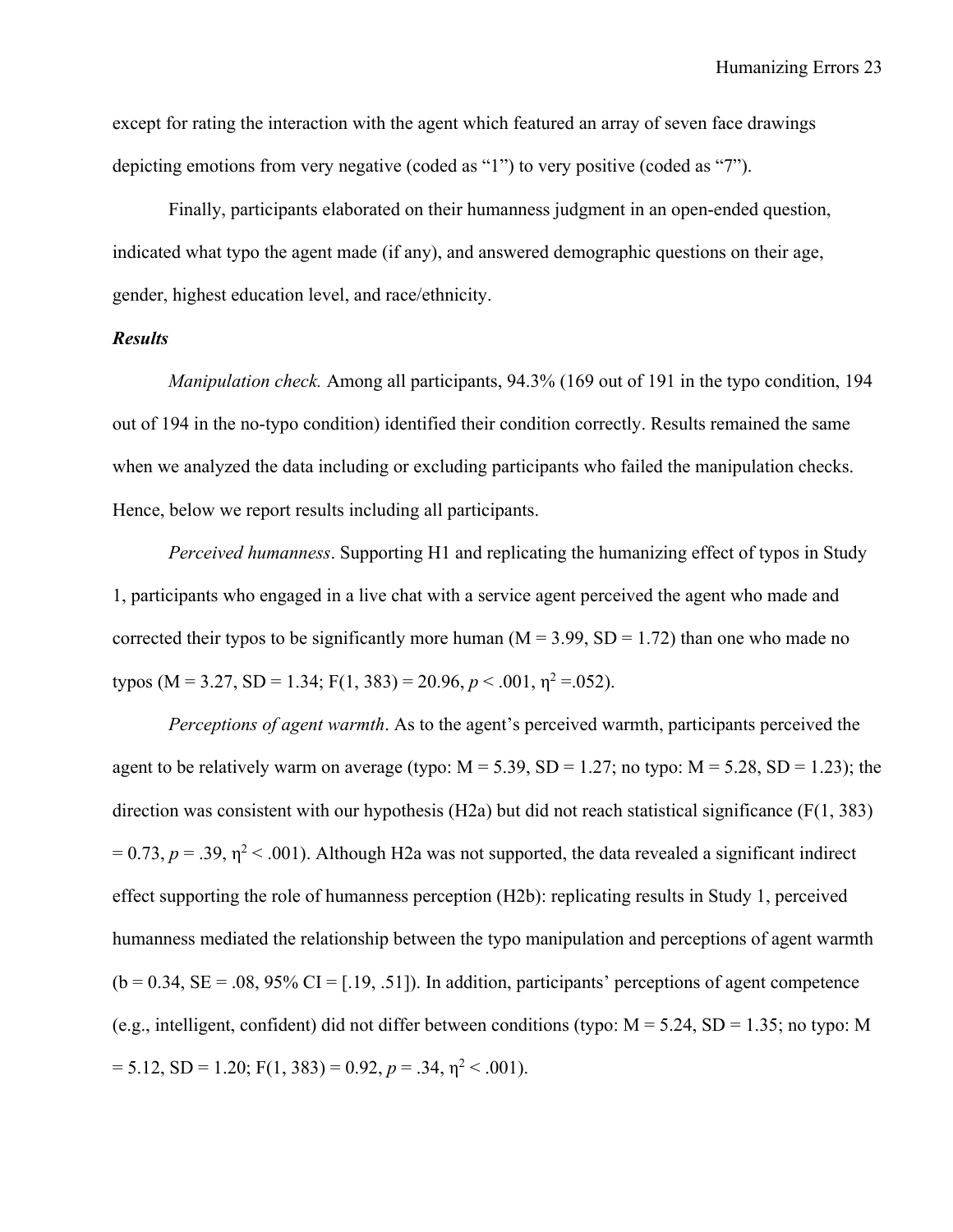*Expectations of agent helpfulness*. Participants in both conditions believed that the agent would be somewhat able to understand and help them solve their issues (typo:  $M = 4.91$ , SD = 1.62; no typo:  $M = 4.70$ ,  $SD = 1.46$ ; the direction of the effect of the typo manipulation on expectations of helpfulness was consistent with our hypothesis (H3a) but did not reach statistical significance (F(1,  $383$ ) = 1.86,  $p = 0.17$ ,  $\eta^2 = 0.005$ ). Supporting H3c, perceived humanness mediated the effect of typo on expectations of the agent's helpfulness ( $b = .51$ ,  $SE = .11$ ,  $95\%$  CI = [.28, .74]),

*Endorsement of reward for agent*. Supporting H4a, participants who saw the agent make and correct typos were significantly more inclined to endorse a reward for the agent  $(M = 5.34, SD = 1.81)$ than those who saw an agent that made no typos (M = 4.76, SD = 1.84; F(1, 383) = 9.63,  $p = .002$ ,  $\eta^2$  = .035). Replicating results in Study 1 and supporting H4b, perceived humanness mediated the effect of typo on reward endorsement  $(b = .51, SE = .12, 95\% \text{ CI} = [.28, .75]).$ 

*Impressions of the company*. Supporting H5a, participants formed a marginally more favorable opinion of the company when the chat agent made a typo  $(M = 5.53, SD = 1.20)$  than when the agent did not (M = 5.32, SD = 1.16; F(1, 383) = 3.07,  $p = .080$ ,  $\eta^2 = .008$ ). Supporting H5b, mediation analysis further showed that humanness perception mediated this relationship ( $b = .25$ ,  $SE = .06$ ,  $95\%$ )  $CI = [.13, .39]$ .

#### *Discussion*

Study 2 employed an interactive paradigm where participants engaged in a live interaction with a pre-programmed chatbot. This chatbot was programmed to inquire about participants' recent life experiences, similar to conversations between users and personal assistants, lending ecological validity to our paradigm. Replicating Study 1, we observed that making and correcting typos led the chat agent to be perceived as more human (H1a). Furthermore, participants were more inclined to endorse a reward for the typo-correcting chat agent (H4b) and saw the company in a somewhat more positive light (H5) than a chat agent that did not make a typo. The effect of the typo manipulation on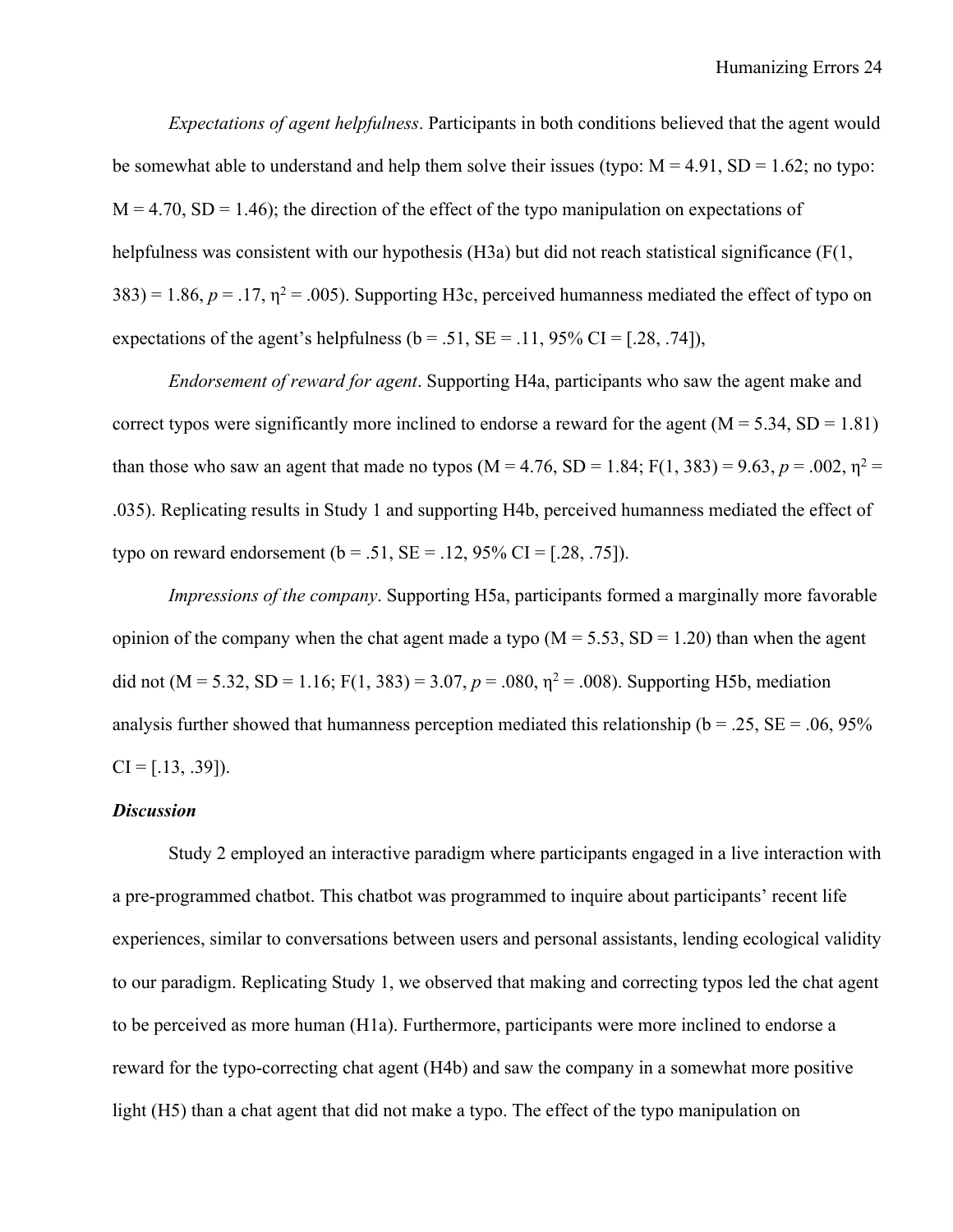participants' perceptions of the agent's warmth (H2a) and expectations about the agent's helpfulness (H3a) did not reach statistical significance. We suspect that the attenuated effect sizes might have resulted from the complexity of the conversation topics (e.g., discussing life lessons amid pandemic times), which often revealed the rigidity of the chat agent and introduced more variance in people's conversation experiences. Importantly, however, assessments of the agent's humanness still mediated all the above measures (supporting H1b, H2b, H3b, and H4b and H5b).

# *Study 3: Real-Time Interaction with a Human*

Some customer service agents are powered by chatbots, yet others are actual human workers. In Study 3, we sought to replicate the humanizing effect of typos observed in Studies 1 and 2 when customers actually interacted with another human. To this end, we hired a team of human research assistants who interacted with participants via a private online chatroom. Moreover, in order to ensure more predictability in conversation flow and thus more experimental control over the chat experiences, the chat agent in this study did not ask open-ended questions about participants' lives, but instead asked questions that focused on eliciting factual personal information about the participants—such as annual income—and that participants could skip if they did not wish to respond.

# *Method*

*Participants and design.* We employed a between-subjects design with two experimental conditions—typo and no-typo—and aimed to recruit 100 participants in each condition.<sup>6</sup> In total, 200 participants were recruited from either a university campus or from a metropolitan area with a more diverse population. <sup>7</sup> Participants completed this experiment in exchange for \$4.00.

<sup>&</sup>lt;sup>6</sup> According to a power analysis, this sample size was sufficient to detect a small-to-medium effect size of  $d = .40$  given power of .80 and an alpha level of .05. We chose this arbitrary, relatively large sample size instead of an even larger one due to the sheer amount of resources required to coordinate a live interaction paradigm that involved recruiting participants to a laboratory to interact with live human confederates.

 $7$  Additional analyses confirmed that recruitment location did not interact with any of our key dependent variables.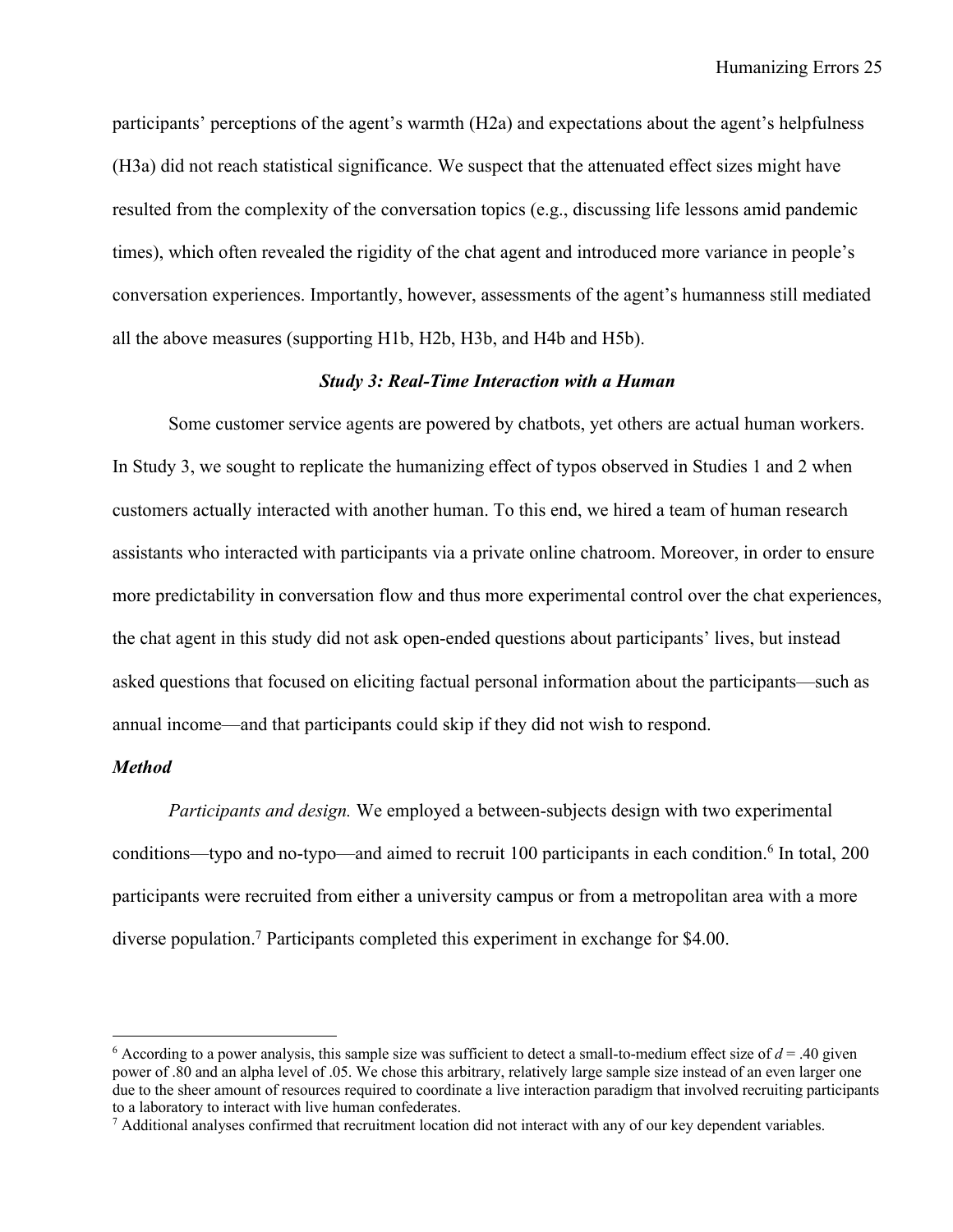Following our predetermined exclusion criteria, we excluded a total of 10 participants because they experienced prolonged disconnection from the chat due to Internet disruption or experimenter error (N = 4), lacked sufficient English proficiency to have an online chat (N = 2), provided inattentive responses  $(N = 1)$ , or because the human chat agent made unintended errors other than the prescribed typos (N = 3). This resulted in a final sample of 190 participants (campus-based sample:  $N = 74$ ,  $M_{\text{age}}$ )  $= 24.5$ ,  $SD_{age} = 7.7$ , 52.7% female; downtown city-based sample: N = 126, M<sub>age</sub> = 42.7, SD<sub>age</sub> = 14.5, 37.3% female).

*Human confederates*. We hired six experienced research assistants as human chat agents and provided rigorous standardized training based on a predetermined script to ensure identical conversations across all participants (see the OSF file for the confederate protocol). The script was largely similar to that in Study 2 and was also pretested to eliminate potential ambiguity in the agent's language and to keep participants on the same course of conversation. We trained the human confederates to time their responses to convey the impression of reading and typing, similar to the way we programmed the chatbot responses in Study 2.

*Conversation interface*. To enable real-time conversations with human chat agents, we employed the ChatPlat platform, a web application that resembles an actual online chatroom and allows multiple users to send and receive messages in a private chatroom in real time. This application has been used in previous research to study human social interactions (e.g., Huang et al 2017; Logg et al 2019). Similar to our chatbot interface in Study 2 (see Figure 3), ChatPlat also displays a prompt indicating "someone else is typing" when it detects activity in the other user's entry box.

*Procedure.* We informed participants that this study was part of "a nationwide project to compare research practices and participant populations across behavioral labs," and that they would be interacting with a "research agent" who could be either a human or a chatbot. Next, we randomly assigned participants to either the typo or the no-typo condition before matching them with an agent to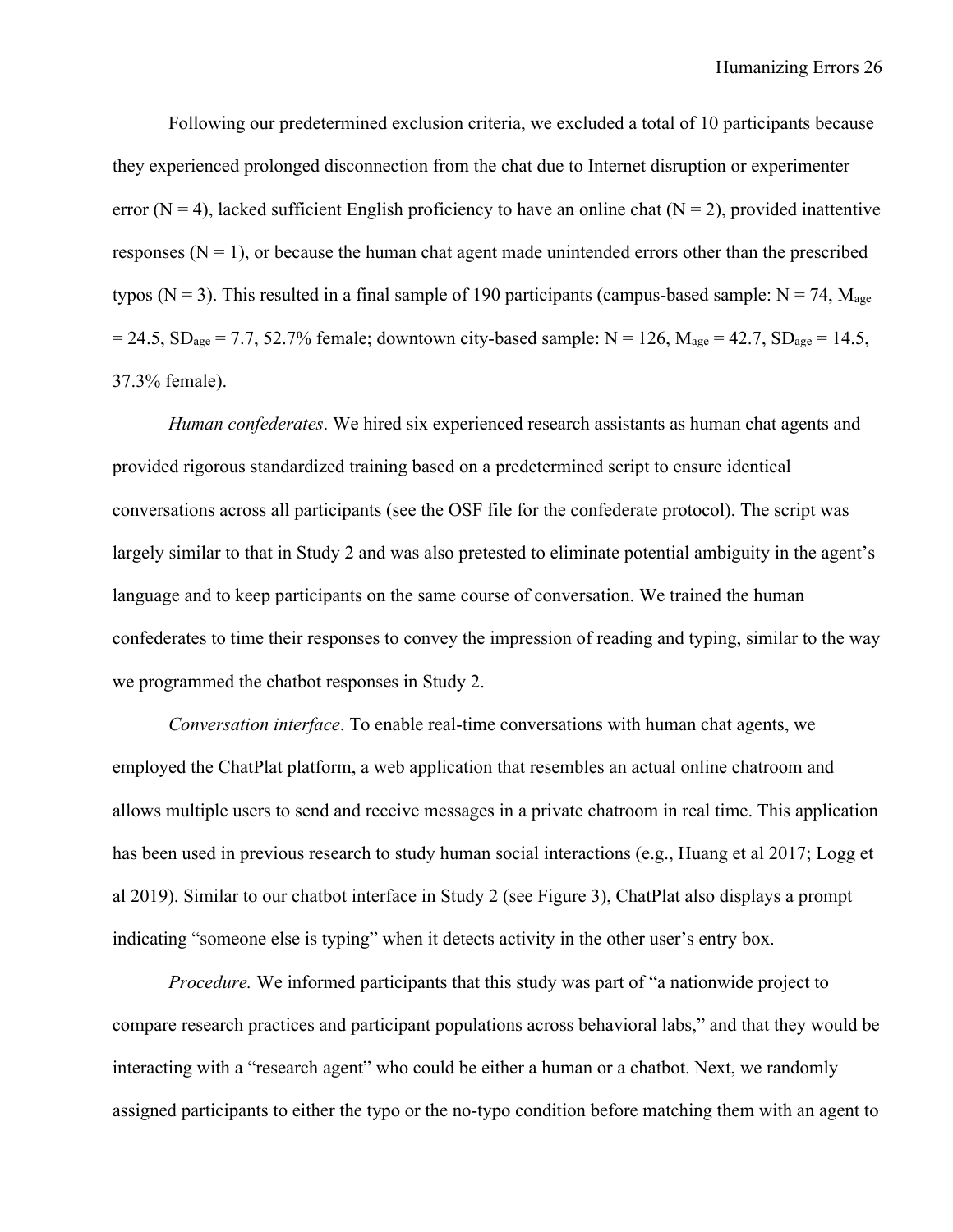begin the chat. Participants in both conditions received greeting messages identical to those in Study 2. Before asking any questions, the agent also informed participants that they were allowed to skip questions by pressing the "S" key on the keyboard or any statement that indicated a desire to skip (e.g., "I prefer not to answer" or "next question"). If this happened, the agent was instructed to ask their next question. The number of questions that participants chose to skip was used to calculate a measure of *information-sharing behavior* (which was examined as another potential consequence of perceived humanness; see overview in the General Discussion and analyses in the Web Appendix).

During the chat, the chat agent made two typos identical to those in Study 2 (i.e., "helo"/ "\*help", "talking"/ "\*taking"; see Figure 3). The agent asked a total of eight personal questions that were intended to elicit factual personal information from the participants (e.g., "What is the most sensitive issue that you ever encountered at the [lab name]?", "What is your primary source of income?", and "What religion do you believe in, if any?"), and provided brief responses to indicate listening as in Study 2. When a participant asked a clarifying question, the agent provided either a brief answer (if the question was a simple yes/no question) or a canned response like "*Thanks for asking, but I can't comment on that.*"

*Measures.* Participants responded to the *perceived humanness* composite measure ( $\alpha = .85$ ), followed by *perceptions of agent warmth* ( $\alpha$  = .95) and *competence* ( $\alpha$  = .90) as in previous studies. Note that this study did not measure expectations of agent helpfulness, endorsement of reward for the agent, and impressions of the company because it was conducted prior to Studies 1 and 2 (before we started testing the hypothesized consequences featured in H3 to H5).

As secondary measures (analyzed in the Web Appendix), participants indicated their overall *enjoyment* of the conversation and their *interpersonal closeness* to the agent, and responded to an extended version of the information-sharing intention index used in Study 2 (18 items;  $\alpha$  = .86). We also included part of the "Internet Users' Information Privacy Concerns" survey (Malhotra et al. 2004)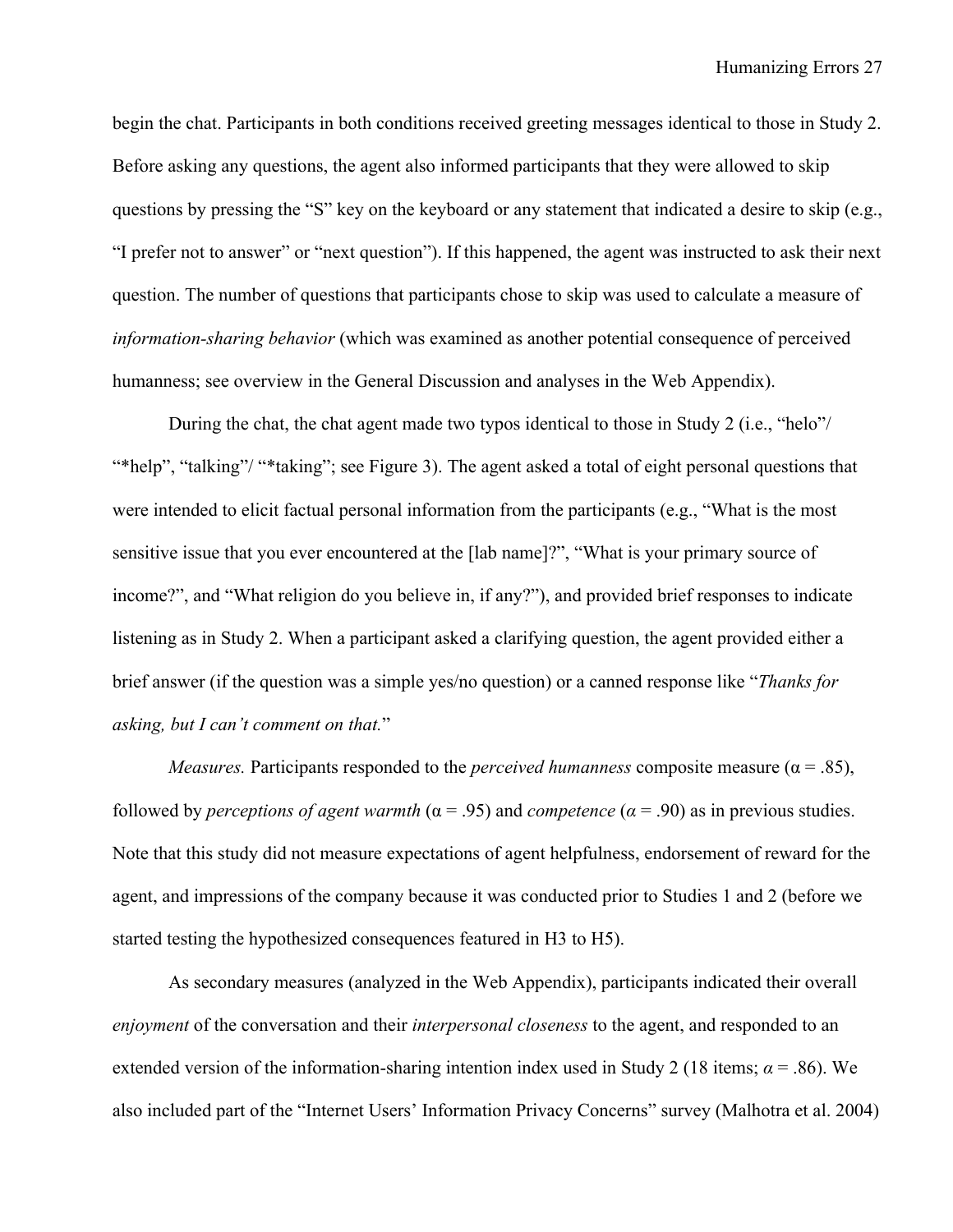to explore whether individual differences in self-reported privacy concern would moderate any effects on information disclosure. Finally, participants reported their gender, age, and any comments they had about the chat experience. Then, we thanked, debriefed, and compensated participants.

# *Results*

*Manipulation check.* Among all participants, 86.32% passed the manipulation check (92 out of 93 in the no-typo condition, 72 out of 97 in the corrected-typo condition). Results remained the same when we analyzed the data including or excluding participants who failed the manipulation checks. Therefore, below we report results including all participants.

*Perceived humanness.* Supporting H1a, a chat agent who made and corrected typos was perceived to be more human ( $M = 4.31$ ,  $SD = 1.51$ ) than an agent who did not make any typos ( $M =$ 3.58, SD = 1.58; F(1, 188) = 10.48,  $p = .001$ ,  $\eta^2 = .053$ ).

*Perceptions of agent warmth*. Supporting H2a, participants in the typo condition perceived the chat agent to be warmer ( $M = 5.07$ ,  $SD = 1.59$ ) than those in the no-typo condition ( $M = 4.52$ ,  $SD =$ 1.73; F(1, 188) = 5.10,  $p = .025$ ,  $\eta^2 = .027$ ). Mediation analysis showed that, similar to previous studies, perceived humanness mediated the effect of the typo manipulation on perceived warmth (supporting H2b;  $b = .41$ ,  $SE = .14$ ;  $95\%$  CI = [.16, .70]). Finally, participants in the typo and the notypo conditions perceived the agent to be similarly competent ( $Ms = 5.10$  and  $4.87$ ,  $SDs = 1.50$  and 1.49, respectively;  $F(1, 188) = 1.10$ ,  $p = .30$ ,  $\eta^2 = .006$ ).

#### *Discussion*

Using a live interaction paradigm with an actual human agent, we again found that correcting a typographical error, compared to making no errors, humanized a chat agent (H1a). Moreover, we again observed that people perceived the agent to be warmer when they made and corrected their typos, and these effects were mediated by perceived humanness of the agent (H2a and H2b). We observed a non-significant effect of typo manipulation on perceived competence. Overall, by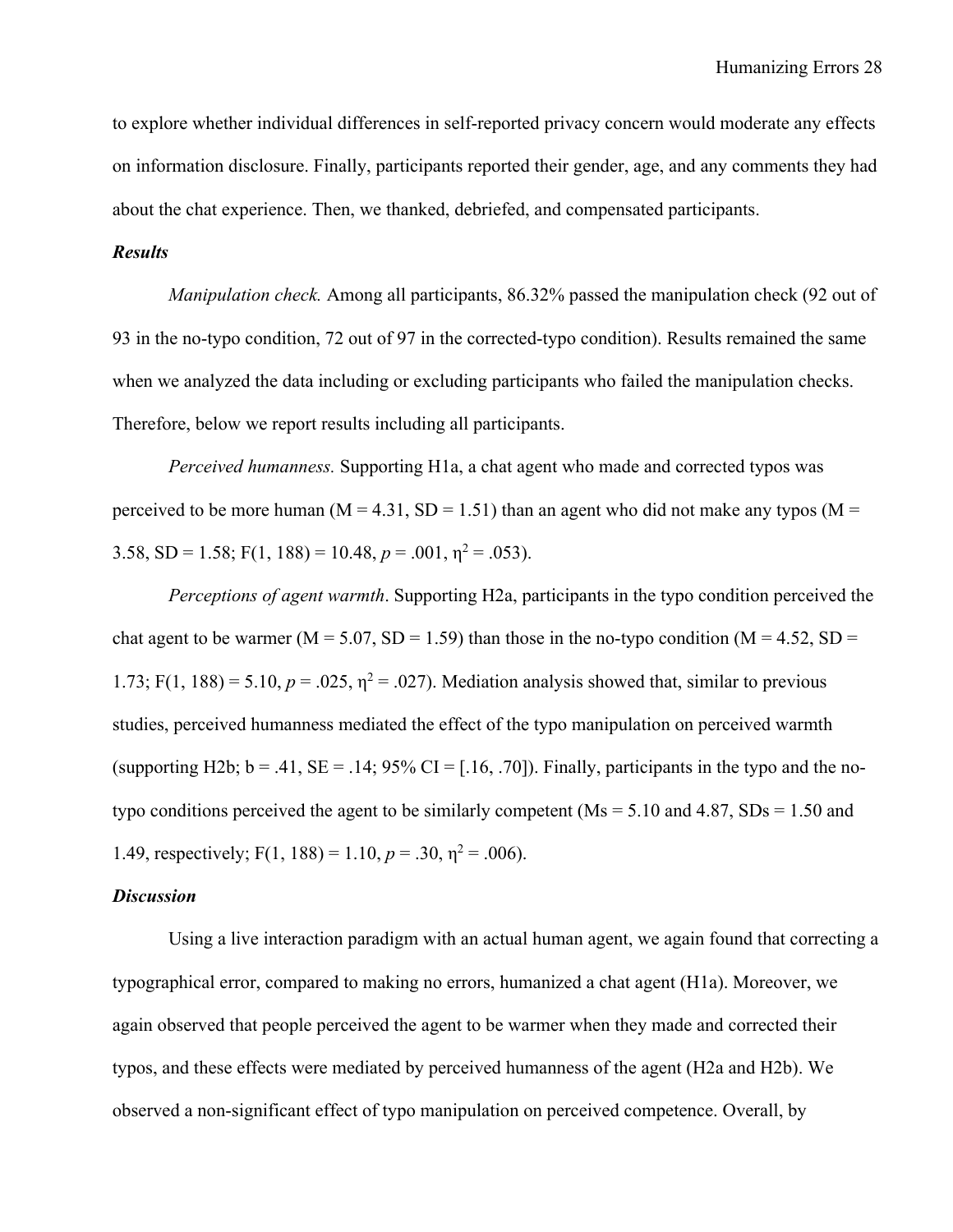implementing two realistic real-time conversation paradigms, similar to what consumers regularly experience when chatting with online service agents, Studies 2 and 3 provide consistent evidence that correcting typos can lead people to perceive an ambiguous communicator—who could be either a chatbot or a human employee—as more human.

# *Study 4: Corrected vs. Uncorrected Typos*

To investigate whether it is correcting a typo, rather than just making a typo, that humanizes the chat agent (H1b), Study 4 included three experimental conditions: one in which the chat agent made and corrected typos, another in which the agent just made the typos without correcting them, and the third in which the agent made no typo at all. We again used the chat platform we programmed in Study 2 to create a real-time conversation experience, except that in this case the chat agent asked personal information questions instead of open-ended life experience questions to make the conversation flow more predictable and reduce variance in participants' experiences.

### *Method*

*Participants and design.* This experiment employed a between-subjects design with three conditions: corrected-typo, uncorrected-typo and no-typo. We aimed to recruit 200 participants in each of the three experimental conditions, thus 600 participants in total. A total of 603 participants were recruited and completed our study in exchange for \$2.00 each. According to our pre-registered exclusion criteria, we excluded participants whose responses to the open-ended questions were unintelligible or lacked minimal effort  $(N = 24)$ , whose responses to the exploratory 18-item information-disclosure index seemed improbable  $(N = 4)$ , whose chat responses exposed the mechanics of the chatbot ( $N = 51$ ; 44 participants used a question mark that triggered an out-ofcontext automatic response from the agent and 7 participants attempted to ask the agent multiple questions during the greeting phrase that the agent could not answer), and who experienced technical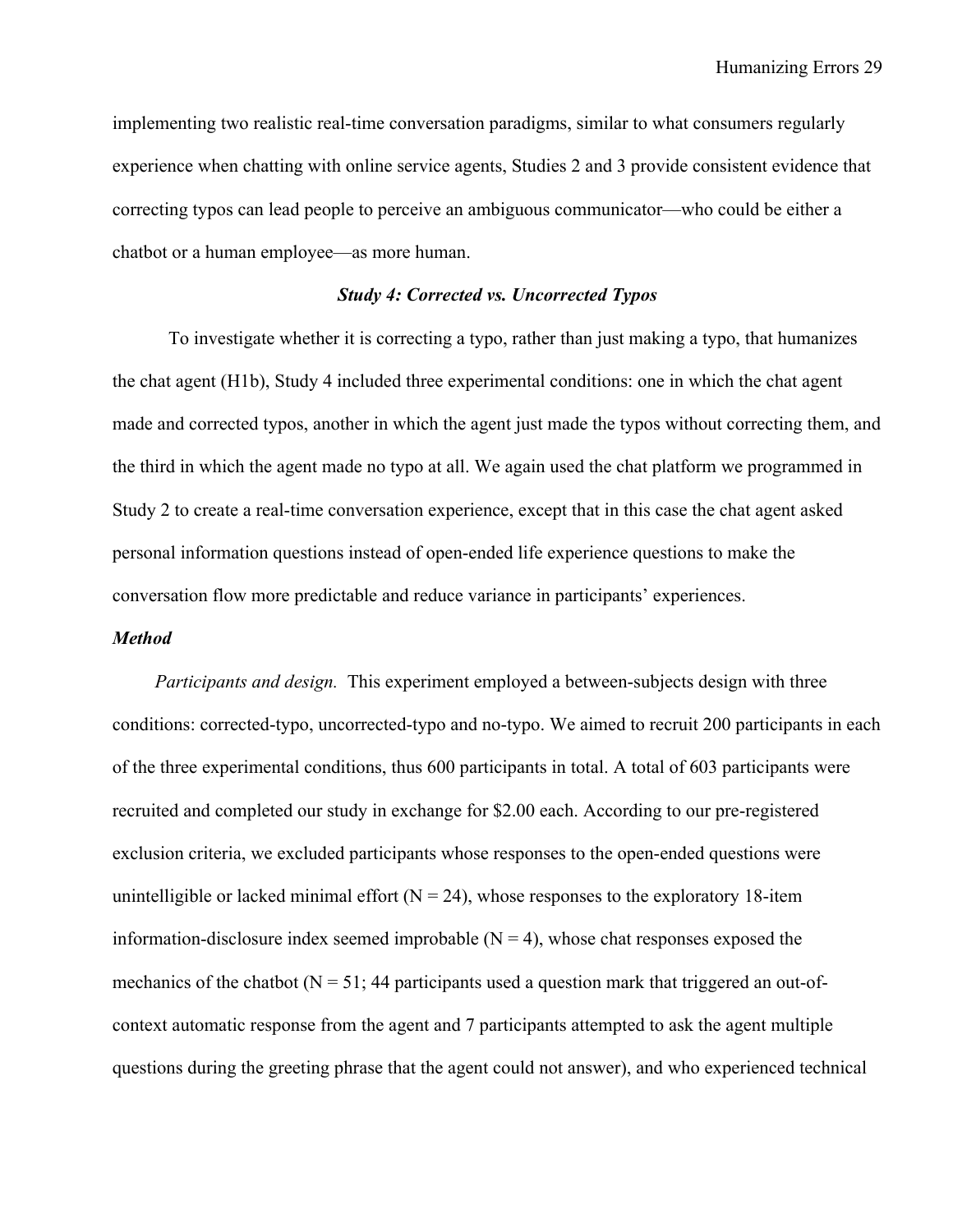errors during the chat (N = 6), resulting in a final sample of 518 participants for final analysis ( $M_{\text{age}}$  =  $36.94$ ,  $SD<sub>age</sub> = 11.94$ ,  $42.5%$  female).

*Procedure*. Prior to the study, participants learned that we were "constructing a new participant database to study consumer purchases" and were randomly assigned to the no-typo condition, the corrected-typo condition, or the uncorrected-typo condition prior to the conversation. After entering a virtual chatroom identical to that in Study 2, participants were greeted by a chat agent named Angela. In both the corrected-typo and the uncorrected-typo conditions, the agent made two typos during the conversation identical to those in Studies 2 and 3 (i.e., "*helo*" / "\**help*", "*talking*"/ "\**taking*"; see Figure 3). However, in the uncorrected-typo condition, the agent continued the conversation without addressing the typos. During the course of the conversation, the agent asked a total of ten personal questions (e.g., "What is your date of birth?", "What is your zip code?", "How much money do you make each month?", and "What are the last four digits of your phone number?"), and were again allowed to skip questions by simply pressing a skip button on their interface.

*Measures*. Participants reported the agent's *perceived humanness* ( $\alpha$  = .92) and their *perceptions of the agent's warmth* ( $\alpha$  = .93) and *competence* ( $\alpha$  = .88) using the same items as in previous studies. As secondary measures (analyzed in the Web Appendix), participants also completed the 18-item *information-sharing intention index* and rated their overall experience in the chat (r = .84) and their *interpersonal closeness* to the agent ( $\alpha$  = .91) on the same items as in Study 3 (reported in the Web Appendix). And once again, participants elaborated on their humanness perceptions in an openended question and indicated what typo the agent made, if any, in a manipulation check question. Like Study 3, this study did not test H3–H5 because it predated the generation of those hypotheses.

# *Results*

*Manipulation check.* Among all participants, 17.5% (89 participants) failed the manipulation check (66 out of 173 in the uncorrected-typo condition, 23 out of 156 in the corrected-typo condition,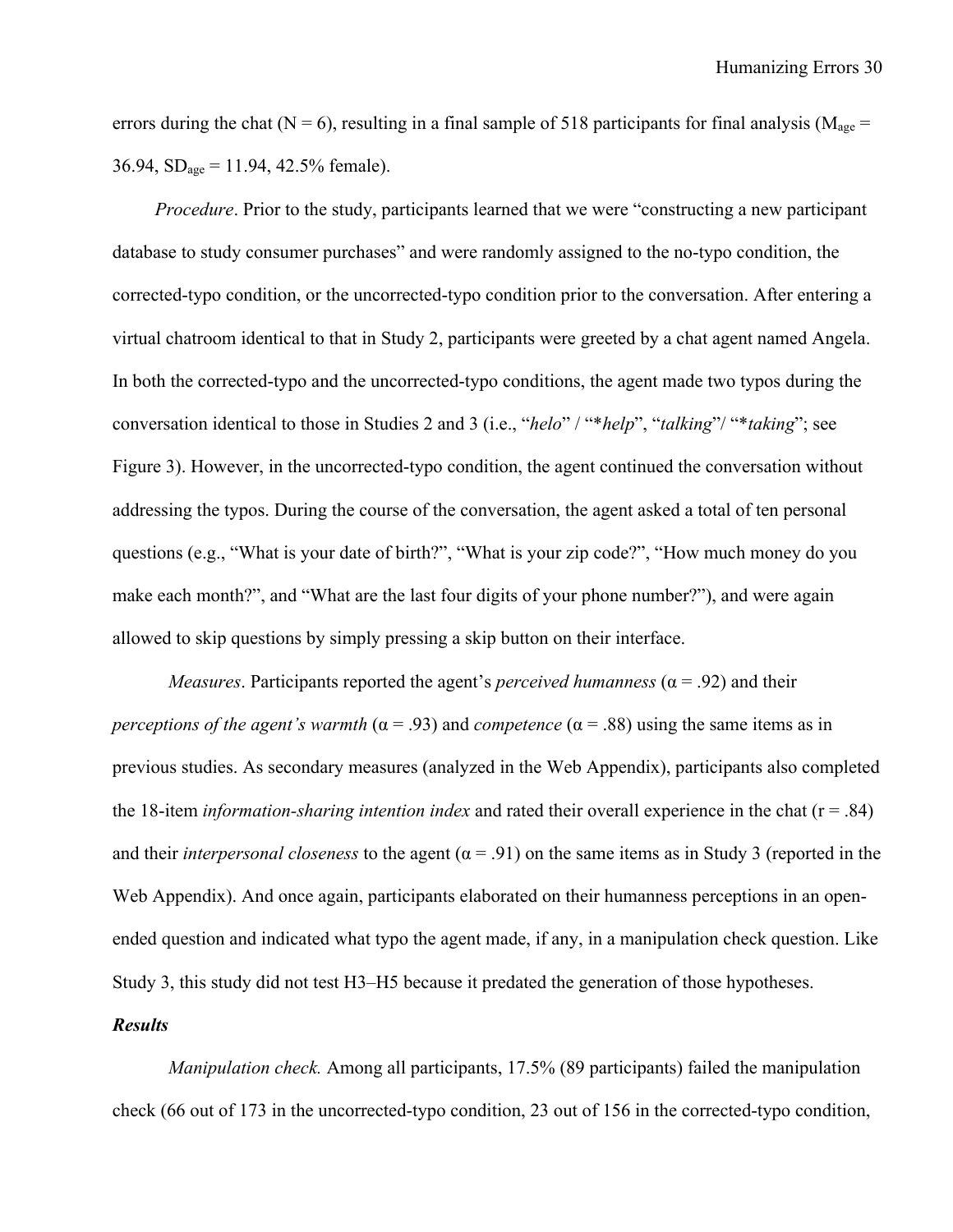and 1 out of 180 in the no-typo condition). Results remained the same when we analyzed the data including or excluding participants who failed the manipulation checks. Therefore, below we report results including all participants.

*Perceived humanness.* A one-way ANOVA revealed a significant effect of the typo manipulation on perceived humanness of the chat agent  $(F(2, 515) = 6.20, p < .001, \eta^2 = .024)$ . Specifically, when the chat agent corrected the typos, participants perceived the agent to be significantly more human ( $M = 4.07$ ,  $SD = 1.76$ ) compared to when the agent did not make a typo (M  $= 3.45$ , SD = 1.67; t(340) = 3.32,  $p = .001$ ,  $d = 0.36$ ) and when the typos were made but not corrected  $(M = 3.50, SD = 1.85; t(331) = 2.83, p = .005, d = 0.31)$ . In fact, when the agent did not make any typos or did not correct the typos it did make, people perceived similar levels of humanness in the agent (t(359) = .300,  $p = .764$ ,  $d = 0.02$ ). Supporting H1a and H1b, it was the correction of a typo, rather than the mere presence of a typo, that led participants to perceive a chat agent as more human.

*Perceptions of agent warmth*. A one-way ANOVA on the agent's perceived warmth revealed a significant difference across three conditions  $(F(2, 515) = .3.96, p = .020, \eta^2 = .015)$ . Supporting H2a, participants in the corrected-typo condition perceived the agent to be warmer  $(M = 5.12, SD = 1.29)$ than those in the no-typo condition (M = 4.68, SD = 1.50; t(340) = 2.85,  $p = .005$ , d = 0.31), whereas the difference between the uncorrected-typo  $(M = 4.90, SD = 1.48)$  and the no-typo conditions was nonsignificant (t(359) = -1.39,  $p = 0.16$ , d = 0.14). Supporting H2b, mediation analysis showed that perceived humanness of the agent mediated the difference in warmth perception between the corrected-typo condition and the no-typo condition ( $b = .22$ ,  $SE = .08$ ;  $95\%$  CI = [.06, .38]).

A one-way ANOVA on the agent's perceived competence showed no significant effect of the typo manipulation across conditions (F(2, 515) = .709,  $p = .493$ ,  $\eta^2 = .003$ ), suggesting that people's perception of the chat agent's overall competence was neither dampened nor enhanced by the presence of typos.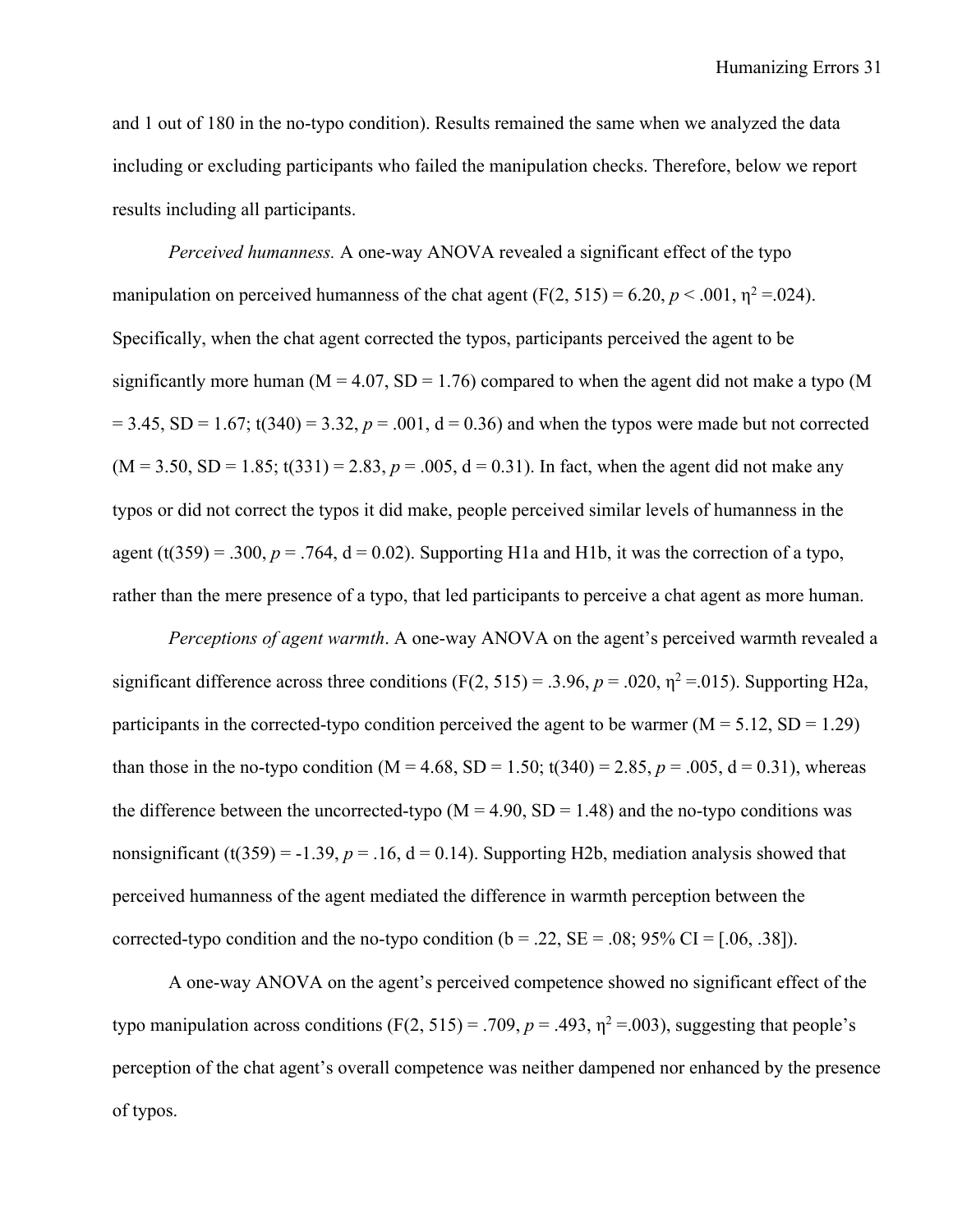Humanizing Errors 32

# *Discussion*

Using a live chat paradigm, Study 4 supports H1a and H1b and suggests that it is correcting a typo, rather than merely making a typo, that leads to greater humanness perceptions. In other words, the presence of errors *per se* does not necessarily lead to the perception of a more human mind, but the act of correcting errors conveys a mindful agent. Bots, like humans, frequently make errors in live chats, Tweets, or spam emails, but our results show that the subsequent *correction* of those errors is the key to conveying humanness and human qualities such as interpersonal warmth.

#### *Study 5: Ambiguous vs. Known Chat Agent Identity*

Across earlier studies, the chat agent's identity has been kept ambiguous and was left up to participants' inferences. What if, however, the agent's identity is already known prior to the chat? In Study 5, we directly manipulated the identity of the agent (ambiguous, chatbot, or human) to examine whether the humanizing effect of corrected typos would persist even when the identity was unambiguous, and whether the magnitude of the humanizing effect would be moderated by knowledge of the agent's identity. We predicted that corrected typos would have a stronger humanizing effect when the agent's identity was ambiguous because people would be more sensitive to cues that can potentially reveal an agent's identity when that identity isn't already known. However, in light of people's tendency to anthropomorphize objects that merely resemble human appearances or actions (e.g., Aggarwal and McGill 2007; Zhao et al. 2020), we also predicted that correcting typos would still humanize a chat agent that is known to be a chatbot to some extent. Finally, given the dehumanizing nature of written communication for human conversations, we were also curious to examine whether correcting typos could even further humanize a human agent. Moreover, comparing responses when participants knew the agent was a human versus a chatbot can provide direct, causal evidence for the impact of perceived humanness on downstream consequences.

## *Method*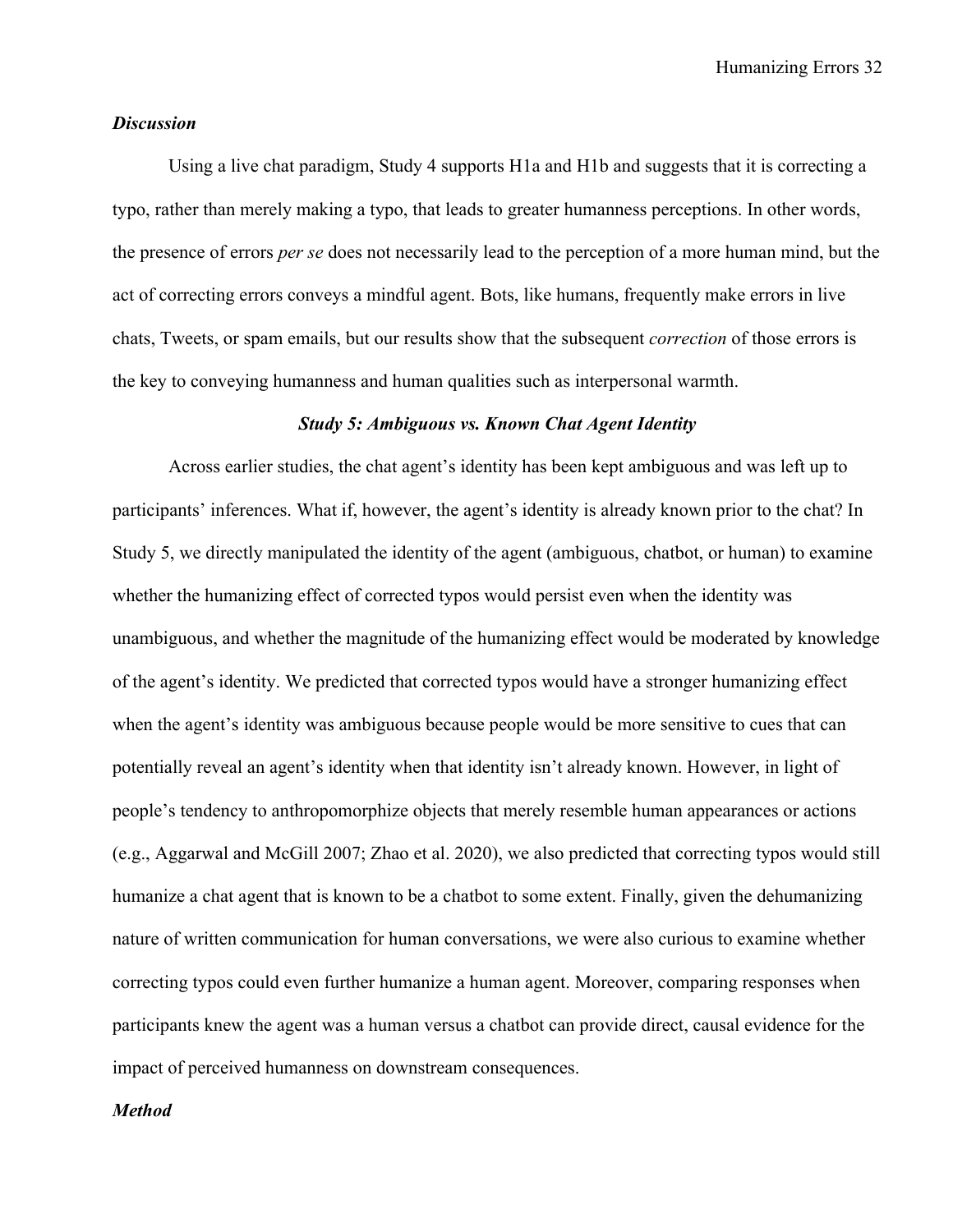*Pilot study.* Because this study was the first to compare conditions under which the customer service agent's identity was known or ambiguous, we decided to collect pilot data to ensure sufficient statistical power for the hypothesized identity  $\times$  typo interaction effect. A pilot study with a 2 (agent identity: ambiguous, chatbot)  $\times$  2 (typo manipulation: corrected-typo, no typo) between-subjects design revealed an interaction effect size of  $f = .20$  (see Web Appendix for detailed method and results). This suggested that to detect the same interaction effect at a power of .80 and an alpha level of .05, and accounting for an exclusion rate of 20%, we would need approximately 65 participants per condition in the main study.

*Participants and design*. Based on this pilot study, we pre-registered the above 2 × 2 factorial design as our primary conditions in the main study as well as a third agent identity condition (i.e., the human condition) as exploratory, and aimed to recruit 390 participants across all six conditions (260 for the key  $2 \times 2$  design, as described above). A total of 386 participants were recruited via Prolific and completed our main study in exchange for \$0.50 each ( $M_{\text{age}} = 34.47$ ,  $SD_{\text{age}} = 12.22$ , 54.9% female). Another 11 participants started the study but never completed it and were thus excluded.

*Chat interface*. Our primary goal was to examine whether prior beliefs about the chat agent's identity would moderate the humanizing effect of corrected typos. To ensure that the conditions were identical, we created a dynamic version of the observation paradigm employed in Study 1 showing an online chat agent sending messages over time. We employed the observer paradigm—instead of a live chat—to keep the conversation identical and to only manipulate participants' knowledge of the agent's identity across conditions; otherwise, people would likely speak differently to a chatbot versus a human. When the agent was supposedly typing a message, an animated bubble with three dots appeared below the most recent message to indicate ongoing activity by the agent.

*Procedure*. Prior to the study, participants were randomly assigned to one of the three agent identity conditions (i.e., chatbot, ambiguous, and human). Depending on their condition assignment,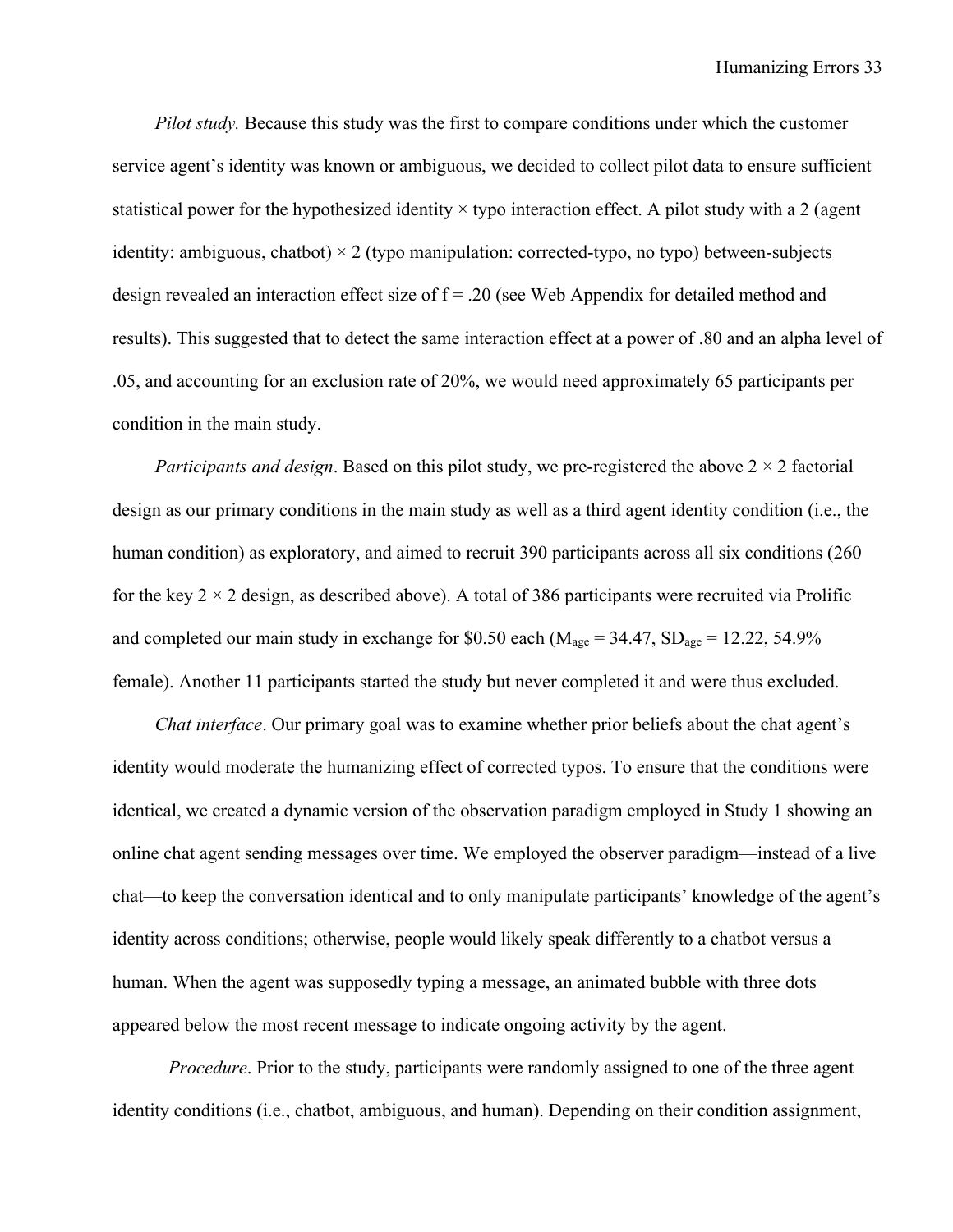participants were either told that a cellular company was training "their new AI-powered chatbot that they call Angela" (chatbot condition) or "their new employee, named Angela" (human condition) to "use an interactive chat platform to answer customer service questions," or that that the cellular company was "developing an interactive chat platform to answer customer service questions" (ambiguous condition). Participants in all conditions were then asked to watch and evaluate an online chat conducted on this platform. On the next page, participants saw the chat agent send greeting messages one by one. While all words were spelled correctly in the no-typo condition, the correctedtypo condition included a typo in one message ("esle") and another message to correct it ("\*else"). The forward button on this page was disabled for 25 seconds in all conditions, to ensure that participants spent at least that amount of time viewing the stimuli.



**Figure 4***.* A screenshot of the chat interface in Study 5 (typo condition) with all messages displayed.

*Measures*. After seeing the chat page, participants responded to three *perceived humanness*  questions identical to those in previous studies ( $\alpha = .79$ ; we removed the item, "How likely is it that the customer service agent is a bot versus a human?" because the agent's identity was already stated in some conditions). We counterbalanced whether perceived humanness was measured before or after other measures to ensure that the mediation results were robust to measurement order.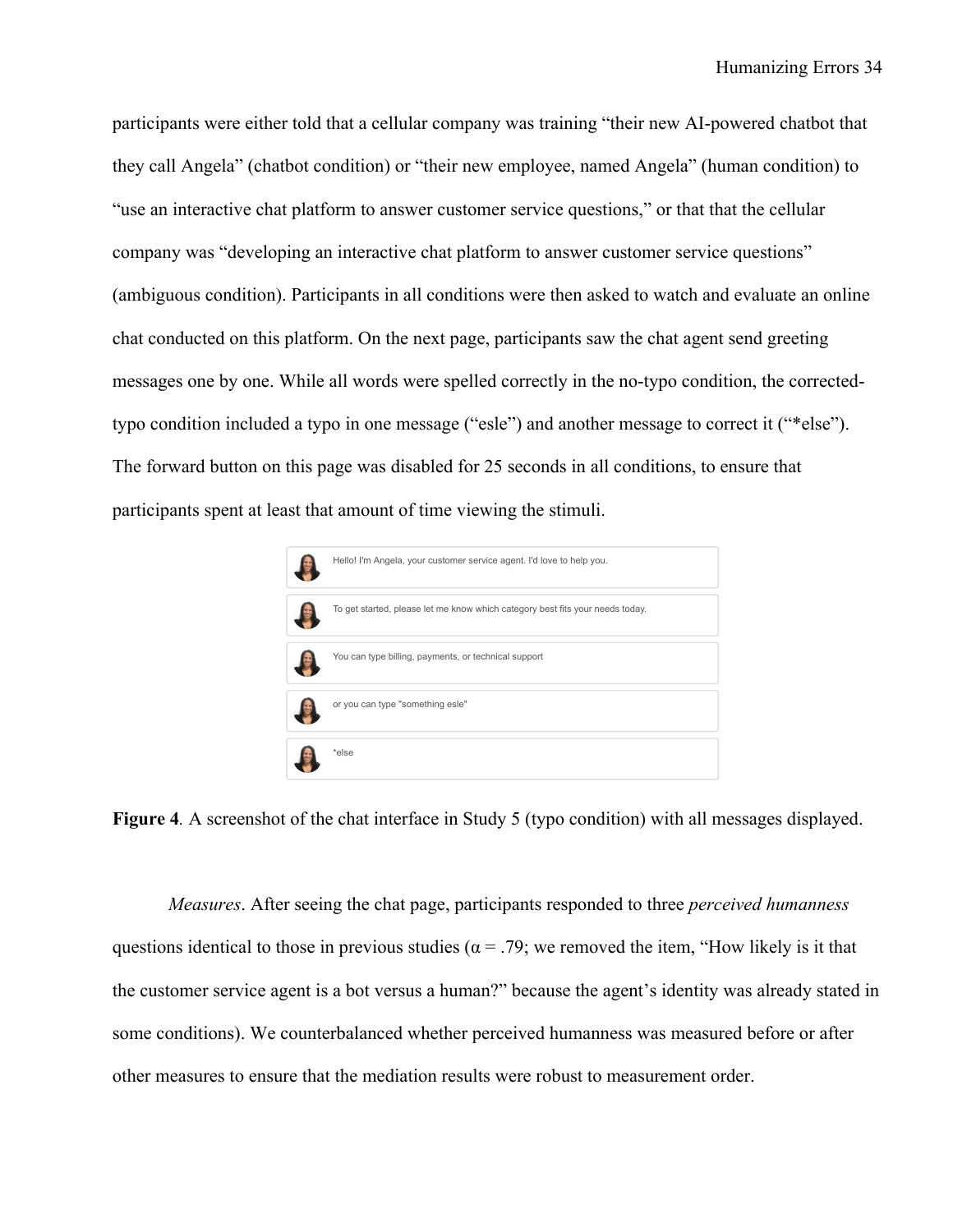Next, participants reported to the same items as in Study 1 on their *perceptions of the agent's warmth* ( $\alpha$  = .93) and *competence* ( $\alpha$  = .89), *expectations of the agent's helpfulness* ( $r$  = .85)*, endorsement of a reward for the agent*, and their *impressions of the company* (including a new item on business ethics, "I expect this cellular company to treat its customers fairly";  $\alpha$  = .94). As secondary measures (reported in the Web Appendix), participants indicated how error-prone and careless the agent seemed to be  $(r = .76)$ , to assess an additional potential downside of making typos, and they also reported their *information-disclosure intention* using the single-item measure in Study 1 and the sixitem index in Study 2 ( $\alpha$  = .69). Finally, participants completed manipulation checks on the agent's identity ("a human employee," "an AI-powered chatbot," or "it wasn't mentioned") and what typo the agent made (if any), before reporting their gender, age, and comments about the study.

# *Results*

*Manipulation checks.* For the typo manipulation check, 191 out of 194 participants in the notypo condition and 179 out of 192 in the corrected-typo condition correctly identified their condition (95.8% on average), and results remained the same when we included or excluded those who failed this manipulation check. For the identity manipulation check, all participants in the chatbot condition (127 out of 127) and the majority in the human condition (80.6%; 104 out of 129) correctly reported the identity of the agent; by contrast, only 66.2% in the ambiguous condition (86 out of 130) correctly indicated that the agent's identity was not mentioned, whereas others believed it was an AI-powered chatbot (18.5%; 24 out of 130) or a human employee (15.4%; 20 out of 130). Including or excluding those who failed the identity manipulation check led to largely similar results; below, we report results including all participants regardless of the manipulation checks, and we also included results excluding participants who failed the agent identity manipulation in the Web Appendix.

*Perceived humanness.* Supporting H1a, a two-way ANOVA on perceived humanness revealed a significant main effect of the corrected-typo manipulation  $(F(1, 380) = 102.11, p < .001, \eta^2 = .21)$ ,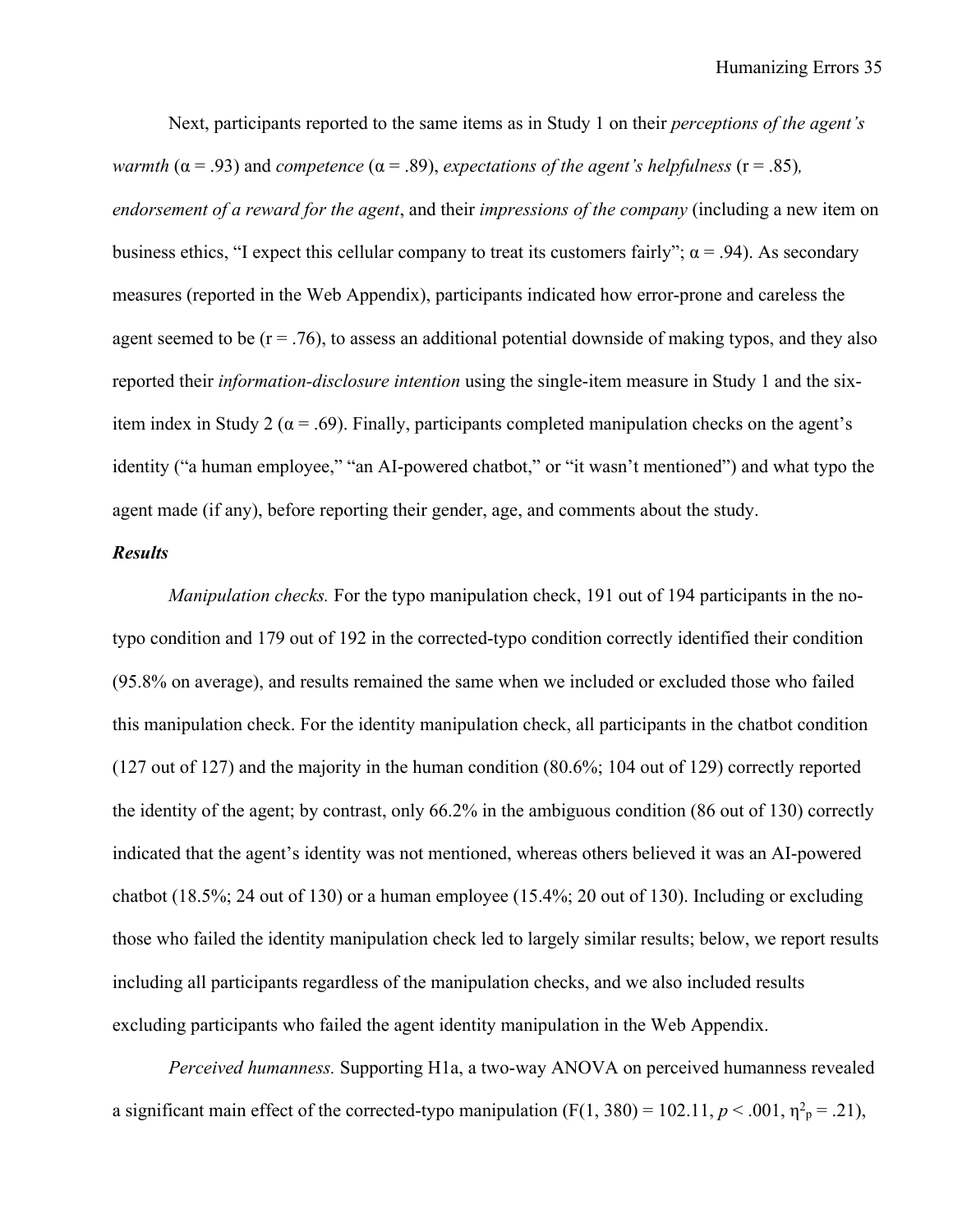such that participants perceived the agent to be more human when it made a corrected typo  $(M = 4.49)$ ,  $SD = 1.56$ ) than when it did not (M = 3.15, SD = 1.43). It also revealed a significant main effect of agent identity (F(2, 380) = 53.06,  $p < .001$ ,  $\eta^2$ <sub>p</sub> = .22) such that participants perceived a known human agent to be more humanlike ( $M = 4.57$ ,  $SD = 1.57$ ) than an ambiguous agent ( $M = 3.97$ ,  $SD = 1.63$ ;  $t(257) = 3.01, p = .001, d = .37$ , which was more human than a known chatbot agent (M = 2.90, SD = 1.24;  $t(255) = 5.86, p < .001, d = .73$ ). Finally, there was a significant interaction effect (F(2, 380) =  $6.01, p = .003, \eta^2$ <sub>p</sub> = .031; see Figure 5). Examining the effect of the typo manipulation on each agent identity condition separately, we found that the humanizing effect of a corrected typo was larger when the agent's identity was ambiguous (corrected-typo vs. no typo:  $Ms = 4.97$  vs. 3.14,  $SDs = 1.34$ , 1.38;  $t(128) = 7.62, p < .001, d = 1.34$  or was known to be a human (Ms = 5.30 vs. 3.78, SDs = 1.31, 1.45;  $t(127) = 6.25, p < .001, d = 1.10$ ) than when it was known to be a chatbot (Ms = 3.25 vs. 2.53, SDs = 1.18, 1.22;  $t(125) = 3.40, p < .001, d = 0.60$ .



**Figure 5.** Results on humanness perception in Study 5. The dotted horizontal line represents the neutral rating of 4. Error bars represent  $\pm 1$  standard error around the means.

*Perceptions of agent warmth.* A two-way ANOVA revealed a significant main effect of the typo manipulation (F(1, 380) = 8.96,  $p = .003$ ,  $\eta^2$ <sub>p</sub> = .023), such that participants perceived the agent to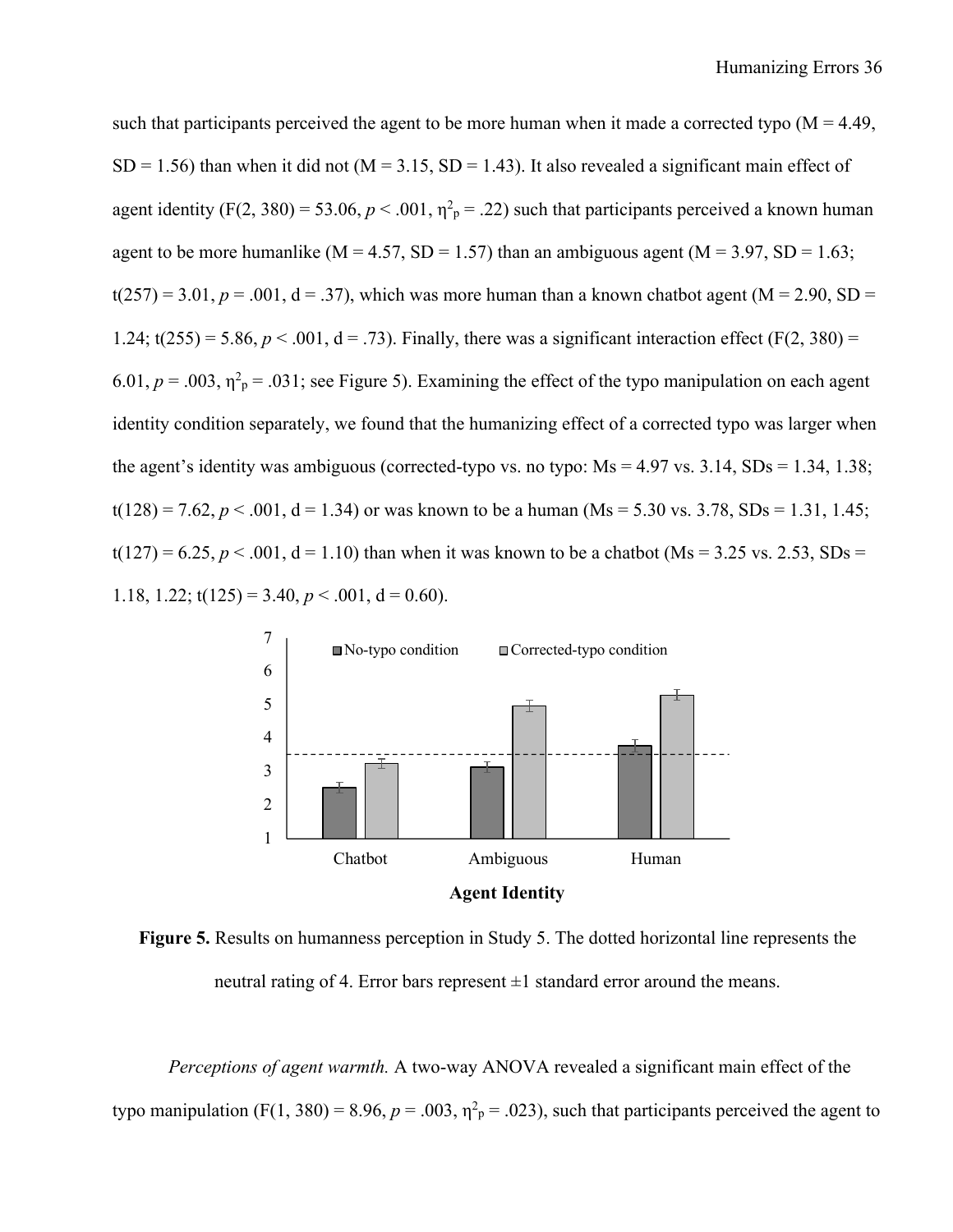be warmer when it made and corrected a typo  $(M = 5.01, SD = 1.26)$  than when it did not  $(M = 4.61,$ SD = 1.35). It also revealed a significant main effect of agent identity (F(2, 380) = 3.27,  $p = .039$ ,  $\eta^2$ <sub>p</sub> = .017), whereby participants perceived the agent to be warmer when the agent was a human ( $M = 5.05$ , SD = 1.24) compared to when its identity was ambiguous ( $M = 4.73$ , SD = 1.35; t(257) = 2.98, *p* = .024,  $d = .24$ ) or a bot (M = 4.64, SD = 1.34; t(254) = 2.55,  $p = .006$ ,  $d = .31$ ). There was a nonsignificant interaction (F(2, 380) = 1.48,  $p = .23$ ,  $\eta^2$ <sub>p</sub> = .008. Examining the effect of the typo manipulation separately for each agent identity condition revealed a significant effect when the agent was ambiguous (Ms = 5.01 vs. 4.51, SDs = 1.35, 1.31;  $t(128) = 2.14$ ,  $p = .034$ ,  $d = .38$ ) or was known to be human (Ms = 5.35 vs. 4.74, SDs = 1.06, 1.35;  $t(127) = 2.86$ ,  $p = .005$ ,  $d = .50$ ), but not when it was known to be a chatbot (Ms = 4.68 vs. 4.60, SDs = 1.30, 1.41;  $t(125) = .33, p = .37, d = .05$ ). Finally, supporting H2b, perceived humanness of the agent mediated the difference between the notypo condition and the corrected-typo condition ( $b = .58$ ,  $SE = .08$ ;  $95\%$  CI = [.43, .75]).

By contrast, results on perceived competence showed no significant main effects of either the typo manipulation or agent identity, nor an interaction effect (Fs < 1.08, *p* > .34), again suggesting that correcting the typo did not harm competence perceptions. The effect of the typo manipulation on perceived competence was not significant for any of the three agent identity conditions when tested in separate pairwise comparison tests ( $ps > .33$ ).

*Expectations of agent helpfulness.* A two-way ANOVA revealed a main effect of the typo manipulation (F(1, 380) = 11.83,  $p < .001$ ,  $\eta^2$ <sub>p</sub> = .030), such that participants perceived the agent to be more helpful when it made a corrected typo ( $M = 4.59$ ,  $SD = 1.49$ ) than when it did not ( $M = 4.10$ , SD = 1.60). It also revealed a main effect of agent identity (F(2, 380) = 25.15,  $p < .001$ ,  $\eta_{p}^{2} = .12$ ), such that participants believed that a human employee ( $M = 4.85$ ,  $SD = 1.43$ ) would be marginally more helpful than an ambiguous agent (M = 4.54, SD = 1.43; t(257) = 1.75,  $p = .08$ , d = .22), and an ambiguous agent would be more helpful ( $M = 4.54$ , SD = 1.43) than a chatbot ( $M = 3.61$ , SD = 1.58;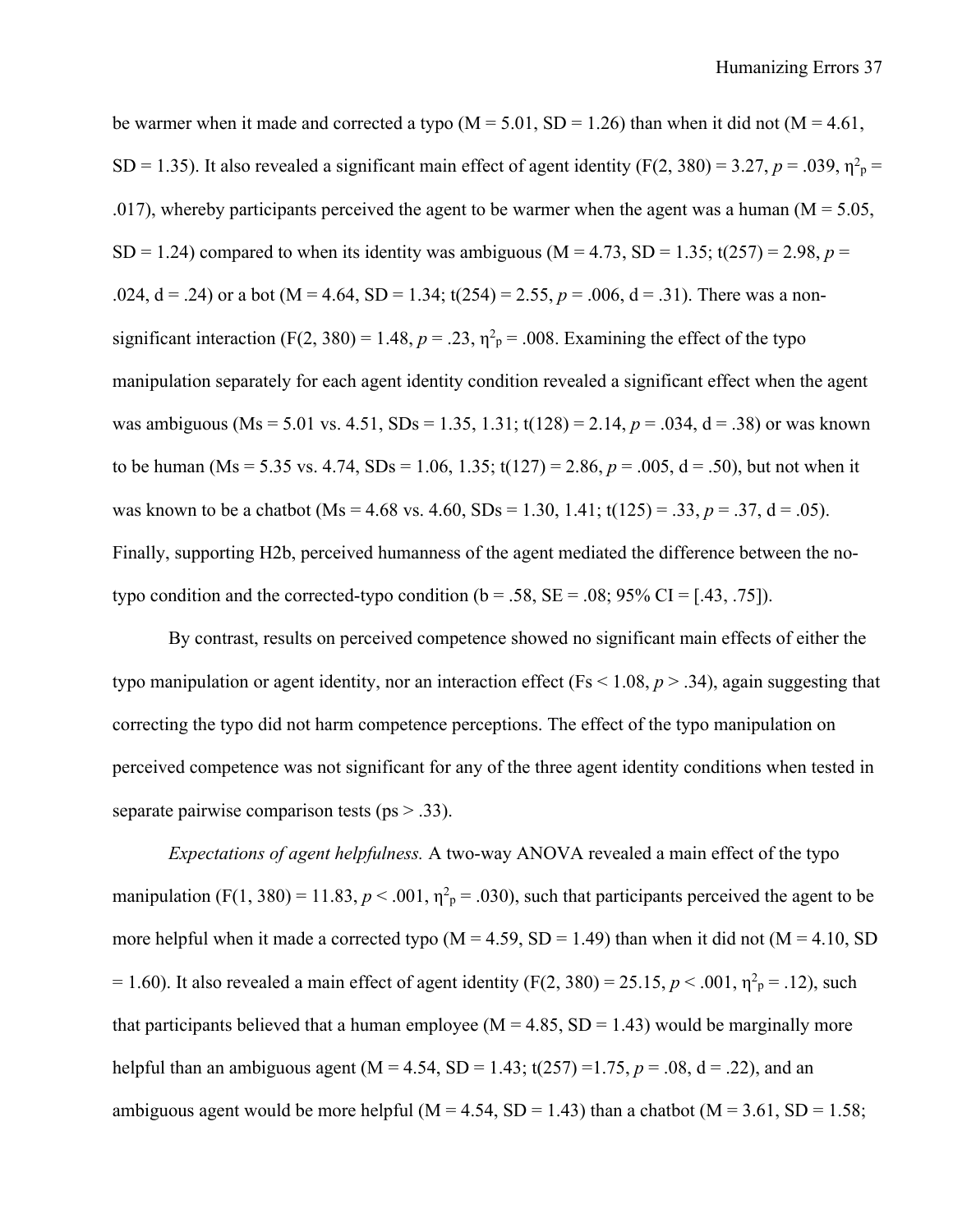$t(255) = 4.95, p < .001, d = .62$ . There was no interaction effect (F(2, 380) = .528,  $p = .59, \eta^2 = .003$ ). Examining the effect of the typo manipulation separately for each agent identity condition, the effect was significant when the agent was ambiguous (Ms =  $4.90$  vs.  $4.25$ , SDs =  $1.32$ ,  $1.45$ ;  $t(128) = 2.65$ , *p*  $= .004$ ,  $d = .47$ ), and when it was a human employee (Ms = 5.13 vs. 4.55, SDs = 1.19, 1.60; t(127) = 2.36,  $p = .010$ ,  $d = .41$ ), but not when it was known to be a chatbot (Ms = 3.76 vs. 3.46, SDs = 1.56, 1.60;  $t(125) = 1.07$ ,  $p = .144$ ,  $d = .19$ ). Finally, supporting H3b, perceived humanness of the agent mediated the difference between the no-typo condition and the corrected-typo condition ( $b = .84$ ,  $SE =$ .11;  $95\%$  CI = [.63, 1.06]).

*Endorsement of reward for agent.* A two-way ANOVA revealed a significant main effect of agent identity (F(2, 380) = 38.10,  $p < .001$ ,  $\eta^2$ <sub>p</sub> = .17), such that participants were more inclined to endorse a reward for a human employee ( $M = 4.44$ , SD = 1.58) than for an ambiguous agent ( $M =$ 3.91, SD = 1.61;  $t(257) = 2.66$ ,  $p = .008$ ,  $d = .33$ ), and for an ambiguous agent than for a chatbot (M = 2.73, SD = 1.64;  $t(255) = 5.83$ ,  $p < .001$ ,  $d = .73$ ). There was no main effect of the typo manipulation nor an interaction effect (Fs  $\leq$  1.84,  $p > 0.16$ ). Examining the effect of the typo manipulation separately for each agent identity condition, participants were directionally more inclined to endorse the typocorrecting agent than the no-typo agent when the agent's identity was ambiguous (supporting H4; Ms  $= 4.15$  vs. 3.72, SD = 1.52 vs. 1.67; t(128) = 1.54,  $p = .13$ ,  $d = .27$ ), whereas this pattern was completely absent when the agent was known to be a chatbot or a human (*p*s > .64). Finally, supporting H4b, perceived humanness of the agent significantly mediated the relationship between the typo manipulation and participants' endorsement for the agent  $(b = .73, SE = .11; 95\% \text{ CI} = [.53, .95]).$ 

*Impressions of the company*. A two-way ANOVA showed a significant main effect of agent identity  $(F(2, 380) = 8.19, p < .001, \eta^2 = .041)$ , such that participants perceived a company using an ambiguous chat agent ( $M = 4.60$ , SD = 1.16) similarly positively to one with a human employee ( $M =$ 4.69, SD = 1.31;  $t(257) = .56$ ,  $p = .58$ ,  $d = .07$ ) and more positively than one using a chatbot (M =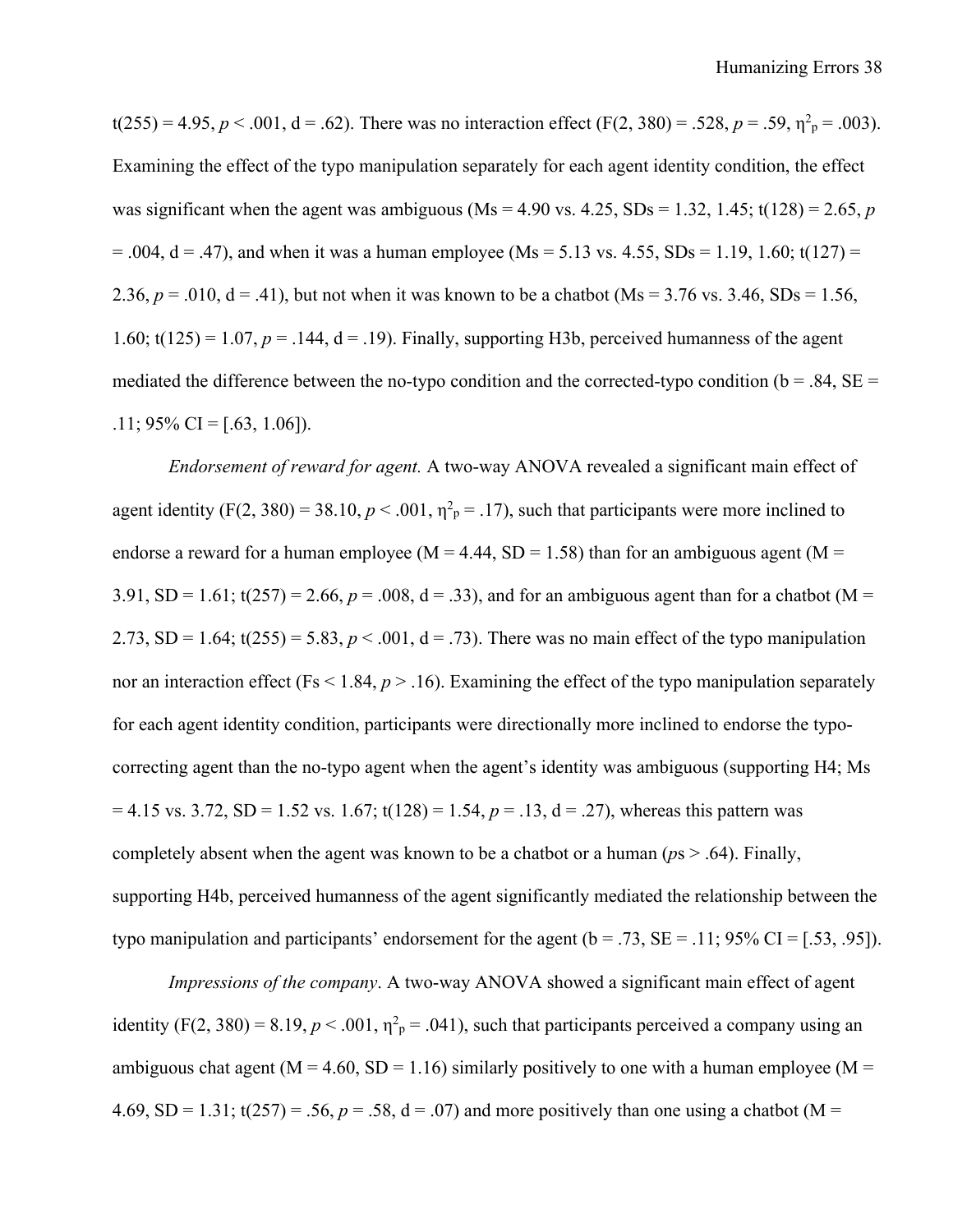4.09, SD = 1.35;  $t(211) = 3.27$ ,  $p = .001$ ,  $d = .41$ ). There was no main effect of the typo manipulation nor an interaction effect (Fs < .55,  $p_s$  > .49). Examining the effect of the typo manipulation separately for each agent identity condition showed that the effect of the typo manipulation did not achieve statistical significance for any identity condition (*ps* > .35), including the key condition in which the agent was ambiguous (Ms = 4.69 vs. 4.53, SD = 1.30 vs. 1.04,  $t(128) = 0.75$ ,  $p = .45$ ,  $d = .13$ ). Nonetheless, supporting H5b, perceived humanness showed a robust mediation effect on participants' impressions of the company, such that participants formed more favorable impressions of the company when they perceived the agent to be more human ( $b = .64$ ,  $SE = .08$ ;  $95\%$  CI = [.47, .81]).

# *Discussion*

Study 5 provides at least four key findings regarding the humanizing effect of typos. First, consistent with our prediction, knowledge about a chat agent's identity moderated the humanizing effect of typos. In particular, the humanizing effect of the typo was larger when the agent's identity was ambiguous than when the agent was known to be a chatbot. Second, correcting a typo still humanized the communicator even when people knew that the chat agent was a chatbot or a human. Third, seeing an ambiguous agent or a human (but not a chatbot) make and correct a typo led people to perceive the agent to be warmer and expect the agent to be more helpful than seeing an agent that does not make a typo. Fourth, by directly manipulating the identity of the agent, Study 5 confirmed that people indeed perceived a human agent to be warmer and more helpful than a chatbot agent, were more inclined to endorse a reward to the agent, and perceived the company more favorably, thus providing direct, causal evidence of the impact of humanness on our downstream consequences.

Study 5 also yielded some unexpected results. Contrary to Studies 1 and 2, there was no impact of corrected typos on consumers' endorsement of a reward for the agent nor impressions of the company the agent represented—even in the ambiguous agent condition. However, the *agent's identity* directly influenced the endorsement of a reward and company perceptions: Participants who observed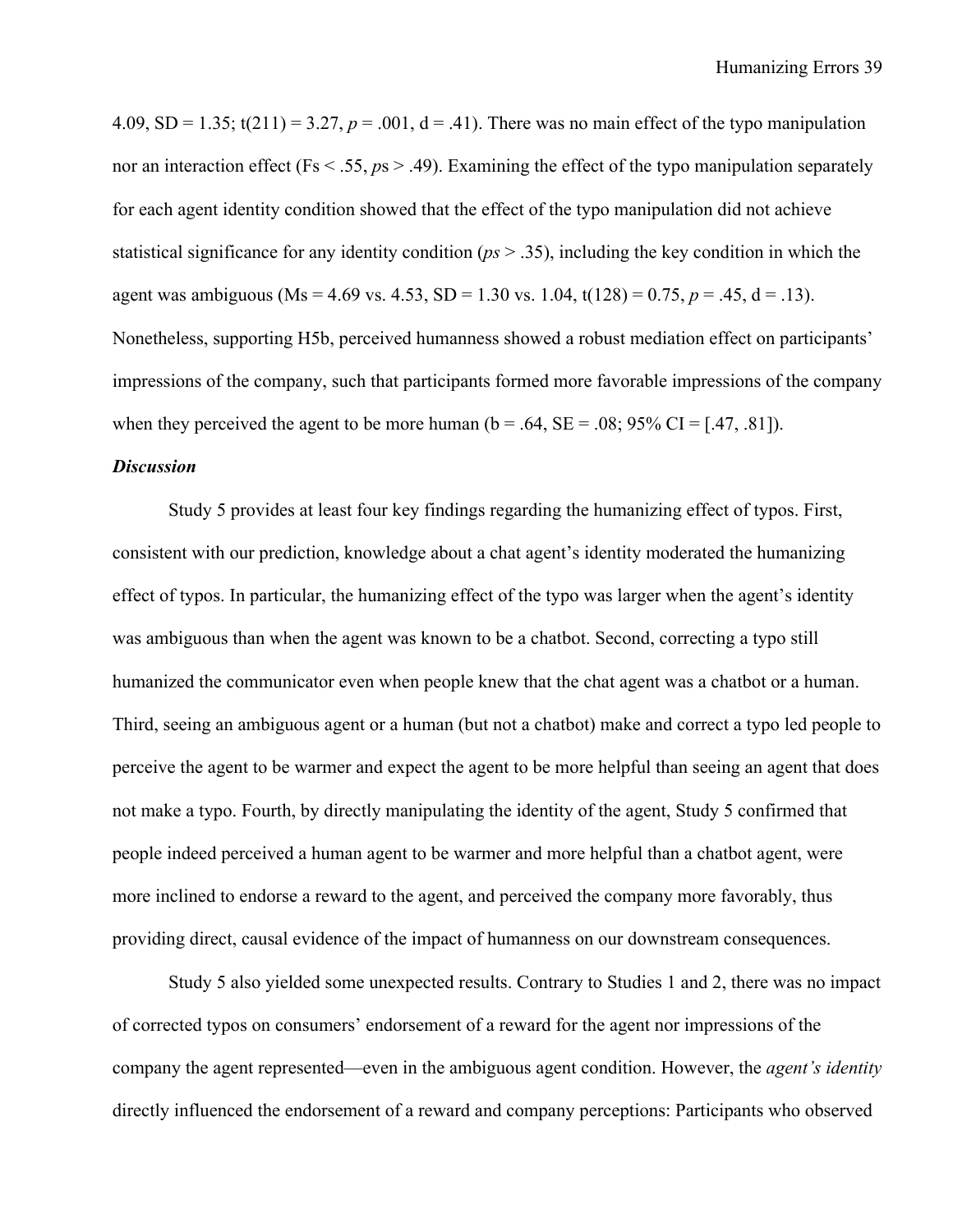a human agent or an ambiguous agent were more likely to endorse a reward and perceived the company more favorably than those who observed a chatbot agent. Furthermore, consistent with recent methodological advances suggesting that mediation effects may exist despite a non-significant association between the independent variable and the dependent variable (e.g., Memon et al. 2018; Zhao, Lynch, and Chen, 2010), we found that perceived humanness was a significant mediator for those consequences. These results suggest that endorsement of rewards and company impressions may be influenced by multiple determinants, and future research should continue to investigate how a chat agent's identity and behavior in a conversation can influence consumers' attitude toward the agent and company.

## *General Discussion*

Due to the lack of diagnostic cues such as voice, appearance, and social identity in text-based online communications, consumers must rely on other aspects of the chat to ascertain the humanness of a service agent who may be either a human or a chatbot. How do consumers discern the identity of an ambiguous chat agent? And what consequences does that have on consumers' perceptions and behaviors? In this paper, we explored a common yet rarely researched phenomenon: making and correcting typological errors in a text-based chat. Across five experiments using a variety of stimuli and paradigms—from static or dynamic message displays (Studies 1 and 5) to live chats with a chatbot (Studies 2 and 4) or a human agent (Study 3)—our research consistently demonstrates that making and correcting one's typographical errors chat can humanize a customer service agent. Crucially, we found that it is correcting of one's typo, rather than merely making a typo, that humanizes the agent (Study 4). Moreover, the humanizing effect of typos persists even when the agent is known to be a chatbot, but it creates a greater impact when the agent's identity is kept ambiguous or when the agent is known to be a human (Study 5).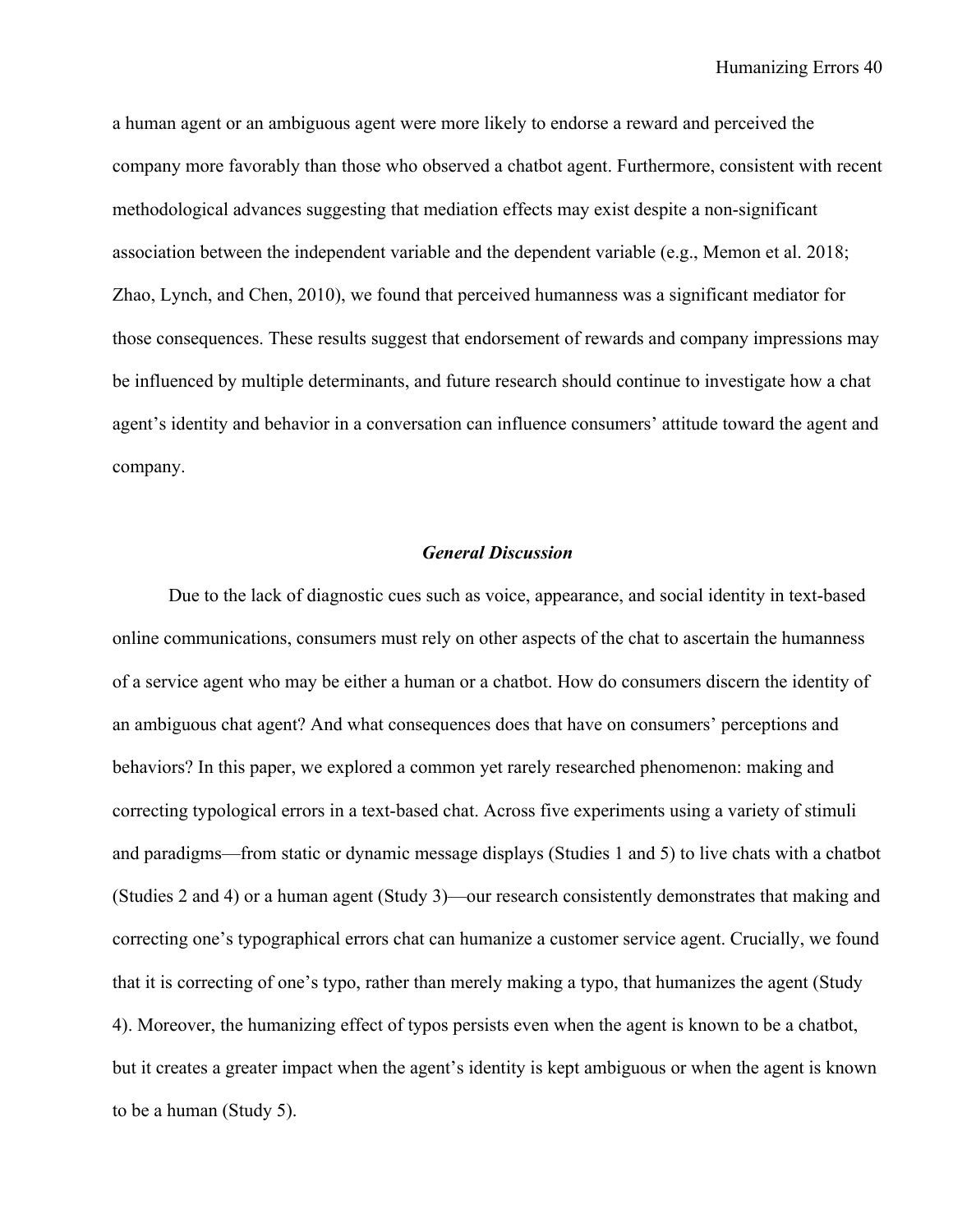Even though errors are often perceived negatively, our research further shows that making and correcting typos can elicit favorable impressions of the agent, such as greater interpersonal warmth and higher expectations of its ability to understand and help customers solve complex issues. These positive perceptions are driven by increases in perceived humanness—consumers attribute desirable human traits and characteristics to a chat agent that appears more human. Finally, consumers even form more positive impressions of the company as a result of the perceived humanness of the chat agent.

#### *Theoretical Contributions*

Taken together, our findings contribute to prior research on the antecedents, processes, and consequences of anthropomorphism and mind perception. Different from the majority of prior work that focuses on how nonverbal cues such as face and voice can humanize a communicator, our research examines how people perceive the humanness of chatbots based on dynamic features communicated over text. Relatedly, our work also highlights the close relationship between the fundamental dimensions of interpersonal perceptions (warmth and competence) and perception of humanness. In particular, the fact that humanness is more closely related to perceptions of warmth (e.g., friendly, sincere) than perceptions of competence (e.g., intelligent, confident) extends previous research on the primacy of warmth over competence in driving social evaluations (Fiske et al. 2007) and consumer satisfaction (Güntürkün et al. 2020).

Moreover, our research expands the empirical literature on the interpersonal consequences of making mistakes. Specifically, our research helps to reconcile an intriguing discrepancy between research suggesting that small errors can increase the perceived attractiveness and likeability of people and products (e.g., Aronson et al. 1966; Ein-Gar et al. 2011) and a separate literature showing negative effects of errors (e.g., Figueredo and Varnhagen 2005). We show that acknowledging and correcting one's error, as opposed to simply making an error, can increase perceived humanness. We theorize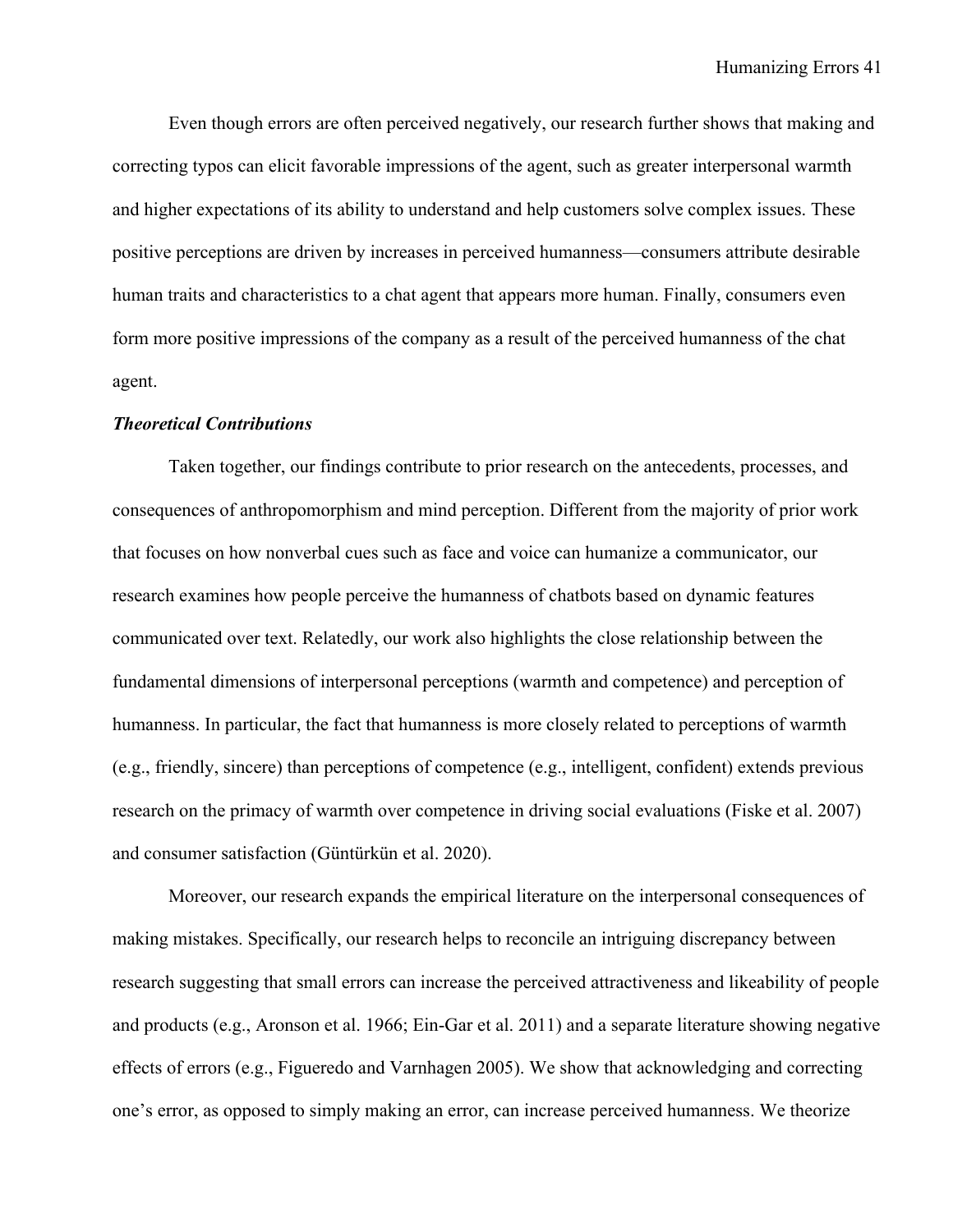that this is because addressing one's error signals an engaged and caring mind—it requires some degree of intentionality (e.g., desire to avoid being seen as careless) and meta-cognitive capacities (e.g., self-awareness), which are generally considered to be lacking in machines, algorithms, and other artificial intelligence. In addition, the fact that perceived competence did not show consistent results across studies suggests that errors do not always lower competence perceptions, at least when they are less fundamental to the product or service *per se* (Mende et al. 2019).

# *Practical Implications*

By examining the inner working of the human mind in online chats, our research provides important practical implications to companies, service representatives, policy-makers, and consumers. For companies that deploy online chat in customer service, our research suggests that humanizing chat agents can create a variety of benefits, even boosting consumers' general impressions of the company. Regardless of whether the company employs a human representative or a chatbot, finding ways to humanize the company's service agents can signal the company's dedication to connecting with customers "on a human level," which can offset the impersonal and dehumanizing nature of text-based interactions (while still reaping the benefits of their efficiency).

Our research further shows that one easy and cost-efficient way to humanize a chat agent is to allow, if not to actively encourage, making and correcting occasional typos. This is likely reassuring news to customer service agents, since our findings show that making typos is not a deal-breaker when they interact with customers over text; rather, humanizing errors may even increase their perceived warmth and their perceived helpfulness in the customers' eyes. However, it is also important to recognize that humanizing a chat agent (especially a chatbot) can be a double-edged sword. As we will discuss in the next section, companies should also exercise caution and recognize potential pitfalls when humanizing their chatbots.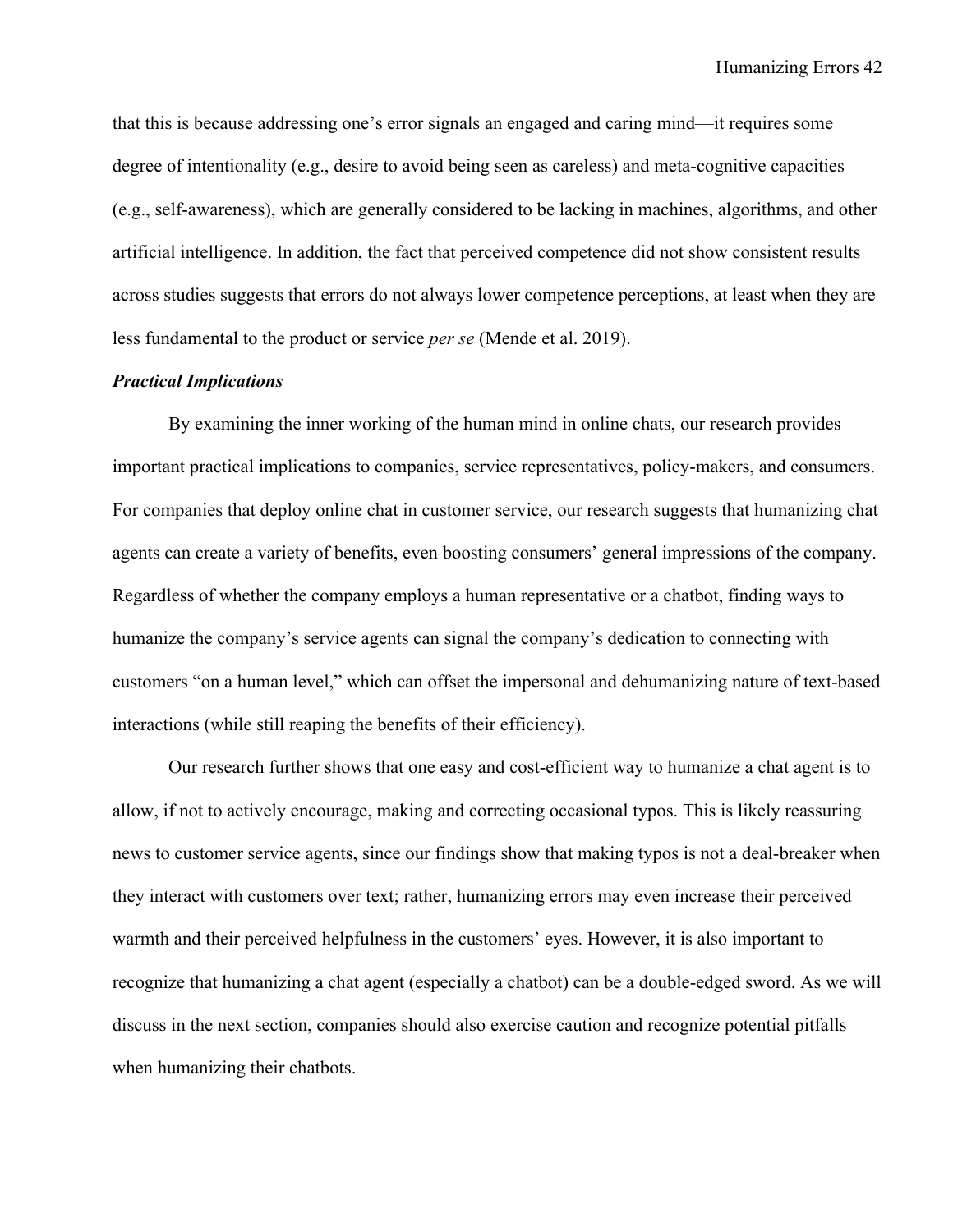Our work also has important implications for policymakers on key issues related to transparency and online security. Given that humanizing a chatbot and/or keeping its identity ambiguous can lead to a variety of benefits, policymakers should step in to provide more guidance on what should and should not be allowed when companies deploy increasingly humanlike chatbots. Indeed, recent regulation in California has made it unlawful for a bot to fail to disclose its identity when interacting with consumers or voters ("Bolstering Online Transparency" Act, California Business and Professional Code, Division 7, Part 3, § 17940). The fact that the home state of many tech giants passed such a law highlights the need for public policy to regulate rapidly developing yet potentially controversial technologies.

Finally, for everyday consumers, our research highlights a cognitive heuristic of theirs that could be deliberately exploited by chatbot developers. This sheds light on the various forces affecting the way consumers perceive communicators, which they might not always be aware of. In the new age of digital communication, where consumers often struggle to discern the identity of their online interaction partners, providing them with knowledge and tools to alleviate these concerns may help them gain a greater sense of control over their digital environment.

## *Limitations and Future Directions*

Beyond expectations of the agent's helpfulness, intention to endorse a reward for the agent, and favorable impressions of the company, in all of our studies, we also examined the disclosure of personal information as another potential behavioral consequence of perceived humanness. While we did not find a consistent main effect on this dependent measure, we did observe a robust mediation effect of humanness perception across all studies, such that participants were more willing to share personal information with a chat agent when they perceived the agent to be more human (see Web Appendix). In light of these early and inconclusive results, future researchers should investigate how humanness perception can impact self-disclosure and other conversation behaviors, as well as the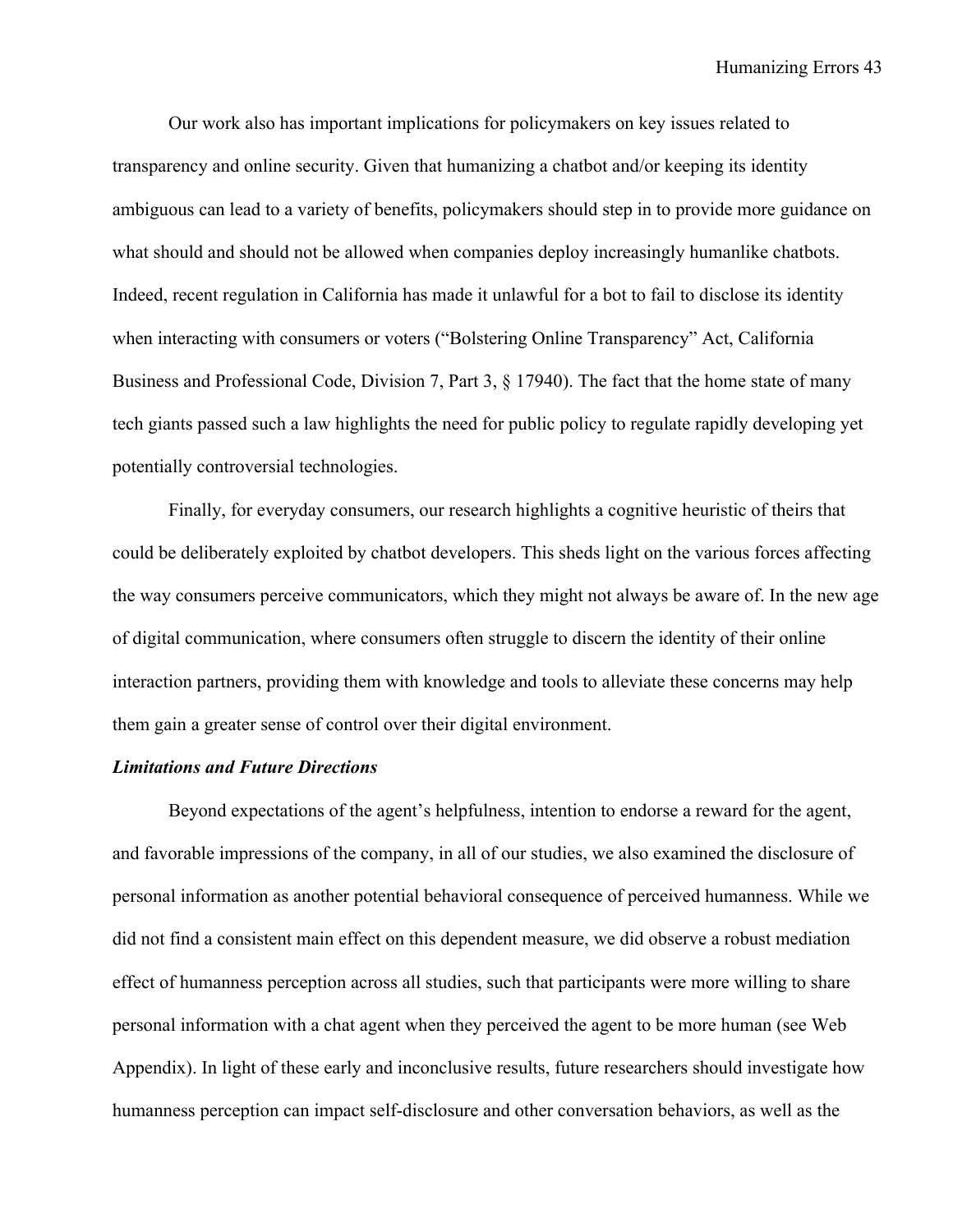underlying psychological mechanisms. For example, a human(like) communicator may highlight the possibility of social evaluation and social surveillance (Epley and Waytz 2010), thus promoting compliance and socially desirable behaviors (e.g., Oliveira et al. 2021), while also discouraging information disclosure that one deems embarrassing or socially inappropriate. Such findings will have important implications for online privacy in numerous contexts where consumers interact with chatbots, from online counseling to conversations on social media.

Future research should also investigate whether the number and type of errors may moderate their humanizing effect. While we showed that correcting one or two typos can humanize a chat agent without creating negative consequences for their perceived competence, it is possible that a large number of typos—even when corrected right away—could cause negative impressions (e.g., Kreiner et al. 2002). Furthermore, typos are harmless errors that everyone makes and can easily relate to, which might be why they were not perceived as diagnostic for the agent's competence. It is unclear, however, whether other types of errors, such as grammatical errors or factual inconsistency, would yield similar positive (and lack of negative) outcomes. When a customer service agent provides a piece of incorrect information, we suspect that consumers may be *less* forgiving toward the agent than when having merely seen a typo. Furthermore, given that text-based customer service—either powered by human agents or chatbots—is a common way for consumers to interact with companies nowadays and can strongly impact consumer experiences, this work highlights an important avenue for future research in customer service.

Finally, while humanizing artificial agents can create a variety of positive outcomes, overly humanizing an agent may introduce unintended "side effects." Below, we identify three potential pitfalls that are also worthy of future research: setting too-high expectations beyond a chatbot's actual capabilities, creating an eerily humanlike agent, and misleading consumers about the agent's identity.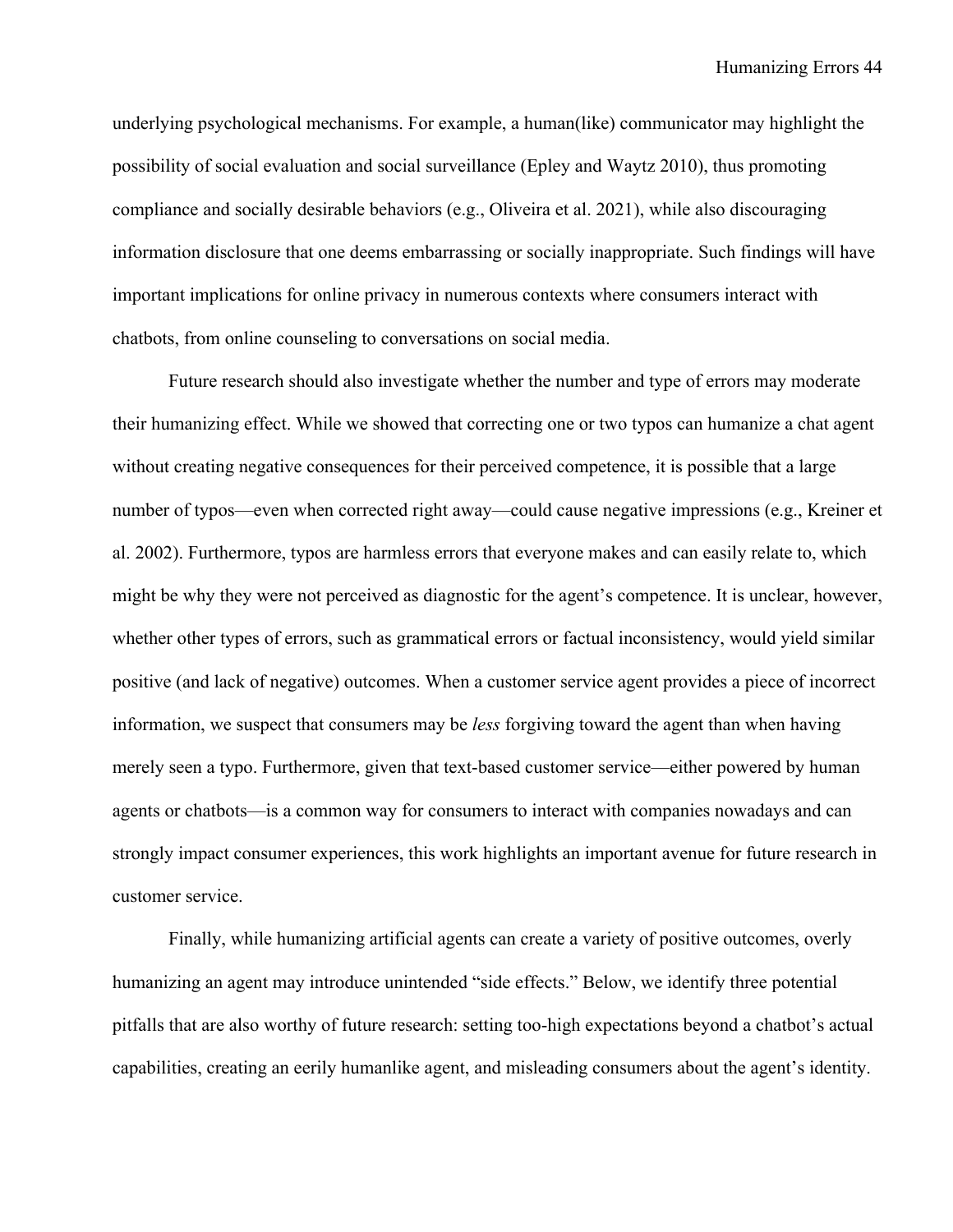First, reaping positive effects of perceived humanness can be tempting (see also Svenningsson and Faraon 2019), yet more humanness perception can also mean higher expectations for the agent's performance (Malle et al. 2021). As discussed in the introduction, people expect human customer service agents to be reliable, empathic, and capable of understanding complex issues (LivePerson 2017), traits that are not necessarily possessed by current conversational AI systems. To avoid setting too high expectations for a human(like) service agent and later disappointing customers due to limited capabilities, companies may consider humanizing chatbots only for tasks where their performance is proven to be reliable, and avoid making chatbots appear more human than is warranted by their actual cognitive and emotional capacities.

Second, while correcting errors can humanize a machine, it is also possible that a machine can be perceived as *overly* humanlike. For instance, prior research has shown that highly humanlike robots often veer into the so-called "uncanny valley," evoking feelings of repulsion in human observers (Gray and Wegner 2012; Mori 1970) and leading to decreased liking, trust, and cooperation (Mathur and Reichling 2016). To date, it is unclear if a text-based communicator would be subject to similar negative effects, so further research is needed to understand when—if ever—a chatbot could appear overly human in consumers' eyes.

Third, misleading people about the identity of a chat agent could create ethical concerns and even backfire. When consumers discover a company's acts of commission (i.e., actively lying about a chatbot's identity) or omission (i.e., keeping the identity of a chatbot ambiguous), they may feel angry and see the company as manipulative or untrustworthy. Future research should investigate how people react to and perceive a convincingly humanlike chatbot when its true identity is revealed *after* the interaction. It is possible that the more convincing the human façade a chatbot puts on, the more consumers rely on increasingly sophisticated tools to identify robot imposters (e.g., Botometer;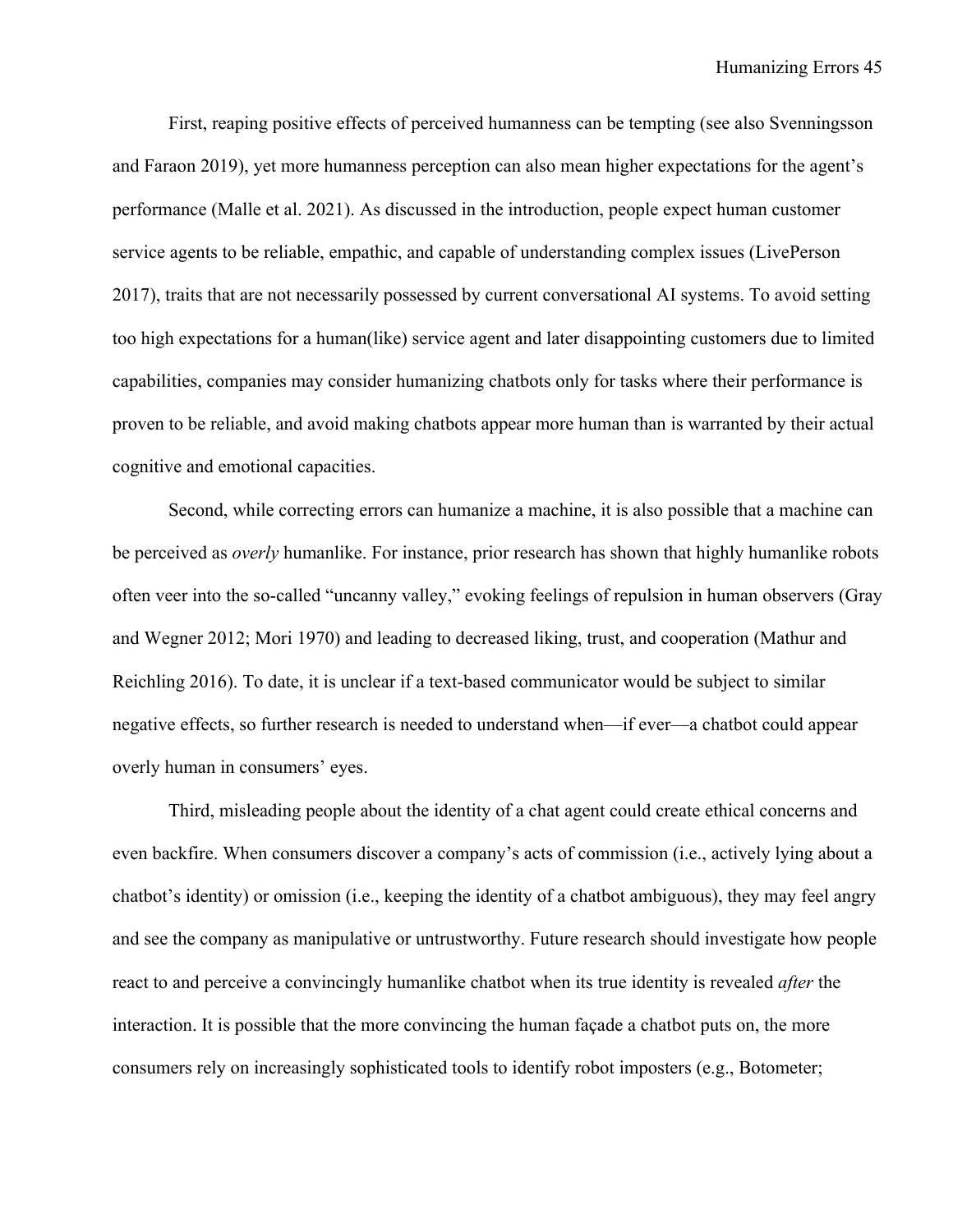https://botometer.juni.ju.edu/), and the more negatively they may react when the inauthentic imposter is exposed.

#### *Conclusion*

In the current digital world, consumers commonly use text-based communication channels to interact with companies. Although texting with a customer service agent can be efficient, the inherent lack of nonverbal cues present in face-to-face conversations also makes it difficult for customers to experience a "human connection" with such an agent. Our research suggests that making and correcting typos can humanize an online chat agent, which in turn leads consumers to form more positive impressions of the agent and the company it represents. Evidently, perceptions of humanness come not only from what is written but also from the process of writing itself.

### *References*

- Adams, Tim (2018), "The charge of the chatbots: How do you tell who's human online?" *The Guardian* (November 18), https://www.theguardian.com/technology/2018/nov/18/how-canyou-tell-who-is-human-online-chatbots.
- Adam, Martin, Michael Wessel, and Alexander Benlian (2020), "AI-based chatbots in customer service and their effects on user compliance," *Electronic Markets*, 1-19.
- Aggarwal, Pankaj and Ann L. McGill (2007), "Is that car smiling at me? Schema congruity as a basis for evaluating anthropomorphized products," *Journal of Consumer Research*, 34 (4), 468-479.
- Appel, Jana, Astrid von der Pütten, Nicole C. Krämer, and Jonathan Gratch (2012), "Does Humanity Matter? Analyzing the Importance of Social Cues and Perceived Agency of a Computer System for the Emergence of Social Reactions during Human-Computer Interaction," *Advances in Human-Computer Interaction*, 2012, 1–10.
- Araujo, Theo (2018), "Living up to the chatbot hype: The influence of anthropomorphic design cues and communicative agency framing on conversational agent and company perceptions," *Computers in Human Behavior*, 85, 183–189.
- Arechar, Antonio A., and David G. Rand (2121), "Turking in the time of COVID." *Behavior research methods*: 1-5.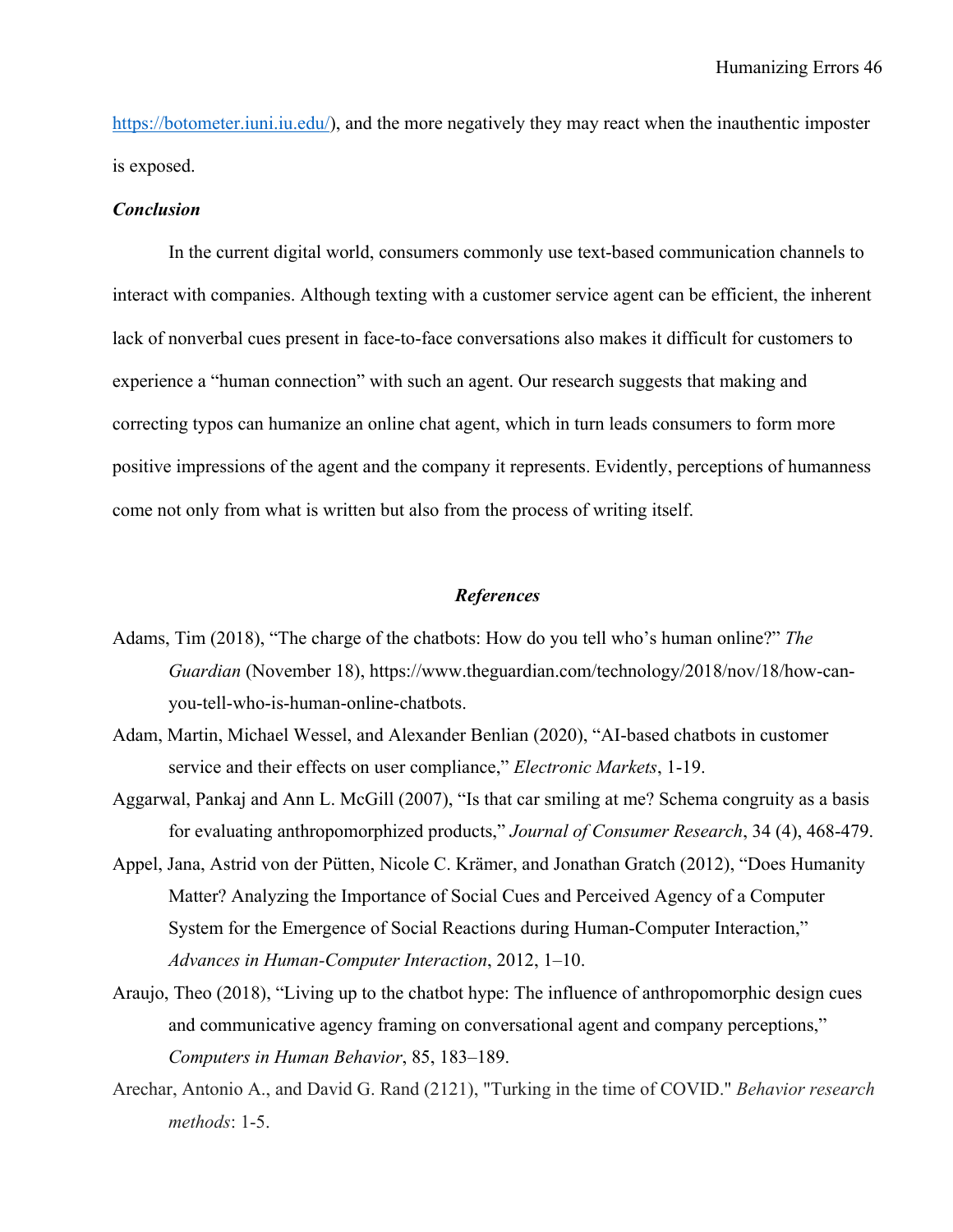- Aronson, Elliot, Ben Willerman, and Joanne Floyd (1966), "The effect of a pratfall on increasing interpersonal attractiveness," *Psychonomic Science*, 4, 227-228.
- Boden, Margaret (2018), "The robots won't take over because they couldn't care less," *Aeon Essays*, (August 13), https://aeon.co/essays/the-robots-wont-take-over-because-they-couldnt-care-less.
- Broadbent, Elizabeth, Vinayak Kumar, Xingyan Li, John Sollers, Rebecca Q. Stafford, Bruce A. MacDonald, and Daniel M. Wegner (2013), "Robots with Display Screens: A Robot with a More Humanlike Face Display Is Perceived To Have More Mind and a Better Personality," *PLoS ONE*, *8*(8), 1–10.

California Bots: disclosure bill, Cal. S. B. 1001 (2017-2018), Chapter 892 (Cal. Stat. 2018).

- Candello, Heloisa, Claudio Pinhanez, and Flavio Figueriredo (2017), "Typefaces and the perception of humanness in natural language chatbots," in *Proceedings of the 2017 CHI Conference on Human Factors in Computing Systems,* New York, NY: Association for Computing Machinery, 3476–3487.
- Chafe, Wallace L. (1982), "Integration and involvement in speaking, writing, and oral literature," in *Spoken and written language: Exploring orality and literacy,* Deborah Tannen, ed. Norwood, NJ: Ablex, 35-53.
- Christian, Brian (2012), *The Most Human Human: What artificial intelligence teaches us about being alive*, New York, NY: Anchor Books.
- Dal Porto, Lindsay (2017), "Chatbot chatter," *Quality Progress*, 50 (7), 6-9.
- DiSalvo, Carl F., Francine Gemperle, Jodi Forlizzi, and Sara Kiesler (2002), "All robots are not created equal: the design and perception of humanoid robot heads," in *Proceedings of the 4th conference on Designing interactive systems: processes, practices, methods, and techniques,* New York, NY: Association for Computing Machinery, 321-326.
- Ein-Gar, Danit, Baba Shiv, and Zakary L. Tormala (2011), "When blemishing leads to blossoming: The positive effect of negative information," *Journal of Consumer Research,* 38, 846-859.
- Epley, Nicolas and Juliana Schroeder (2014), "Mistakenly seeking solitude," *Journal of Experimental Psychology: General*, 143 (5), 1980.
- Epley, Nicolas and Adam Waytz (2010), "Mind perception" in *Handbook of Social Psychology,* S. T. Fiske, D. T. Gilbert, and G. Lindzey, eds. Hoboken, NJ: John Wiley & Sons Inc, 498-541.
- Epley, Nicolas, Adam Waytz, and John T. Cacioppo (2007), "On seeing human: a three-factor theory of anthropomorphism" *Psychological Review*, 114 (4), 864.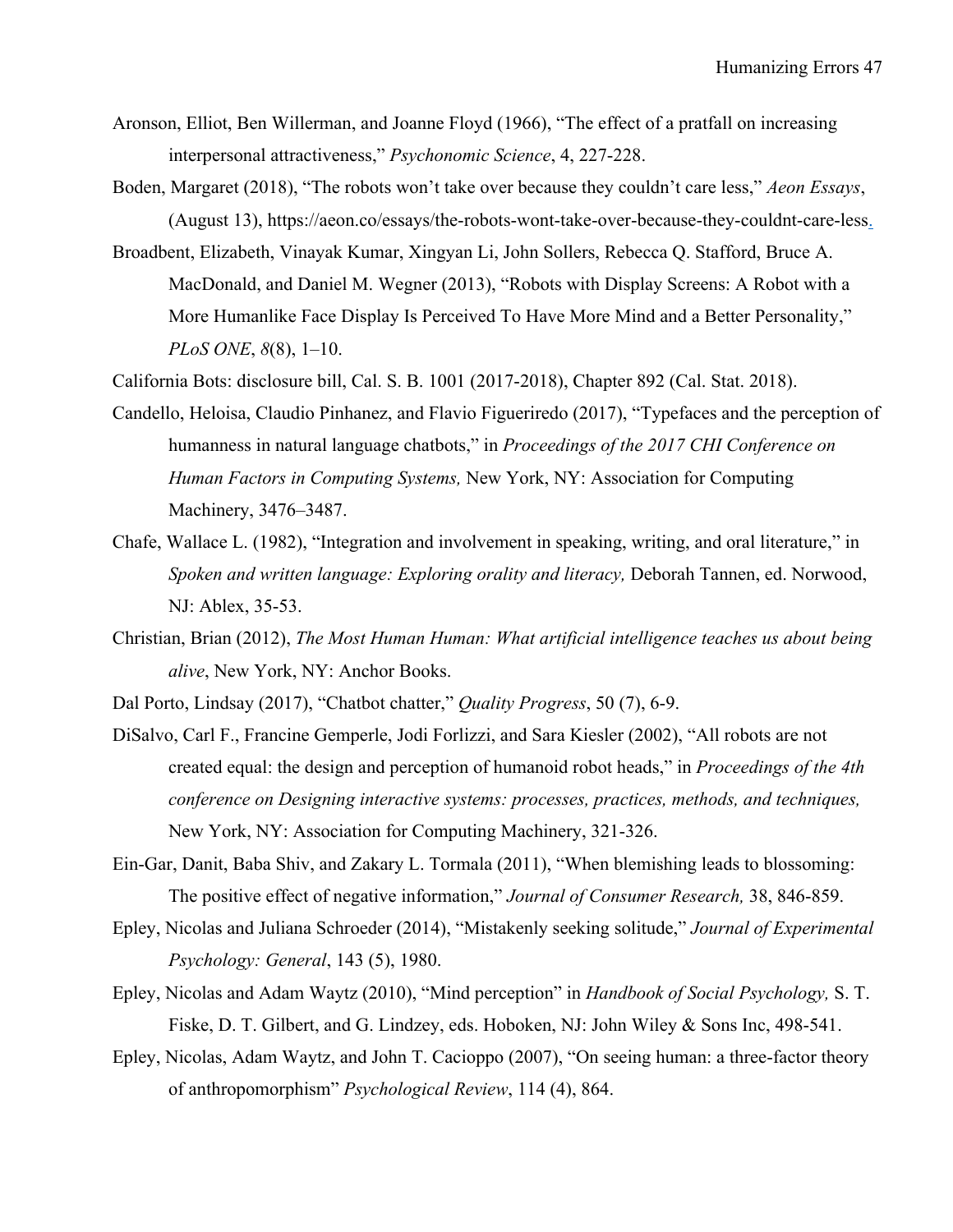- Fiske, Susan T., Amy J. Cuddy, and Peter Glick (2007), "Universal dimensions of social cognition: Warmth and competence," *Trends in Cognitive Sciences*, 11, 77-83.
- Figueredo, Lauren and Connie K. Varnhagen (2005), "Didn't you run the spell checker? Effects of type of spelling error and use of a spell checker on perceptions of the author," *Reading Psychology*, 26, 441-458.
- Fulmer, Russ, Angela Joerin, Breanna Gentile, Lysanne Lakerink and Michiel Rauws (2018), "Using psychological artificial intelligence (Tess) to relieve symptoms of depression and anxiety: Randomized controlled trial," *JMIR Mental Health*, 5 (4), e64.
- Gottsegen, Gordon (2016), "Are you there, chatbot? It's me, human," *CNET*, (December 21), https://www.cnet.com/news/youre-talking-to-ai-chatbots-and-its-just-the-beginning/.
- Grand View Research (2021), "Chatbot Market Size, Share & Growth Report, 2021-2028," *Grand View Research, https://www.grandviewresearch.com/industry-analysis/chatbot-market.*
- Gray, Heather M., Kurt Gray and Daniel M. Wegner (2007), "Dimensions of mind perception," *Science*, 315, 619.
- Gray, Kurt and Daniel M. Wegner (2012), "Feeling robots and human zombies: Mind perception and the uncanny valley," *Cognition*, 125, 125–30.
- Haslam, Nick (2006), "Dehumanization: An integrative review," *Personality and Social Psychology Review*, 10, 252-264.
- Heider, Fritz and Marianne Simmel (1944), "An experimental study of apparent behavior," *The American Journal of Psychology*, 57, 243-259.
- Helmreich, Robert, Eliot Aronson and Jim LeFan (1970), "To err is humanizing sometimes: Effects of self-esteem, competence, and a pratfall on interpersonal attraction" *Journal of Personality and Social Psychology,* 16, 259.
- Hoffmann, Laura, Nicole C. Krämer, Anh D. Lam-chi, and Stefan Kopp (2009), "Media Equation revisited: Do users show polite reactions towards an embodied agent?" in *Proceedings of the 9th international conference on Intelligent Virtual Agents IVA 2009,* Amsterdam, The Netherlands: Springer, 159–165.
- Huang, Karen, Michael Yeomans, Alison W. Brooks, Julia Minson and Francesca Gino (2017), "It doesn't hurt to ask: Question-asking increases liking," *Journal of personality and social psychology*, 113 (3), 430.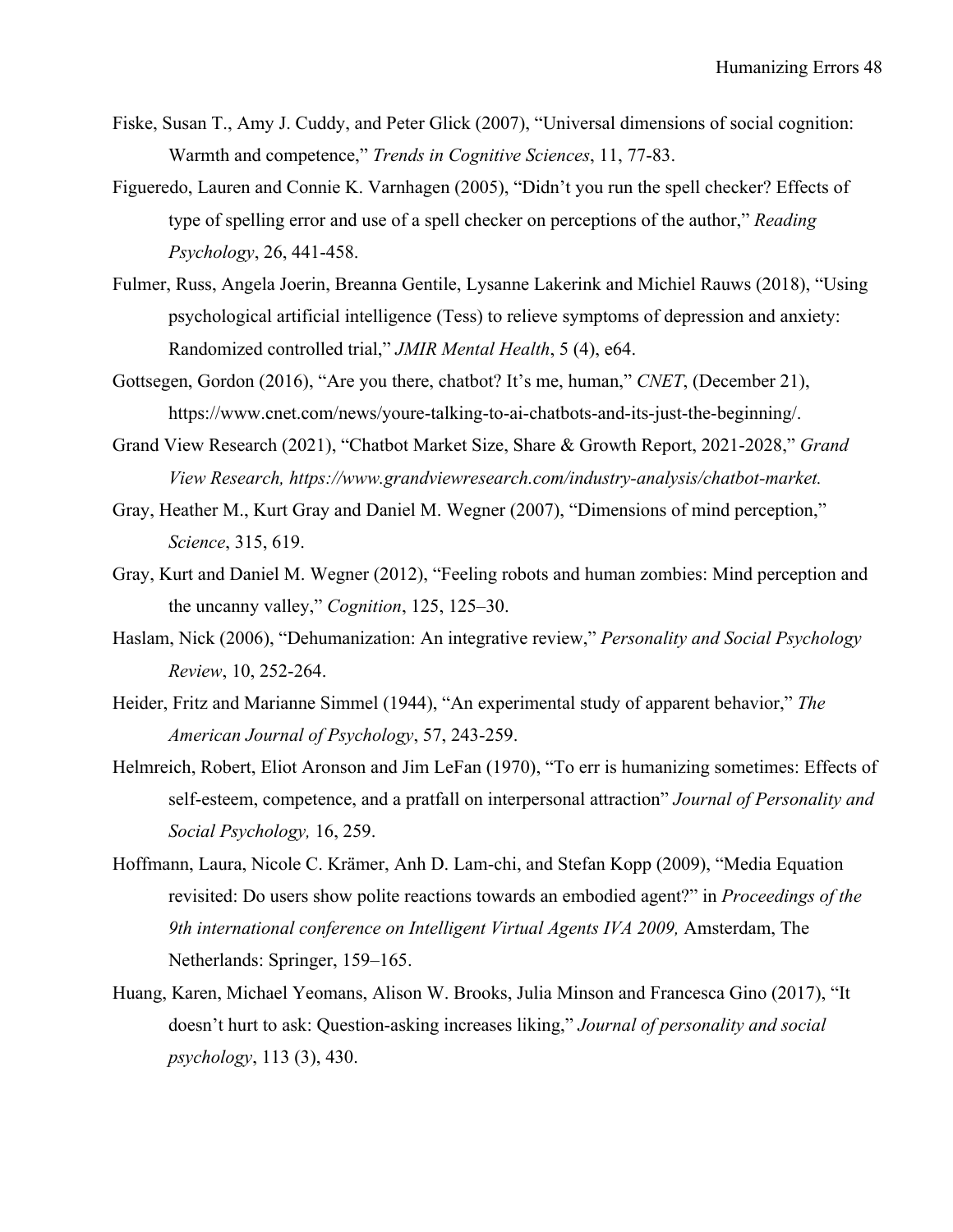- Kemp, Simon (2020), "Report: Most important data on digital audiences during coronavirus," *Growth Quarters—The Next Web*. (April 24), https://thenextweb.com/growthquarters/2020/04/24/report-most-important-data-on-digital-audiences-during-coronavirus/.
- Kiesler, Sara, Jane Siegel and Timothy W. McGuire (1984), "Social psychological aspects of computer-mediated communication," *American Psychologist*, 39, 1123.
- Kniffin, Kevin M., Jayanth Narayanan, Frederik Anseel, John Antonakis, Susan P. Ashford, Arnold B. Bakker and Mark van Vugt, (2021), "COVID-19 and the workplace: Implications, issues, and insights for future research and action," *American Psychologist*, 76 (1), 63.
- Kim, Seo Y., Bernd H. Schmitt and Nadia M. Thalmann (2019), "Eliza in the uncanny valley: anthropomorphizing consumer robots increases their perceived warmth but decreases liking," *Marketing Letters*, 1-12.
- Kreiner, David S., Summer D. Schnakenberg, Angela G. Green, Michael J. Costello and Anis F. McClin (2002), "Effects of spelling errors on the perception of writers," *The Journal of General Psychology*, 129, 5-17.
- Kruger, Justin, Nicolas Epley, Jason Parker and Zhi-Wen Ng (2005), "Egocentrism over e-mail: Can we communicate as well as we think?" *Journal of personality and social psychology*, 89 (6), 925.
- Kuchenbrandt, Dieta, Friederike Eyssel, Simon Bobinger and Maria Neufeld (2013), "When a robot's group membership matters: Anthropomorphization of robots as a function of social categorization," *International Journal of Social Robotics*, 5, 409-417.
- Larivière, B., Bowen, D., Andreassen, T.W., Kunz, W., Sirianni, N.J., Voss, C., Wünderlich, N.V. and De Keyser, A. (2017), "Service Encounter 2.0": An investigation into the roles of technology, employees and customers. *Journal of Business Research*, 79, 238-246.
- Lea, Martin and Russell Spears (1992), "Paralanguage and social perception in computer‐mediated communication," *Journal of Organizational Computing and Electronic Commerce*, 2, 321-341.
- Lee, Howard (2014), "Paging Dr. Watson: IBM's Watson supercomputer now being used in healthcare," *Journal of AHIMA*, 85 (5), 44-47.
- Lee, Min K. (2018), "Understanding perception of algorithmic decisions: Fairness, trust, and emotion in response to algorithmic management," *Big Data & Society*, 5 (1), DOI: 10.1177/2053951718756684.
- Lin, Mariana (2019), "How we can bring AI personalities to life," *TEDSummit,*  https://www.ted.com/talks/mariana\_lin\_how\_we\_can\_bring\_ai\_personalities\_to\_life.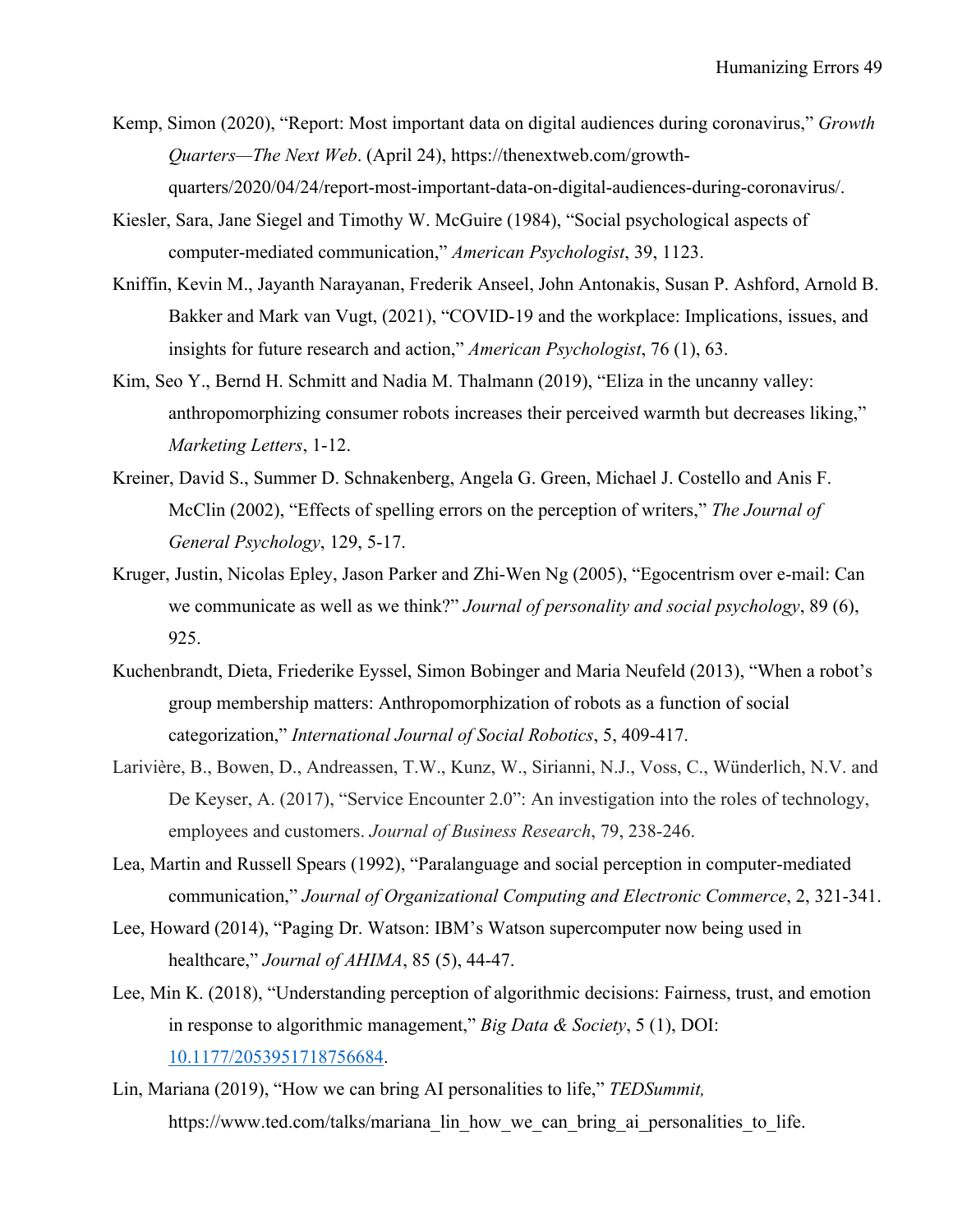LivePerson (2017), "How consumer view bots in customer care," https://www.liveperson.com/resources-reports/bots-in-customer-care

- LivePerson (2019), "How consumers view conversational commerce in 2019," https://www.liveperson.com/resources-reports/consumer-preferences-2019.
- Logg, Jennifer M., Julia A. Minson and Don A. Moore (2019), "Algorithm appreciation: People prefer algorithmic to human judgment," *Organizational Behavior and Human Decision Processes,* 151, 90-103.
- Looser, Christine E. and Thalia P. Wheatley (2010), "The tipping point of animacy: How, when, and where we perceive life in a face," *Psychological Science*, 21, 1854-1862.
- Lortie, Catherine L. and Matthieu J. Guitton (2011), "Judgment of the humanness of an interlocutor is in the eye of the beholder," *PLOS One*, 6 (9), e0025085.
- Luangrath, Andrea W., Joann Peck and Victor A. Barger (2017), "Textual paralanguage and its implications for marketing communications," *Journal of Consumer Psychology*, 27, 98-107.
- Lucas, Gale M., Albert Rizzo, Jonathan Gratch, Stefan Scherer, Giota Stratou, Jill Boberg and Louis-Philippe Morency (2017), "Reporting mental health symptoms: breaking down barriers to care with virtual human interviewers," *Frontiers in Robotics and AI*, 4, 51.
- Malhotra, Naresh K., Sung S. Kim and James Agarwal (2004), "Internet users' information privacy concerns (IUIPC): The construct, the scale, and a causal model," *Information Systems Research,* 15 (4), 336-355.
- Malle, Bertram F., Kerstin Fischer, James E. Young, Ajung Moon and Emily C. Collins (2020), "Trust and the discrepancy between expectations and actual capabilities of social robots," in *Humanrobot interaction: Control, analysis, and design,* D. Zhang and B. Wei, eds. New York, NY: Cambridge Scholars Publishing.
- McCoy, John P. and Tomer D. Ullman (2018), "A minimal Turing Test," *Journal of Experimental Social Psychology*, 79, 1-8.
- Memon, Mumtaz A., Cheah J. Hwa, T. Ramayah, Hiram Ting and Francis Chuah (2018), "Mediation Analysis: Issues and Recommendations," *Journal of Applied Structural Equation Modeling*, 2  $(1), i-ix.$
- Metz, Cade and Keith Collins (2018), "To give A.I. the gift of gab, Silicon Valley needs to offend you," *The New York Times* (February 21), https://www.nytimes.com/interactive/2018/02/21/technology/conversational-bots.html.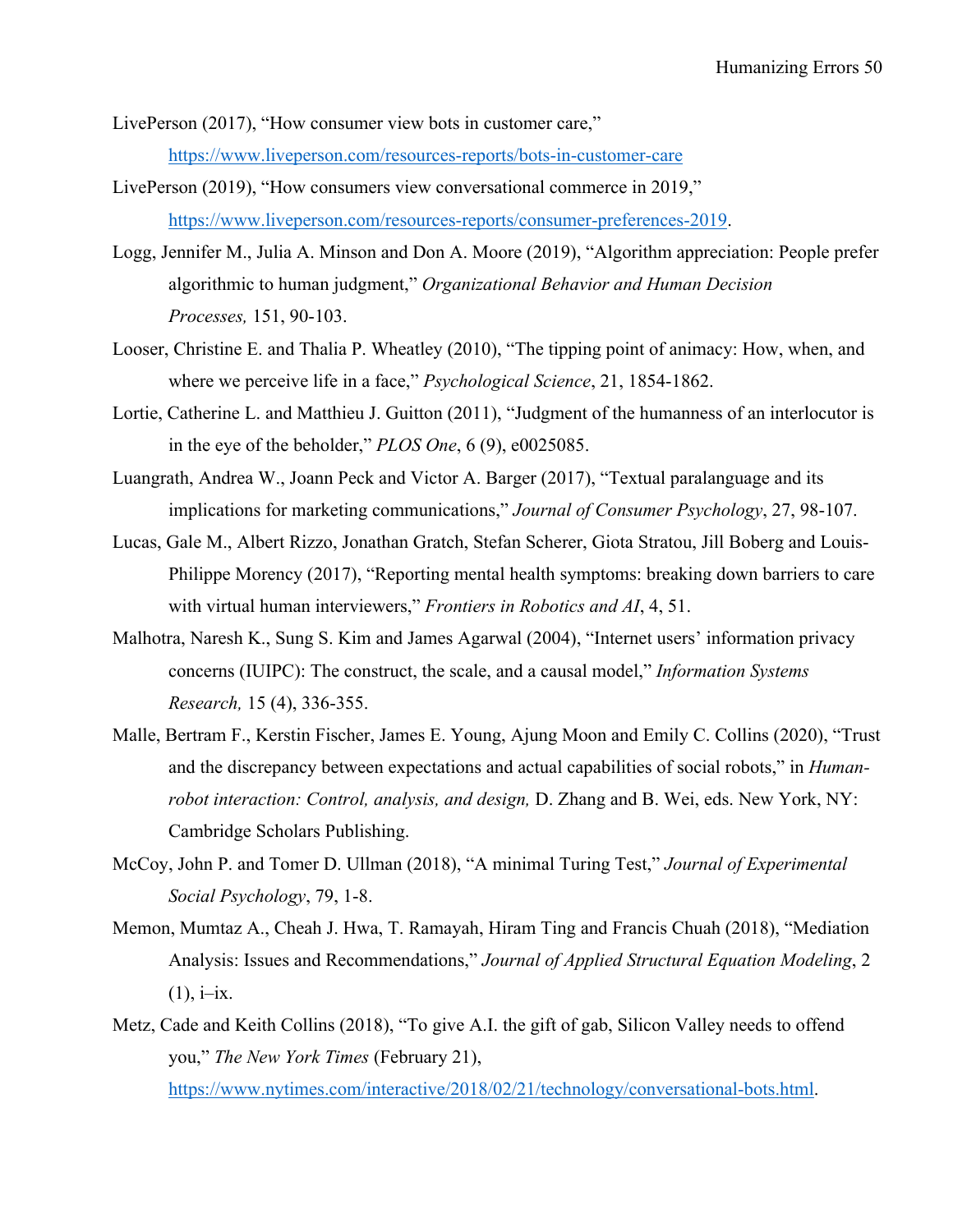- Mende, Martin, Maura L. Scott, Jenny van Doorn, Dhruv Grewal, and Ilana Shanks (2019), "Service robots rising: How humanoid robots influence service experiences and elicit compensatory consumer responses." *Journal of Marketing Research* 56 (4), 535-556.
- Morewedge, Carey K., Jesse Preston and Daniel M. Wegner (2007), "Timescale bias in the attribution of mind," *Journal of Personality and Social Psychology*, 93, 1–11.
- Mori, Masahiro (1970), "Bukimi no tani [the uncanny valley]," *Energ*y*,* 7, 33-35.
- Nass, Clifford and Scott Brave (2005), "*Wired for speech: How voice activates and advances the human-computer relationship*," Cambridge, MA: MIT Press.
- Nass, Clifford and Youngme Moon (2000), "Machines and mindlessness: Social responses to computers," *Journal of Social Issues*, 56, 81-103.
- Oliveira, Raquel, Patrícia Arriaga, Fernando P. Santos, Samuel Mascarenhas, and Ana Paiva (2020), "Towards prosocial design: A scoping review of the use of robots and virtual agents to trigger prosocial behaviour." *Computers in Human Behavior*, 106547.
- Pierce, Jason R., Gavin J. Kilduff, Adam D. Galinsky and Niro Sivanathan (2013), "From glue to gasoline: How competition turns perspective takers unethical," *Psychological Science*, 24, 1986-1994.
- Pinker, Steven and Paul Bloom (1990), "Natural language and natural selection," *Behavioral & Brain Sciences,* 13, 707-784.
- Reddy, Trips. (2017), "How chatbots can help reduce customer service costs by 30%," *IBM*. https://www.ibm.com/blogs/watson/2017/10/how-chatbots-reduce-customer-service-costs-by-30-percent/
- Schanke, Scott, Gordon Burtch, and Gautam Ray (2021). "Estimating the impact of "humanizing" customer service chatbots." *Information Systems Research*.
- Schegloff, Emanuel A., Gail Jefferson and Harvey Sacks (1977), "The preference for self-correction in the organization of repair in conversation," *Language*, 53, 361-382.
- Schroeder, Juliana and Nicholas Epley (2015), "The sound of intellect: Speech reveals a thoughtful mind, increasing a job candidate's appeal," *Psychological Science,* 26, 877-891.
- Schroeder, Juliana and Nicholas Epley (2016), "Mistaking minds and machines: How speech affects dehumanization and anthropomorphism," *Journal of Experimental Psychology: General,* 145, 1427-1437.